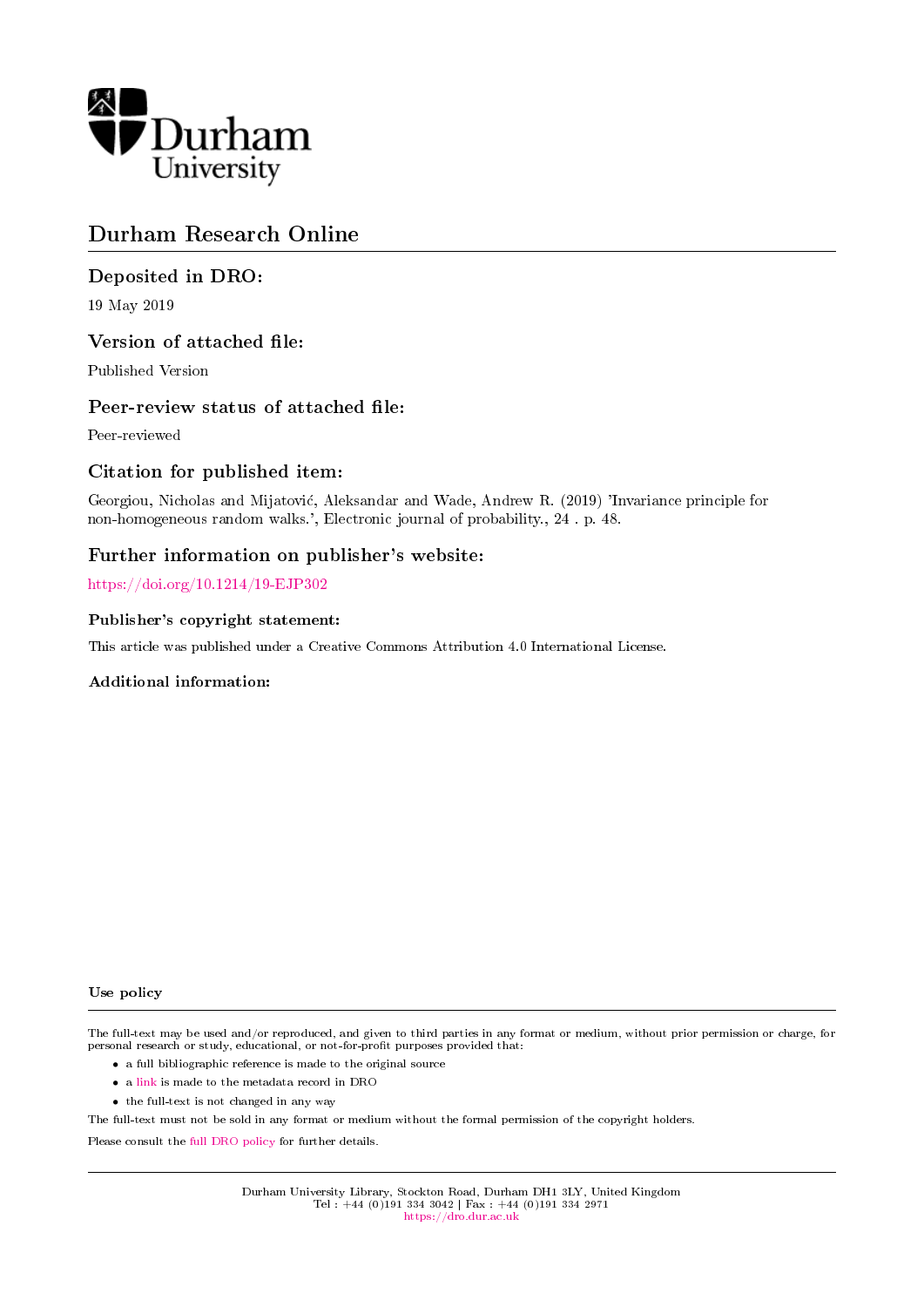

Electron. J. Probab. **24** (2019), no. 48, 1[–38.](#page-38-0) ISSN: [1083-6489](http://www.imstat.org/ejp/)<https://doi.org/10.1214/19-EJP302>

Nicholas Georgiou\* Aleksandar Mijatović<sup>†</sup>

† Andrew R. Wade\*

#### **Abstract**

We prove an invariance principle for a class of zero-drift spatially non-homogeneous random walks in  $\mathbb{R}^d$ , which may be recurrent in any dimension. The limit  $\mathcal X$  is an elliptic martingale diffusion, which may be point-recurrent at the origin for any  $d > 2$ . To characterize  $\mathcal{X}$ , we introduce a (non-Euclidean) Riemannian metric on the unit sphere in  $\mathbb{R}^d$  and use it to express a related spherical diffusion as a Brownian motion with drift. This representation allows us to establish the skew-product decomposition of the excursions of X and thus develop the excursion theory of X without appealing to the strong Markov property. This leads to the uniqueness in law of the stochastic differential equation for  $\mathcal X$  in  $\mathbb R^d$ , whose coefficients are discontinuous at the origin. Using the Riemannian metric we can also detect whether the angular component of the excursions of  $\mathcal X$  is time-reversible. If so, the excursions of  $\mathcal X$  in  $\mathbb R^d$  generalize the classical Pitman–Yor splitting-at-the-maximum property of Bessel excursions.

**Keywords:** non-homogeneous random walk; invariance principle; diffusion limits; excursions; skew product; rapid spinning; recurrence; transience. **AMS MSC 2010:** Primary 60J05; 60J60, Secondary 60F17; 58J65; 60J55. Submitted to EJP on April 23, 2018, final version accepted on March 27, 2019. Supersedes [arXiv:1801.07882](http://arXiv.org/abs/1801.07882).

# **1 Introduction**

A large class of spatially non-homogeneous zero-drift random walks (Markov chains) on  $\mathbb{R}^d$  ( $d\geq 2$ ) was introduced in [\[9\]](#page-37-0), where it was shown that such a walk may be transient or recurrent in any dimension  $d > 2$ . These walks are martingales with uniformly nondegenerate increments (see assumptions [\(A1\)](#page-8-0)–[\(A2\)](#page-8-1) below). A non-homogeneous random walk with zero drift and fixed covariance matrix exhibits the classical dichotomy of Pólya's theorem: recurrence for  $d = 1, 2$  and transience for  $d \geq 3$  [\[20,](#page-38-1) Thm 4.1.3]. The anomalous recurrence behaviour of the walks in [\[9\]](#page-37-0) is achieved by varying the limiting increment

<sup>\*</sup>Department of Mathematical Sciences, Durham University, UK.

E-mail: [nicholas.georgiou@durham.ac.uk,andrew.wade@durham.ac.uk](mailto:nicholas.georgiou@durham.ac.uk,andrew.wade@durham.ac.uk)

<sup>†</sup>Department of Statistics, University of Warwick, & The Alan Turing Institute, UK.

E-mail: [a.mijatovic@warwick.ac.uk](mailto:a.mijatovic@warwick.ac.uk)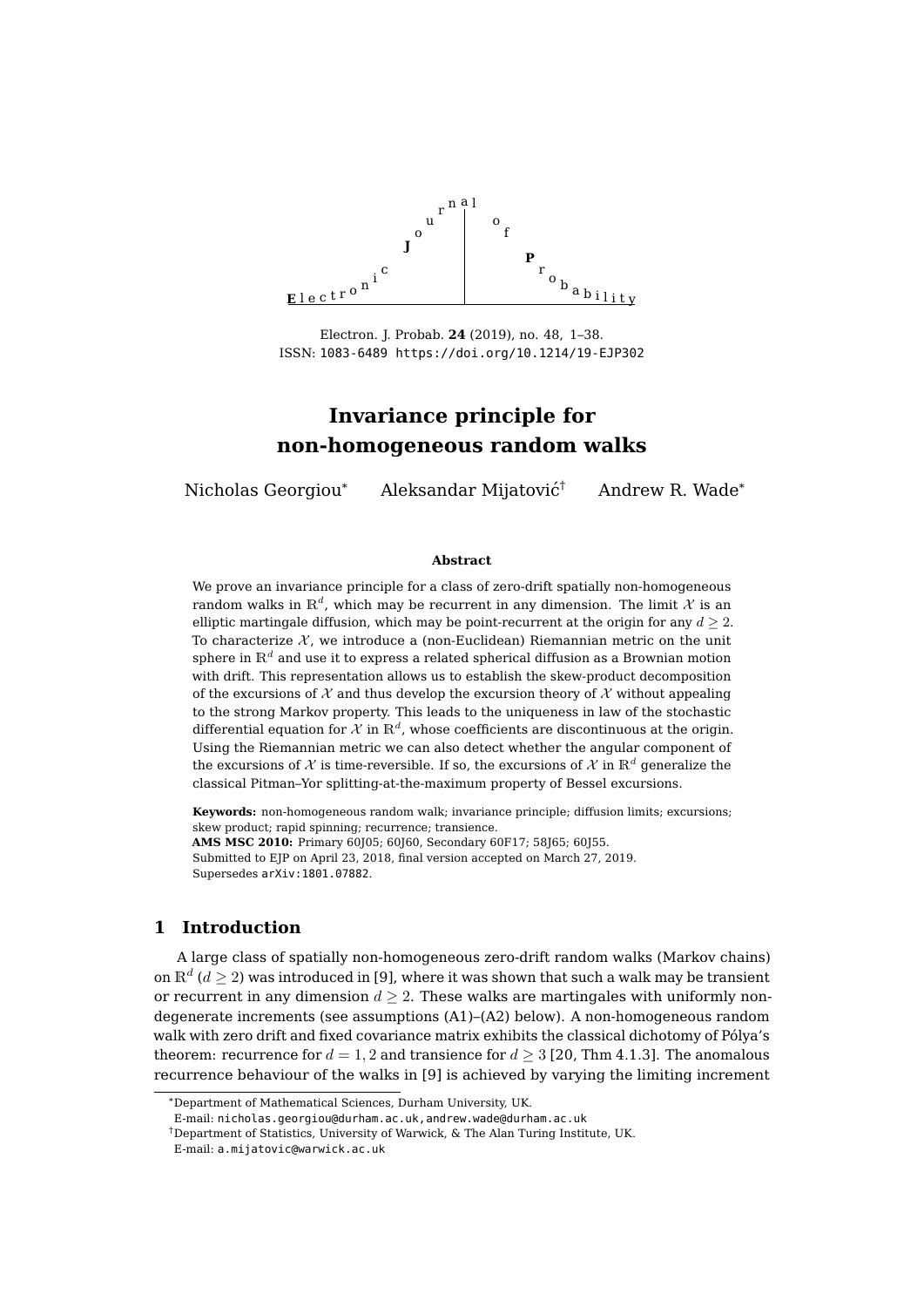covariance matrix, as described by a matrix-valued function  $\sigma^2:\mathbb{S}^{d-1}\to\mathbb{R}^d\otimes\mathbb{R}^d$  on the unit sphere  $\mathbb{S}^{d-1}$  in  $\mathbb{R}^d$  (see assumptions [\(A3\)](#page-8-2)–[\(A4\)](#page-8-3) below). This is a genuinely manydimensional phenomenon: essentially, a one-dimensional walk whose increments have zero mean and two moments is always recurrent [\[20,](#page-38-1) Thm 4.1.2].

An important element of the classical theory of spatially homogeneous random walks is the Donsker invariance principle, which describes the scaling limit for the class of homogeneous random walks whose increments have zero mean and positive-definite covariance in terms of Brownian motion (BM) on  $\mathbb{R}^d$ . This paper studies scaling limits of the non-homogeneous random walks introduced in [\[9\]](#page-37-0). The assumptions [\(A0\)](#page-7-0)–[\(A6\)](#page-8-4) that we impose are described formally in Section [2,](#page-7-1) along with some examples; we make some remarks on the motivation behind these assumptions at the start of Section [1.1.](#page-3-0) Under these assumptions, we prove that under diffusive scaling, the random walk converges weakly to a diffusion process  $\mathcal{X}=(\mathcal{X}_t,t\in\mathbb{R}_+)$  whose law is determined uniquely by  $\sigma^2$ via the stochastic differential equation (SDE)

<span id="page-2-0"></span>
$$
d\mathcal{X}_t = \sigma(\hat{\mathcal{X}}_t)dW_t, \qquad \mathcal{X}_0 = \mathbf{x}_0 \in \mathbb{R}^d.
$$
 (1.1)

Here  $\hat{\bf x}$  is the radial projection onto  $\mathbb{S}^{d-1}$  of any  ${\bf x}\in\mathbb{R}^d$  (with an arbitrary choice  $\hat{\bf 0}\in\mathbb{S}^{d-1}$ for the origin 0),  $(W_t,t\geq 0)$  denotes a standard BM on  $\mathbb{R}^d$ ,  $\sigma:\mathbb{S}^{d-1}\to\mathbb{R}^d\otimes\mathbb{R}^d$  is a *square* root of  $\sigma^2$  (i.e.,  $\sigma({\bf u})\sigma^\top({\bf u})=\sigma^2({\bf u})$  for all  ${\bf u}\in\mathbb{S}^{d-1}$ ) and  ${\bf x}_0$  a non-random point. Our first main result says that the SDE [\(1.1\)](#page-2-0) characterizes uniquely in law a continuous strong Markov process (a diffusion), which will serve as the limit in our invariance principle.

<span id="page-2-1"></span>**Theorem 1.1.** Let the positive-definite symmetric matrix-valued function  $\sigma^2:\mathbb{S}^{d-1}\to$  $\mathbb{R}^d\otimes\mathbb{R}^d$  satisfy [\(A4\)](#page-8-3)–[\(A6\)](#page-8-4) below. Then, for any starting point  $\mathcal{X}_0\,=\,{\bf x}_0$  in  $\mathbb{R}^d$ , weak existence and uniqueness in law hold for SDE [\(1.1\)](#page-2-0) and the strong Markov property is satisfied. Moreover, the law of  $\mathcal X$  does not depend on the choices of the square-root  $\sigma$ and  $\hat{\mathbf{0}} \in \mathbb{S}^{d-1}$ .

The process  $X$  possesses certain universal properties, in some aspects resembling those of a BM on  $\mathbb{R}^d$  (in the special case where  $\sigma^2$  is the identity, it is BM). In particular, the norm process  $\|\mathcal{X}\|$  is a constant multiple of a Bessel process of 'dimension' (parameter)  $V/U > 1$ , where U and V describe via [\(A6\)](#page-8-4) the stability properties of  $\sigma^2$ . The key difference to the case of BM is that, due to the possible recurrence of the random walk in any dimension  $d > 2$ , the scaling limit X may visit the origin infinitely often (when  $V/U < 2$ ). Since the diffusion coefficient is discontinuous at 0, the proof of the uniqueness in law requires the development of the excursion theory of  $\mathcal X$  before the strong Markov property can be established. This step constitutes the main technical contribution of the paper (see Section [3.6](#page-17-0) below) and provides an insight into the structure of the excursions of  $\mathcal{X}$ . The backbone of the excursions is provided by the excursions of the radial (Bessel) component, and the full excursion description rests on the introduction of a (non-Euclidean) Riemannian metric on  $\mathbb{S}^{d-1}$  (Section [3.3](#page-10-0) below), yielding a skew-product decomposition of the excursions of  $\mathcal{X}$ , which in turn entails a generalization of Stroock's representation of spherical BM [\[11,](#page-37-1) p. 83] (see [\(1.3\)](#page-4-0) below). The new geometry on the sphere also yields a multi-dimensional generalization of the splitting-at-the-maximum property of Bessel excursions [\[23\]](#page-38-2). Furthermore, the choice of the square root of  $\sigma^2$  turns out to be relevant for the pathwise uniqueness of SDE [\(1.1\)](#page-2-0), which may fail, thus generalizing to higher dimensions the example of Stroock and Yor [\[27\]](#page-38-3) for complex BM. These and other features of the law of  $\mathcal X$  are described in more detail in Section [1.1](#page-3-0) below. The proof of Theorem [1.1](#page-2-1) is in Section [3](#page-9-0) with an overview in Section [3.1.](#page-9-1)

Having characterized the scaling limit, we state our invariance principle. For a discrete-time process  $X = (X_m, m \in \mathbb{Z}_+)$ , any  $n \in \mathbb{N}$  and  $t \in \mathbb{R}_+$ , define  $|nt| := \max\{k \in \mathbb{N}\}$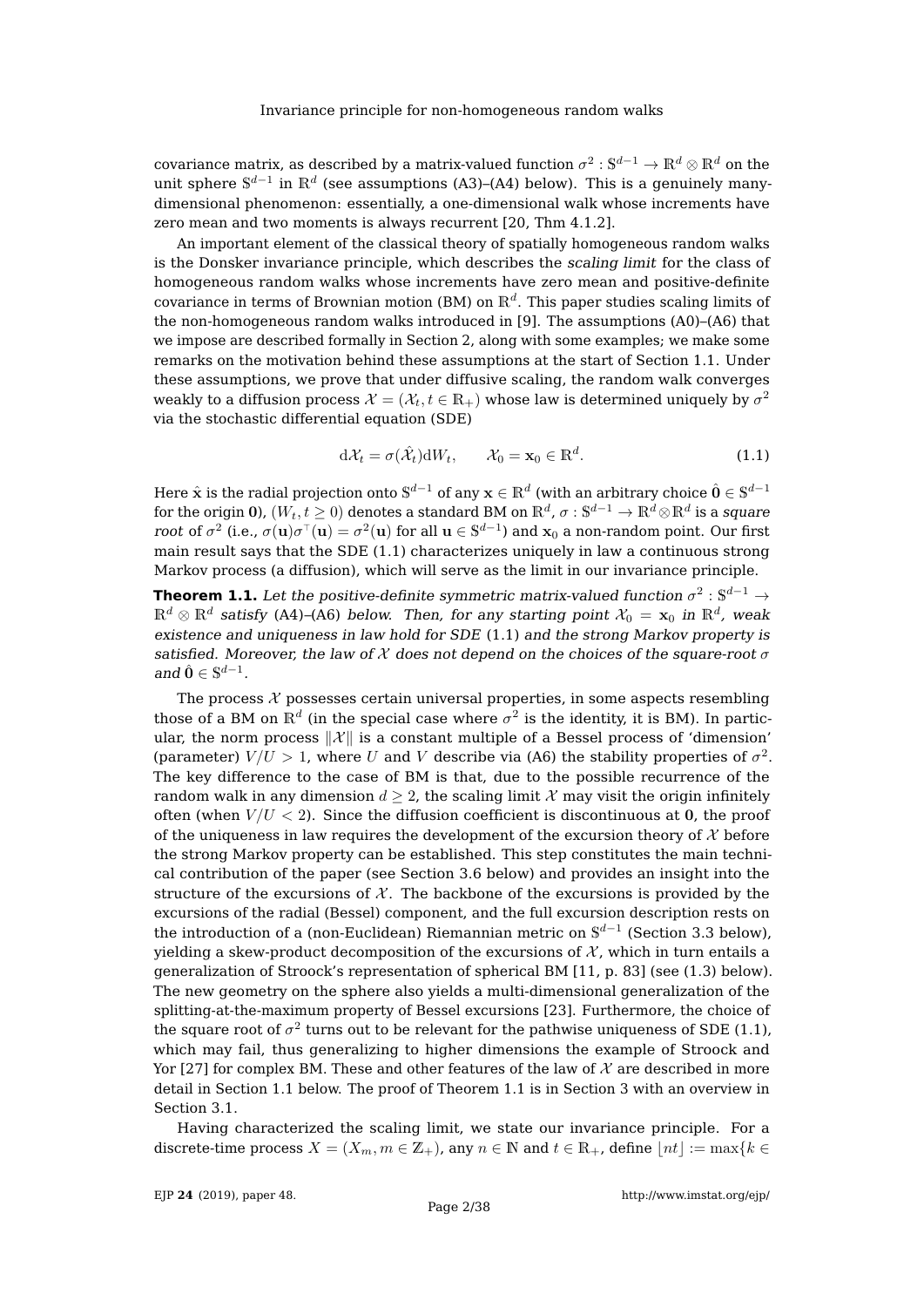$\mathbb{Z}_{+}: k \leq nt$  and

<span id="page-3-2"></span>
$$
\widetilde{X}_n(t) := n^{-1/2} X_{\lfloor nt \rfloor}.
$$
\n(1.2)

The paths of  $\widetilde{X}_n = (\widetilde{X}_n(t), t \in \mathbb{R}_+)$  are in the Skorohod space  $\mathcal{D}_d = \mathcal{D}(\mathbb{R}_+; \mathbb{R}^d)$  of rightcontinuous functions with left limits, endowed with the Skorohod metric (see e.g. [\[8,](#page-37-2) §3.5]).

<span id="page-3-1"></span>**Theorem 1.2.** Let [\(A0\)](#page-7-0)–[\(A6\)](#page-8-4) below hold for the random walk X. Let X be the unique (weak) solution of [\(1.1\)](#page-2-0) with  $\mathcal{X}_0 = 0$ . Then, as  $n \uparrow \infty$ , the weak convergence  $\tilde{X}_n \Rightarrow \mathcal{X}$  on  $\mathcal{D}_d$  holds.

The class of random walks satisfying [\(A0\)](#page-7-0)–[\(A6\)](#page-8-4) consists of  $\mathbb{R}^d$ -valued Markov chains with an asymptotically stable increment covariance structure: see Section [2](#page-7-1) for some examples. Thus Theorem [1.2](#page-3-1) may be viewed as a multi-dimensional generalization of the classical invariance principle of Lamperti [\[19\]](#page-38-4) for  $\mathbb{R}_+$ -valued Markov chains with asymptotically constant variance of the increments. The proof of Theorem [1.2](#page-3-1) hinges on the radial invariance principle in [\[10\]](#page-37-3), where it was shown that the process of norms of the walk converges weakly to a Bessel process of dimension  $V/U$ , and a ddimensional invariance principle for martingale diffusions with discontinuous coefficients given in Theorem [4.1](#page-27-0) below. Invariance principles with continuous coefficients, such as [\[8,](#page-37-2) Thm 7.4.1, p. 354], do not apply in our setting (both formally and) because, by Corollary [3.24](#page-26-0) below, the process  $\mathcal X$  may hit the discontinuity point 0 infinitely many times. In order to deal with the point-recurrence of  $X$ , it is necessary to control the amount of time  $\chi$  spends near 0. This is achieved via the occupation times formula and the analysis of the local time of the radial component of  $\mathcal X$  (see proof of Lemma [4.10](#page-33-0) below). Note that neither the specific form of the law of the radial component nor the fact that  $X$  has no drift are crucial for the validity of Theorem [4.1.](#page-27-0) Some consequences of Theorem [1.2](#page-3-1) for random walks are in Section [1.2](#page-7-2) below. Its proof is in Section [4](#page-26-1) below.

### <span id="page-3-0"></span>**1.1 The diffusion limit**

As described in [\[9\]](#page-37-0), the recurrence/transience of our non-homogeneous random walks is determined by the interplay between the radial and transverse components of the variance of the increments. It is thus natural to assume some stability for these components of  $\sigma^2:{\mathbb S}^{d-1}\to{\mathbb R}^d\otimes{\mathbb R}^d$  (see [\(A4\)](#page-8-3) below): namely, we require constant total  $\mathrm{tr}\, \sigma^2({\bf u})\,=\,V$  and radial  ${\bf u}^\top \sigma^2({\bf u}){\bf u}\,=\,U$  instantaneous variances for all  ${\bf u}\,\in\,\mathbb{S}^{d-1}$  and some positive reals  $U < V$ . This ensures that the radial component of the process has a Bessel limit [\[10\]](#page-37-3). Further assumptions on  $\sigma^2$  in Theorem [1.1](#page-2-1) are smoothness [\(A5\)](#page-8-5), which ensures that the angular part of the limit can be described in terms of a diffusion on the sphere, and a structural condition  $\sigma^2(\mathbf{u})\mathbf{u}=U\mathbf{u}$  for all  $\mathbf{u}\in\mathbb{S}^{d-1}$  ([\(A6\)](#page-8-4) below), which ensures the existence of a skew-product decomposition of the excursions of  $\mathcal{X}$ .

# $\mathcal X$  is a self-similar Markov process on  $\mathbb R^d$  (with Brownian scaling)

The process  $\Vert \mathcal{X} \Vert / \mathcal{X}$ √  $U$  is Bessel of dimension  $V\!/U>1$  (see Lemma [3.2](#page-9-2) below). Hence, if  $V/U \in (1, 2]$  (resp.  $V/U > 2$ ), then  $\liminf_{t\to\infty} ||\mathcal{X}_t|| = 0$  (resp.  $\lim_{t\to\infty} ||\mathcal{X}_t|| = \infty$ ) and the origin 0 is recurrent for X if and only if  $V/U < 2$ . (The Foster–Lyapunov criteria [\[22,](#page-38-5) Thm 6.2.1] do not apply, even if Theorem [1.1](#page-2-1) has been established, since  $\mathbf{x} \mapsto \sigma^2(\hat{\mathbf{x}})$  is discontinuous.) Let  $\mathbb{P}_{\mathbf{x}_0}$  be the law of  $\mathcal X$  started at  $\mathcal X_0=\mathbf{x}_0\in\mathbb R^d$ . Define  $\mathcal Y=(\mathcal Y_t,t\geq0)$ by  $\mathcal{Y}_t:=c\mathcal{X}_{c^{-2}t}$ , for some constant  $c>0.$  Then the scale invariance of  $\mathbf{x}\mapsto\sigma(\hat{\mathbf{x}})$  and W in [\(1.1\)](#page-2-0) imply that Y solves SDE (1.1) with  $\mathcal{Y}_0 = c\mathbf{x}_0$ . By Theorem [1.1,](#page-2-1) the law of Y equals  $\mathbb{P}_{c\mathbf{x}_0}$ , making  $\mathcal X$  a globally defined self-similar Markov process on  $\mathbb{R}^d$ , which may hit 0 infinitely many times.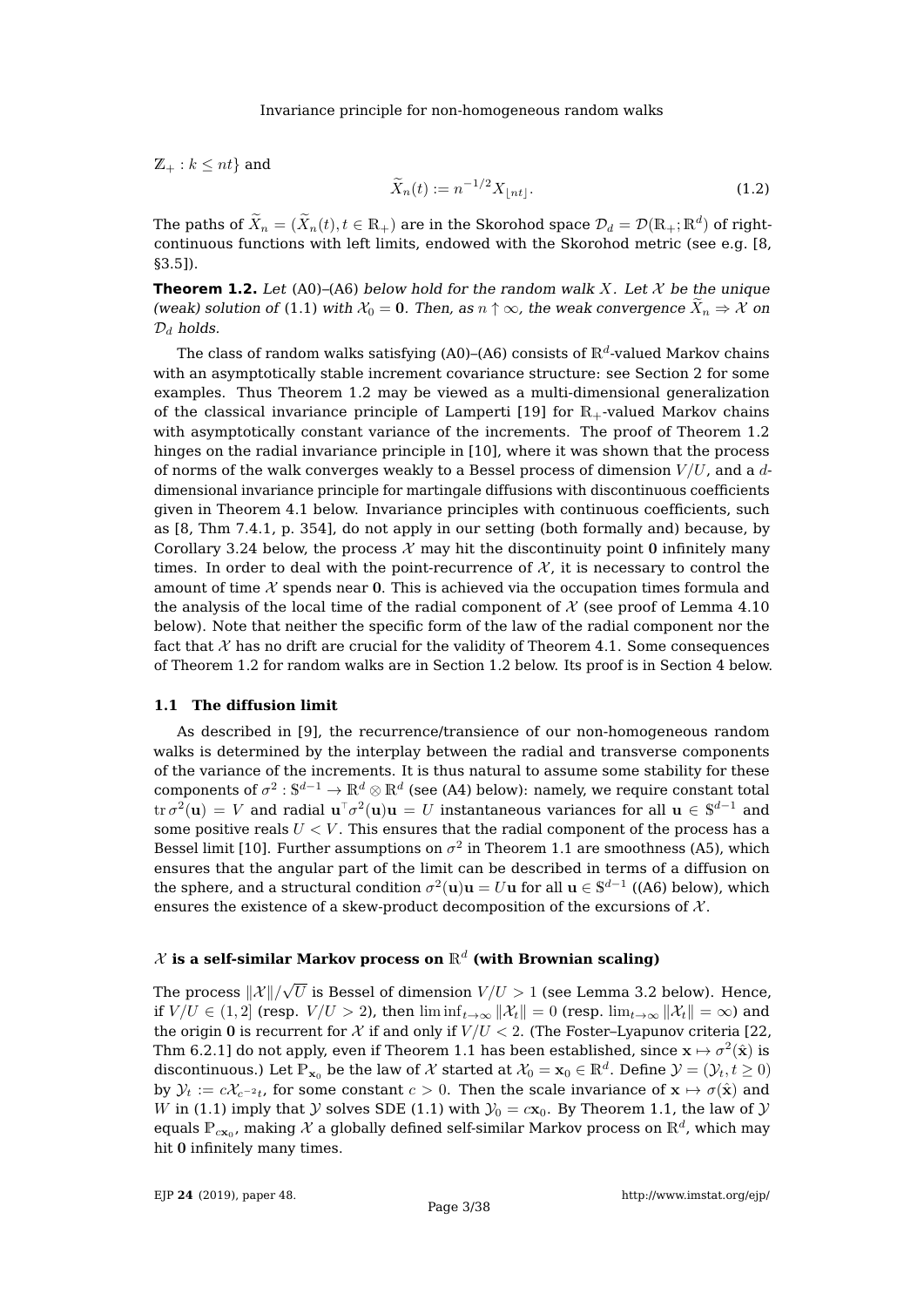# A stationary diffusion  $\psi$  on  $\mathbb{S}^{d-1}$

Consider the following Stratonovich SDE on  $\mathbb{S}^{d-1}$ ,

<span id="page-4-0"></span>
$$
\mathrm{d}\phi_t = (\sigma_{\mathrm{sy}}(\phi_t) - \phi_t \phi_t^\top) \circ \mathrm{d}W_t - (I - \phi_t \phi_t^\top) A_0(\phi_t) \mathrm{d}t,\tag{1.3}
$$

where  $I$  is the  $d$  by  $d$  identity matrix,  $W$  is a standard BM on  $\mathbb{R}^d$ ,  $\sigma_{\mathrm{sy}}$  is the unique symmetric square root of  $\sigma^2$ , which is hence smooth by Lemma [3.1](#page-9-3) below, and the vector field  $A_0$  is a linear combination of the derivatives of the columns of  $\sigma_{sv}$  defined in Section [3.4](#page-12-0) below. By Lemma [3.6](#page-12-1) below, SDE [\(1.3\)](#page-4-0) has a unique strong solution over  $t\in\mathbb{R}_+$  for any starting point on  $\mathbb{S}^{d-1}.$  We reserve  $\phi$  for such a solution of [\(1.3\)](#page-4-0) indexed by  $\mathbb{R}_+$ . We also describe how to construct a stationary solution  $\psi$  of [\(1.3\)](#page-4-0) indexed by  $\mathbb{R}_+$ .

In the case  $\sigma^2=\sigma_{\rm sy}=I$ , SDE [\(1.3\)](#page-4-0) clearly reduces to Stroock's representation of the BM on  $\mathbb{S}^{d-1}$  with the Riemannian metric induced by the ambient Euclidean space [\[11,](#page-37-1) p. 83] ( $\mathcal X$  in this case is a BM on  $\mathbb R^d$ ).

The key ingredient of the excursion measure of X is the stationary distribution  $\mu$ on  $\mathbb{S}^{d-1}$  of the solution  $\phi$  of [\(1.3\)](#page-4-0). In order to analyse  $\phi$  and characterize  $\mu$ , it turns out to be essential to modify the geometry on  $\mathbb{S}^{d-1}$  via the Riemannian metric  $g_{\mathbf{x}}(v_1,v_2)$  :=  $\langle \sigma^{-2}(\mathbf{x})v_1, v_2 \rangle$ , where  $\mathbf{x} \in \mathbb{S}^{d-1}$ ,  $v_1, v_2 \in \mathbb{R}^d$  are in the tangent space of  $\mathbb{S}^{d-1}$  at x and  $\langle \cdot, \cdot \rangle$  is the inner product on  $\mathbb{R}^d$ . On the Riemannian manifold  $(\mathbb{S}^{d-1}, g)$ , by Lemma [3.6,](#page-12-1)  $\phi$  is a BM with drift, generated by  $\mathcal{G} = (1/2)\Delta_g + V_0$ , where  $\Delta_g$  is the Laplace–Beltrami operator and  $V_0$  is a tangential vector field on  $\mathbb{S}^{d-1}$ , explicit in  $\sigma^2$  and its derivatives of order one. Prop. [3.7](#page-13-0) states that the stationary measure  $\mu$  is unique. We can use the stationary measure  $\mu$  to define a stationary solution  $\psi$  of [\(1.3\)](#page-4-0), indexed by R, with law  $\mathbb{P}_{\Psi}$ (see Prop. [3.7](#page-13-0) below), namely,  $\psi_t$  has law  $\mu$  for any  $t \in \mathbb{R}$  and the evolution of  $(\psi_s, s \geq t)$ is determined by [\(1.3\)](#page-4-0).

The proof of Prop. [3.7](#page-13-0) shows that in fact  $\mu(\mathrm{d}\mathbf{x}) = p(\mathbf{x})\mathrm{d}_g\mathbf{x}$ , where  $p:\mathbb{S}^{d-1}\to\mathbb{R}$  is a strictly positive density with respect to the Riemannian volume element  $\mathrm{d}_g\mathbf{x}$  on  $(\mathbb{S}^{d-1},g)$ (see e.g. [\[12,](#page-37-4) p. 291] for a definition), uniquely determined by the PDE  $G^*p = 0$  with  $G^*$ denoting the adjoint of  $\mathcal G$  on  $L^2(\mathbb S^{d-1}; {\mathrm d}_g\mathbf x).$  Recall that for any vector field  $V$  on  $\mathbb S^{d-1}$ ,  $div V$  is the trace of the endomorphism of the tangent space given by the directional derivatives of  $V$  via the Levi-Civita connection and, for any smooth  $f$  on  $\mathbb{S}^{d-1}$ , we have  $\Delta_q f = \text{div}(\text{grad}(f))$  (see Section [3.3](#page-10-0) below). Integration by parts implies that p is the unique positive solution of the PDE

<span id="page-4-1"></span>
$$
\frac{1}{2}\Delta_g p - \text{div}(pV_0) = 0, \quad \text{satisfying } \int_{\mathbb{S}^{d-1}} p(\mathbf{x}) \mathrm{d}_g \mathbf{x} = 1. \tag{1.4}
$$

In the case that  $V_0 = \mathrm{grad}\, F_0$  for a smooth  $F_0 : \mathbb{S}^{d-1} \to \mathbb{R}$ , the definition of  $\mathrm{grad}\, F_0$ on  $(\mathbb{S}^{d-1},g)$  in Section [3.3](#page-10-0) below implies that  $p:=\exp(2F_0)/\int_{\mathbb{S}^{d-1}}\exp(2F_0(\mathbf{x}))\mathrm{d}_g\mathbf{x}$  is the unique solution of [\(1.4\)](#page-4-1). Moreover, by [\[15,](#page-38-6) Thms  $4.2 \& 6.1$ ], SDE [\(1.3\)](#page-4-0) is time reversible: for any random time  $T \in \mathbb{R}$ , independent of  $\psi$ , the process  $(\psi_{T-t}, t \in \mathbb{R}_+)$  solves [\(1.3\)](#page-4-0) started according to the law  $\mu$ . In particular, if  $F_0 \equiv 0$ , then  $\psi$  is the stationary spherical BM on  $(\mathbb{S}^{d-1}, g)$  and the measure  $\mu$  is uniform with respect to the volume element.

#### **Point-transient case: skew-product decomposition of** X

Suppose that  $2\,\leq\,V/U.$  If  $\mathcal{X}_0\,\neq\,{\bf 0}$ , a Bessel process  $r/\sqrt{U}$  of dimension  $V/U$  (with  $r_0 = ||\mathcal{X}_0||$ ) is strictly positive and we may define  $\rho_s(t) = \int_s^t r_u^{-2} \mathrm{d}u$  for  $t, s \ge 0$ . Then the process  $(r_t\phi_{\rho_0(t)},t\in\mathbb R_+)$ , where the solution  $\phi$  of SDE [\(1.3\)](#page-4-0), started at  $\phi_0=\hat{\mathcal X}_0$ , and  $r$ are independent, has the same law as  $\mathcal X$  (see Section [3.5\)](#page-14-0).

The relevant case for Theorem [1.2](#page-3-1) is  $\mathcal{X}_0 = 0$ . As  $\mathcal X$  starts from 0 and never returns, a natural description of its law is via a family of entrance laws at positive times  $s$  and the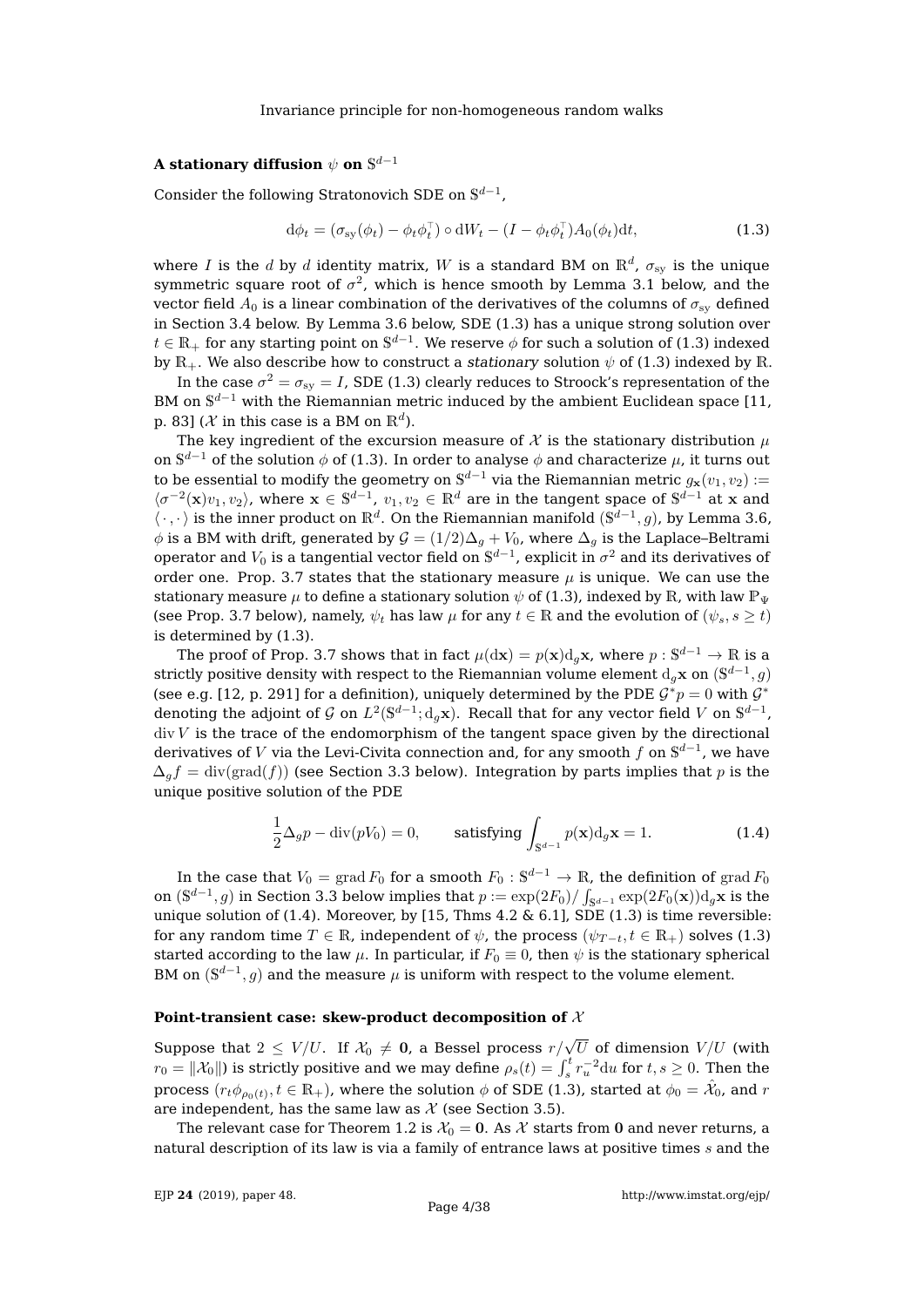subsequent evolution. The latter is given in terms of a Bessel process and a time-changed angular process solving [\(1.3\)](#page-4-0) as above:  $(r_t\phi_{\rho_s(t)},t\geq s)$  with  $\phi_0:=\hat{\mathcal{X}_s}.$  The random vector  $\hat{\mathcal{X}}_s$  is forced to be *independent* of  $r_s$  and distributed according to the *stationary* law  $\mu$  of  $\phi$ , due to the rapid spinning of the process X as it leaves 0:  $\rho_s(t) \to \infty$  as  $s \downarrow 0$  for fixed  $t > 0$  (see Lemma [3.12](#page-16-0) below). As  $\rho_s(t) = \rho_s(1) + \rho_1(t)$  for any  $s, t > 0$ , the processes  $(r_t\psi_{\rho_1(t)},t>0)$  and  $(\mathcal{X}_t,t>0)$  are equal in law, where  $\psi$  (the stationary solution to [\(1.3\)](#page-4-0)) and  $r$  are independent. The analogy with the classical case of the skew product of BM on  $\mathbb{R}^d$  in both cases  $\mathcal{X}_0\neq\mathbf{0}$  and  $\mathcal{X}_0=\mathbf{0}$  (see [\[25,](#page-38-7) §IV.35, p. 73] and [\[13,](#page-37-5) p. 276]) is clear.

#### **Point-recurrent case: skew-product decomposition of excursions of** X

Assume  $V/U \in (1, 2)$  and  $\mathcal{X}_0 = \mathbf{0}$ . The process X returns to 0 infinitely often since  $\| \mathcal{X} \|/\sqrt{U}$  is Bessel of dimension  $V/U.$  As the excursions of  $\mathcal{X}$  turn out to exhibit the rapid spinning behaviour at each end, its excursion measure may be constructed as follows. Mark each Bessel excursion by an independent draw  $\psi$  from the law  $\mathbb{P}_{\Psi}$  on  $\mathcal{C}(\mathbb{R},\mathbb{S}^{d-1})$ , the stationary solution to [\(1.3\)](#page-4-0) given in Prop. [3.7](#page-13-0) below. Since, due to rapid spinning at the beginning of each excursion of  $\mathcal X$ , the angular component of the excursion is distributed according to the stationary measure  $\mu$  of SDE [\(1.3\)](#page-4-0) at all times, we need to map the marked Bessel excursion by time-changing the mark  $\psi$  via an additive functional of the Bessel excursion, see Section [3.6.1](#page-17-1) below for details. Note that the mapping has to be defined for Bessel excursions lasting longer than  $a$  (for any fixed  $a > 0$ ), since the time-change can only be "anchored" at a pre-specified time during the life time of the excursion. Although this causes some technical difficulties, the mapped Poisson point processes can be interpreted consistently (for all  $a > 0$ ). Its excursion measure turns out to be that of  $\mathcal{X}$ .

We stress that this construction of the excursion measure depends only on  $\sigma^2$ , which specifies the dimension of the Bessel process and hence its excursion measure and determines the marks via SDE [\(1.3\)](#page-4-0) (the mapping uses only the information contained in the Bessel excursion). Moreover, the local time at 0 of  $\mathcal X$  can be defined as that of  $\|\mathcal{X}\|$  at 0, without a reference to the strong Markov property of X. Hence, once the excursion measure has been constructed (Section [3.6.1](#page-17-1) below), the key step in the proof of Theorem [1.1](#page-2-1) consists of establishing that (without the strong Markov property) the point process of excursions of  $\mathcal X$  is the Poisson point process with the excursion measure described above. The details are in Section [3.6.2](#page-20-0) below.

In the case  $\mathcal{X}_0 \neq \mathbf{0}$ , up to the first hitting time of 0, the skew product of excursions coincides with the generalized Lamperti representation for self-similar Markov processes on  $\mathbb{R}^d \setminus \{0\}$  [\[1\]](#page-37-6), where the Lévy process is a scalar BM with drift and the angular component equals the diffusion on  $\mathbb{S}^{d-1}$  in [\(1.3\)](#page-4-0) started at  $\hat{\mathcal{X}}_0$ . Note also that there is a literature (see e.g. [\[28\]](#page-38-8) and the reference therein) on the extensions of strong Markov processes on  $\mathbb{R}^d \setminus \{0\}$  with skew-product decomposition beyond the first hitting time of the origin, of which  $X$  is an example.

#### **Splitting excursions at the maximum: a generalized Pitman–Yor representation**

If the vector field  $V_0$  in [\(1.4\)](#page-4-1) has a potential, the excursions of X provide a multidimensional generalization of the famous Pitman–Yor [\[23\]](#page-38-2) representation of the Bessel excursions with dimension  $\delta = V/U \in (1,2)$ . Let  $U = 1$  and recall from [\[23\]](#page-38-2) that the unique maximum M of the Bessel excursion  $e^r$  is drawn from the  $\sigma$ -finite density  $m\mapsto m^{\delta-3}$  on the interval  $(0,\infty).$  Then, conditional on  $M$ , the excursion  $e^r$  is obtained by joining back to back two independent Bessel processes  $\beta$  and  $\beta'$  of dimension  $4-\delta$ , both started at 0 and run until the first times ( $T_M$  and  $T'_M$  respectively) they hit  $M: e^r(t) =$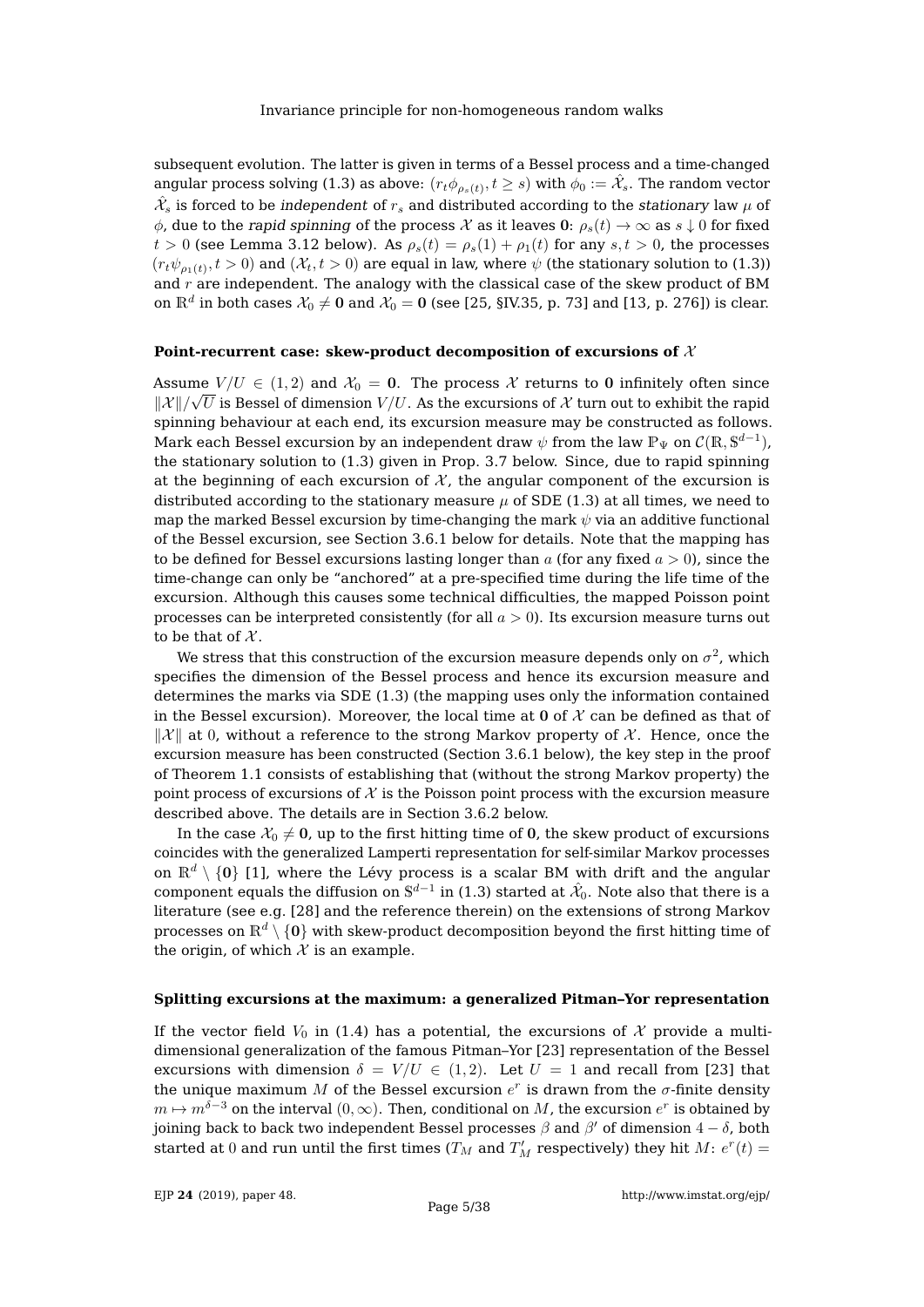$\mathbf{1}\{t \in (0,T_M]\}\beta_t + \mathbf{1}\{t \in (T_M,T_M+T_M')\}\beta'_{T_M+T_M'-t}$ . A trivial (but crucial) observation is that when the maximum is reached, the process is neither at the beginning nor the end of the excursion. Hence, due to rapid spinning, the angular component  $\hat{e}^\mathcal{X}(T_M)$  of the corresponding excursion  $e^{\mathcal{X}}$  of  $\mathcal{X}$  at  $T_M$  must follow the stationary law  $\mu$  of SDE [\(1.3\)](#page-4-0). As SDE [\(1.3\)](#page-4-0) is time-reversible (see the paragraph after [\(1.4\)](#page-4-1) above), the excursion  $e^\lambda$ equals

<span id="page-6-0"></span>
$$
e^{\mathcal{X}}(t) = \mathbf{1}\{t \in (0, T_M]\}\beta_t \phi_{\rho(T_M - t)} + \mathbf{1}\{t \in (T_M, T_M + T'_M)\}\beta'_{T_M + T'_M - t} \phi'_{\rho'(t - T_M)},\tag{1.5}
$$

where  $\phi$ ,  $\phi'$  are solutions of SDE [\(1.3\)](#page-4-0) with the same initial condition  $\phi_0 = \phi'_0$ , distributed according to  $\mu$ , and driven by independent BMs. The time-changes  $\rho(t) = \int_0^t \beta_{T_M-s}^{-2} \mathrm{d}s$ ,  $t \in (0, T_M]$ , and  $\rho'(t) = \int_0^t \beta_{T'_M - s}'^{t-2} ds$ ,  $t \in [0, T'_M)$ , satisfy  $\lim_{t \downarrow 0} \rho(T_M - t) = \lim_{t \uparrow T'_M} \rho'(t) =$ ∞.

In the limit as  $U \uparrow V$ , which is excluded from our results, the angular motion degenerates to a constant as the trace of  $\sigma^2$  equals the radial eigenvalue. The radial part becomes the modulus of the scalar BM, while rapid spinning and [\(1.5\)](#page-6-0) suggest that the singular diffusion in the limit changes the ray it lives on every time it hits the origin according to a law on  $\mathbb{S}^{d-1}$ , which is the limit of the stationary measures of SDE [\(1.3\)](#page-4-0) as  $V/U \downarrow 1$ . It hence appears that the limiting singular diffusion is a generalization of the Walsh BM (or Brownian spider) [\[2\]](#page-37-7) to  $\mathbb{R}^d.$ 

#### **Smooth square roots and pathwise uniqueness: the Stroock–Yor phenomenon**

SDE [\(1.1\)](#page-2-0) need not (but clearly could) possess pathwise uniqueness even if  $\sigma^2$  is the identity (consider  $\sigma(\mathbf{u}) = \text{diag}(\text{sgn}(u_1), \dots, \text{sgn}(u_d))$  and recall the scalar Tanaka SDE [\[24,](#page-38-9) §IX.1, Ex. (1.19)]). This behaviour persists even for smooth square roots  $\sigma$ . Below we give a generalization of the SDE for complex Brownian motion in [\[27,](#page-38-3) Thm 3.12], with the property that the failure of pathwise uniqueness occurs precisely when the solution starts from (or visits) 0.

Note first that a simple application of the occupation times formula and the fact that  $\mathcal{X}_t = 0$  if and only if  $\|\mathcal{X}_t\| = 0$  imply that if X solves SDE [\(1.1\)](#page-2-0) for a given choice of  $\hat{0}$ , then it also solves the SDE for any other choice  $\hat{\mathbf{0}} \in \mathbb{S}^{d-1}.$  If a square root  $\sigma$  satisfies (I)  $P\sigma(\mathbf{u}) = \sigma(P\mathbf{u})$  for all  $\mathbf{u} \in \mathbb{S}^{d-1}$  $\mathbf{u} \in \mathbb{S}^{d-1}$  $\mathbf{u} \in \mathbb{S}^{d-1}$ , where  $P \in SO(d) \setminus \{I\}$ <sup>1</sup>, then Itô's formula and the remark above imply that for any solution  $(X, W)$  of [\(1.1\)](#page-2-0) started from 0, the process  $(Y, W)$ , where  $Y := P X$ , is also a solution. By Theorem [1.1,](#page-2-1) X and Y have the same law but are clearly not equal. If, in addition,  $\sigma$  satisfies (II)  $\mathbf{u}=\sigma(\mathbf{u})\mathbf{c}$  for all  $\mathbf{u}\in\mathbb{S}^{d-1}$  and some  $\mathbf{c}\in\mathbb{S}^{d-1}$ , the BM driving the process  $\|\mathcal{X}\|$  equals  $\mathbf{c}^\top W$  (Lemma [3.2](#page-9-2) below), making  $\|\mathcal{X}\|$  adapted to W. Moreover, assuming X never visits 0, the BM driving the angular component via SDE [\(1.3\)](#page-4-0) is a time-change of  $\int_0^1 {\|\mathcal{X}_s\|}^{-1} dW_s$  (see [\(3.15\)](#page-15-0) and Prop. [3.11](#page-15-1) below). Hence the skew product  $\|\mathcal{X}_t\| \phi_{\rho_0(t)}$ ,  $t\in \mathbb{R}_+$ , where  $\rho_0(t)=\int_0^t \|\mathcal{X}_u\|^{-2}\mathrm{d} u$ , makes  $\mathcal{X}$  a strong solution of [\(1.1\)](#page-2-0).

It remains to exhibit a smooth  $\sigma$  satisfying (I) and (II) above. Note first that (I) may only hold in even dimensions. We rely on the Lie group structure of the spheres in dimensions  $d \in \{2, 4\}$  for our examples. Pick a positive-definite  $A \in \mathbb{R}^d \otimes \mathbb{R}^d$  and let  $\sigma(\mathbf{u}) = R(\mathbf{u})A$ , where  $R : \mathbb{S}^{d-1} \to SO(d)$  is smooth. For  $d = 4$ , view  $\mathbb{S}^3$  as unit quaternions and define R by  $R(\mathbf{u})\mathbf{v} := \mathbf{u} \bullet \mathbf{v}$ , where  $\mathbf{u} \bullet \mathbf{v}$  denotes the multiplication of quaternions  $\mathbf{v} \in \mathbb{R}^4$  and u (see e.g. [\[25,](#page-38-7) p. 229]). It is easy to check that  $R(\mathbf{u}) \in SO(4)$  and  $R({\bf u}){\bf e}_1={\bf u}$  for all  ${\bf u}\in\mathbb{S}^3$ , where  ${\bf e}_1$  is the first standard basis element of  $\mathbb{R}^4$ , i.e. the real unit quaternion. If  $Ae_1 = e_1$  (as is the case if [\(A6\)](#page-8-4) holds), then (II) holds. Moreover,  $\sigma(\mathbf{u})$ is a smooth square root of  $\sigma^2({\bf u})=R({\bf u})A^2R({\bf u})^{-1}.$  Pick a unit quaternion  ${\bf p}\in\mathbb{S}^3\setminus\{{\bf e}_1\}$ 

<span id="page-6-1"></span> $1SO(d)$  is the group of orientation-preserving orthogonal matrices in  $\mathbb{R}^d \otimes \mathbb{R}^d$  and I is the identity matrix.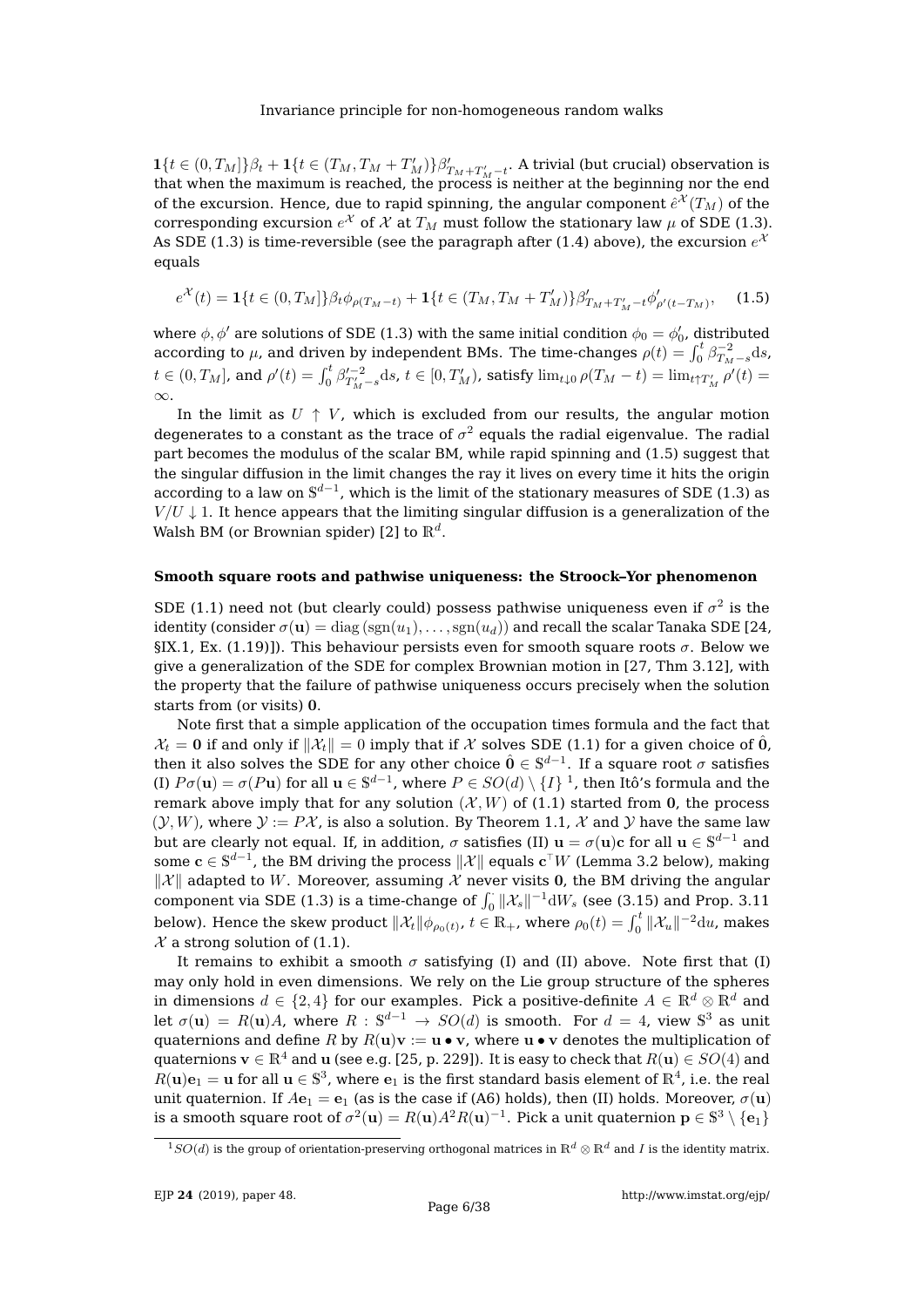and define  $P := R(\mathbf{p}) \in SO(4)$ . The associativity of the product • yields the matrix identity  $PR(\mathbf{u}) = R(P\mathbf{u})$  for  $\mathbf{u} \in \mathbb{S}^3$ , implying (I). Hence pathwise uniqueness fails when  $\mathcal{X}_0=\mathbf{0}.$  Since  $\sigma^2(\mathbf{u})\mathbf{u}=\mathbf{u}$ , the process  $\mathcal X$  hits  $\mathbf 0$  if and only if  $\mathrm{tr}(\sigma^2(\mathbf{u}))=\mathrm{tr}(A^2)\in(1,2)$ and we may choose independently a different rotation  $P$  for each excursion, exhibiting uncountably many solutions of  $(1.1)$  for a fixed BM W. The complex case is analogous: a BM in [\[27,](#page-38-3) Thm 3.12] solves [\(1.1\)](#page-2-0) with  $\sigma(\mathbf{u}) = R(\mathbf{u})$  a multiplication by  $\mathbf{u} \in \mathbb{S}^1$ .

#### <span id="page-7-2"></span>**1.2 Angular convergence and the first exit from large balls of the random walk**

We now describe the behaviour of the angular component of the random walk X and its asymptotic law at  $\tau_a^n := \inf \{ m \in \mathbb{Z}_+ : ||X_m|| \ge a\sqrt{n} \}$  its first exit out of the ball centred at 0 with radius  $a\sqrt{n}$  (for some  $a>0$ ). Both statements are easy consequences of Theorem [1.2.](#page-3-1)

Let r be a Bessel process of dimension  $\delta > 1$ ,  $r_0 = 0$ , and  $\tau_a := \inf\{t \in \mathbb{R}_+ : r_t = a\}$ (thus  $\tau_a < \infty$  a.s). Recall that  $\mathbb{P}[\tau_1 \leq x] = \int_0^{x^2/2}$  $\int_0^{x^2/2} z^{\alpha-1} e^{-z} dz / \Gamma(\delta/2)$  for all  $x \in \mathbb{R}_+$  [\[24,](#page-38-9) Cor. XI.1.4], where  $\Gamma$  denotes the gamma function, and  $\mathbb{E}[\exp(-\lambda \tau_a)] = (a\sqrt{2\lambda})^{\nu}/(2^{\nu}\Gamma(\nu +$  $1)I_{\nu}(a\sqrt{2\lambda}))$ , for any  $\lambda>0$ , where  $I_{\nu}$  denotes the modified Bessel function of the first kind of order  $\nu := (\delta - 2)/2$  (see [\[16\]](#page-38-10) for a series expansion of the density of  $\tau_a$  in terms of the zeros of Bessel functions).

<span id="page-7-3"></span>**Corollary 1.3.** Let the random walk X satisfy the assumptions of Theorem [1.2](#page-3-1) with  $U=1$  and define  $\delta:=V.$  Let the random vector  $\theta$  with the law  $\mu$  on  $\mathbb{S}^{d-1}$ , whose density satisfies [\(1.4\)](#page-4-1), be independent of r. Then, as  $n \to \infty$ , the following weak limits hold:

$$
n^{-1/2}X_n \Rightarrow r_1\theta \quad \text{(and hence } \hat{X}_n \Rightarrow \theta) \qquad \text{and} \qquad (\tau_a^n/n, n^{-1/2}X_{\tau_a^n}) \Rightarrow (\tau_a, a\theta).
$$

For a continuous  $f:\mathbb{S}^{d-1}\to\mathbb{R}$ , Cor. [1.3](#page-7-3) and [\[4,](#page-37-8) Thm 2.1] imply  $\lim_{n\uparrow\infty}\mathbb{E}[f(\hat{X}_n)]=$  $\int_{\mathbb{S}^{d-1}} f \mathrm{d} \mu$ . However, the ergodic average  $\frac{1}{n} \sum_{k=0}^{n-1} f(\hat{X}_k)$  cannot in general converge in probability to the constant  $\int_{\mathbb{S}^{d-1}} f \mathrm{d} \mu$ , since by Theorem [1.2,](#page-3-1) an analogous argument to the one in the proof of Lemma [4.10](#page-33-0) below and [\(1.2\)](#page-3-2), the average converges weakly to a non-degenerate limit (for a non-constant function  $f$ ):  $\frac{1}{n}\sum_{k=0}^{n-1}\tilde{f}(\hat{X}_k) \Rightarrow \int_0^1 f(\hat{\mathcal{X}}_t)\mathrm{d}t.$ 

Proof of Corollary [1.3.](#page-7-3) By [\(1.2\)](#page-3-2) and Theorem [1.2,](#page-3-1)  $n^{-1/2}X_n = \tilde{X}_n(1) \Rightarrow X_1$ . Since  $X_0 = 0$ , the skew product structure (Lem. [3.12](#page-16-0) (polar case) and Prop. [3.21](#page-23-0) (point-recurrent case)) yields the first limit. The mapping theorem [\[4,](#page-37-8) Thm 5.1] implies the second ( $x \mapsto \hat{x}$ is continuous on  $\mathbb{R}^d \setminus \{0\}$  and  $\mathbb{P}[\mathcal{X}_1 = 0] = 0$ ). Note that  $\tau_a^n = \tau^a(\tilde{X}_n)$  and  $\tau_a = \tau^a(r)$ , where  $\tau^a(x)$ ,  $x \in \mathcal{D}_d$ , is defined in [\(4.9\)](#page-29-0). As r reaches new maxima immediately after  $\tau_a$ ,  $\lim_{b\to a}\tau^b(r)=\tau^a(r)$  holds a.s. By Lemma [4.7,](#page-30-0) Remark (a) just after it, Theorem [1.2](#page-3-1) and [\[4,](#page-37-8) Thm 5.1] the final limit holds.  $\Box$ 

### <span id="page-7-1"></span>**2 Assumptions and examples**

Let  $\{{\bf e}_1,\ldots,{\bf e}_d\}$  be the standard orthonormal basis in  $\mathbb{R}^d$  ( $d\geq 2$ ) with respect to the Euclidean inner product  $\langle \cdot, \cdot \rangle$  on  $\mathbb{R}^d$ , and  $\mathbb{S}^{d-1} := \{ \mathbf{u} \in \mathbb{R}^d : \| \mathbf{u} \| = 1 \}$  the unit sphere in  $\mathbb{R}^d$ , where  $\|\,\cdot\,\|$  is the Euclidean norm. For  $\mathbf{x}\in\mathbb{R}^d\setminus\{\mathbf{0}\}$  and the origin  $\mathbf{0}$ , let  $\hat{\mathbf{x}}:=\mathbf{x}/\|\mathbf{x}\|$ and  $\hat{\mathbf{0}} := \mathbf{e}_1$ , respectively.

Let  $X = (X_n, n \in \mathbb{Z}_+)$  be a discrete-time, time-homogeneous Markov process on an unbounded Borel subset  $\mathbb X$  of  $\mathbb R^d.$  Suppose  $X_0$  is a non-random point in  $\mathbb X.$  Denote the increments of X by  $\Delta_n := X_{n+1} - X_n$ . Since the law of  $\Delta_n$  depends only on  $X_n$ , we often take  $n = 0$  and write  $\Delta$  for  $\Delta_0$ . Let  $\mathbb{P}_x[\cdot] = \mathbb{P}[\cdot | X_0 = x]$  and  $\mathbb{E}_x[\cdot] = \mathbb{E}[\cdot | X_0 = x]$ denote the probabilities and expectations when the walk is started from  $x \in X$ . We make the following assumptions.

<span id="page-7-0"></span>**(A0)** Suppose that  $\sup_{\mathbf{x}\in\mathbb{X}} \mathbb{E}_{\mathbf{x}}[\|\Delta\|^4] < \infty$ .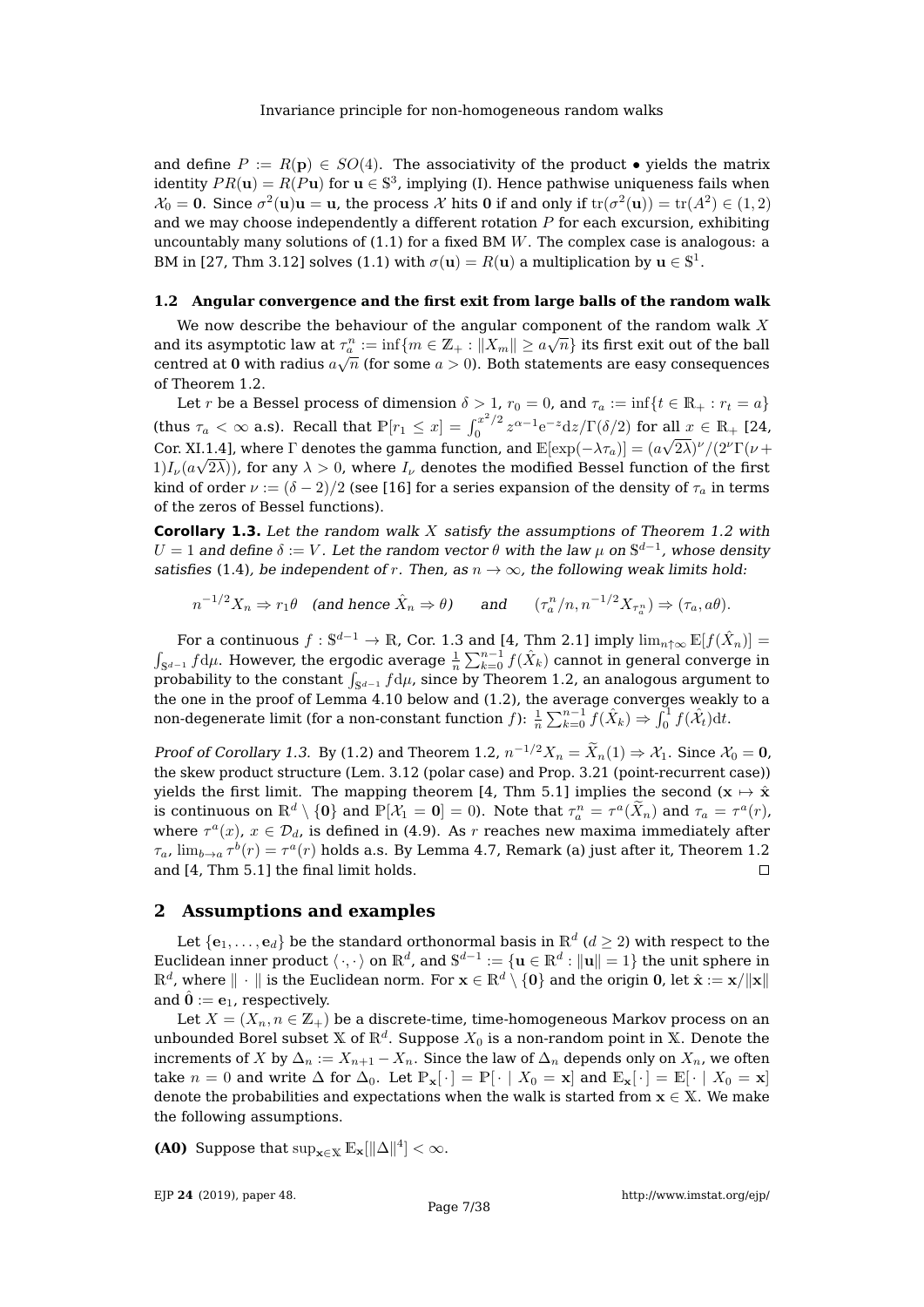By [\(A0\)](#page-7-0), the mean  $\mu(\mathbf{x}) := \mathbb{E}_{\mathbf{x}}[\Delta]$  and the covariance matrix  $M(\mathbf{x}) := \mathbb{E}_{\mathbf{x}}[\Delta \Delta^{\!\top}]$  exist ∀x ∈ X.

<span id="page-8-0"></span>**(A1)** Suppose that  $\mu(\mathbf{x}) = \mathbf{0}$  for all  $\mathbf{x} \in \mathbb{X}$ .

The next assumption ensures that  $\Delta$  is uniformly non-degenerate.

<span id="page-8-1"></span>**(A2)** There exists  $v > 0$  such that tr  $M(\mathbf{x}) = \mathbb{E}_{\mathbf{x}}[\|\Delta\|^2] \geq v$  for all  $\mathbf{x} \in \mathbb{X}$ .

For a matrix  $M \in \mathbb{R}^d \otimes \mathbb{R}^d$  define the norm  $||M|| := \sup_{\mathbf{u} \in \mathbb{S}^{d-1}} ||M\mathbf{u}||$ . Throughout the paper, let  $\sigma^2(\textbf{u})$  be a positive-definite matrix for all  $\textbf{u}\in\mathbb{S}^{d-1}.$ 

<span id="page-8-2"></span>**(A3)** Suppose that, as  $r \to \infty$ , we have  $\varepsilon(r) := \sup_{\mathbf{x} \in \mathbb{X}: \|\mathbf{x}\| \ge r} \|M(\mathbf{x}) - \sigma^2(\hat{\mathbf{x}})\| \to 0$ .

<span id="page-8-3"></span>**(A4)** Suppose that there exist constants  $U, V$  with  $0 < U < V < \infty$  such that, for all  $u \in \mathbb{S}^{d-1}$ ,  $\langle u, \sigma^2(u)u \rangle = U$  and  $\text{tr} \sigma^2(u) = V$ . In the case  $2U = V$ , suppose in addition that  $\varepsilon(r)$  as defined in [\(A3\)](#page-8-2) satisfies  $\varepsilon(r) = O(r^{-\delta})$  for some  $\delta > 0$ .

Under assumptions [\(A0\)](#page-7-0)–[\(A4\)](#page-8-3), it was proved in [\[9\]](#page-37-0) that the walk is transient if and only if  $2U < V$ , while [\[10\]](#page-37-3) gives an invariance principle for the radial component  $||X||$ . The full invariance principle of the present paper requires additional structure on the limiting covariance matrix  $\sigma^2$  to ensure that the angular part is a suitably well-behaved process on the sphere.

<span id="page-8-5"></span>**(A5)** Suppose that  $\sigma^2 : \mathbb{S}^{d-1} \to \mathbb{R}^d \otimes \mathbb{R}^d$  is a  $\mathcal{C}^{\infty}$ -function.

Controlling the dependence between the radial and angular components requires the following.

<span id="page-8-4"></span>**(A6)** Suppose that **u** is an eigenvector of  $\sigma^2(\mathbf{u})$  for all  $\mathbf{u} \in \mathbb{S}^{d-1}$ .

Following [\[9,](#page-37-0) §3], we describe a family of examples satisfying [\(A0\)](#page-7-0)–[\(A6\)](#page-8-4) in which the increment distribution is supported on an ellipsoid having one distinguished axis aligned in the radial direction. The model is specified by positive constants  $a, b$ . Let  $Q_{\hat{\mathbf{x}}}$  be an orthogonal matrix representing a transformation of  $\mathbb{R}^d$  that maps  $\mathbf{e}_1$  to  $\hat{\mathbf{x}}$ , and write  $D=\sqrt{d}\,{\rm diag}\,(a,b,\ldots,b).$  Given  $X_0$ , the law of  $X_1$  is generated by taking  $\zeta$  uniform on  $\mathbb{S}^{d-1}$ ; if  $X_0 = \mathbf{0}$  set  $X_1 = \zeta$ , otherwise set  $X_1 - X_0 = Q_{\hat{\mathbf{x}}} D \zeta$ . In words, from  $X_0 \neq \mathbf{0}$ the position  $X_1$  is generated by taking a uniform point on the unit sphere centred at  $X_0$ , stretched differentially in the radial and transverse directions to give a point on an ellipsoid. The special case  $a = b$  is a Pearson–Rayleigh random walk. A calculation [\[9,](#page-37-0) p. 104] shows that

$$
\sigma^2(\mathbf{u}) = a^2 \mathbf{u} \mathbf{u}^\top + b^2 (I - \mathbf{u} \mathbf{u}^\top).
$$

In particular,  $\mathrm{tr}\,\sigma^2(\mathbf{u})\,=\,a^2\,+\,(d-1)b^2$ ,  $\sigma^2(\mathbf{u})\mathbf{u}\,=\,a^2\mathbf{u}$ , and  $\langle \mathbf{u}, \sigma^2(\mathbf{u})\mathbf{u}\rangle\,=\,a^2$ , while  $M(x) = \sigma^2(\hat{x})$  for  $x \neq 0$ . Thus [\(A0\)](#page-7-0)–[\(A6\)](#page-8-4) hold. Without loss of generality, we may take  $U = a = 1$ . Then  $V = 1 + (d-1)b^2$ , and  $\sigma_{sy}(\mathbf{u}) = \mathbf{u}\mathbf{u}^\top + b(I - \mathbf{u}\mathbf{u}^\top)$ , so that the spherical part of  $\mathcal X$  is driven by the SDE [\(3.8\)](#page-12-2), which reduces in this case to  $dX_t =$  $b(I-\hat{X}_t\hat{X}_t^\top)\mathrm{d}W_t-\frac{(d-1)b^2}{2}$  $\frac{1+b^2}{2}\frac{\hat{X}_t}{\|X_t\|} {\rm d} t$ , which corresponds to a BM on  $\mathbb{S}^{d-1}$  sped up by a factor of  $b$ . The diffusion limits generated by this family of random walks thus include the classical skew-product description of BM as a special case, but also include examples where 0 is recurrent.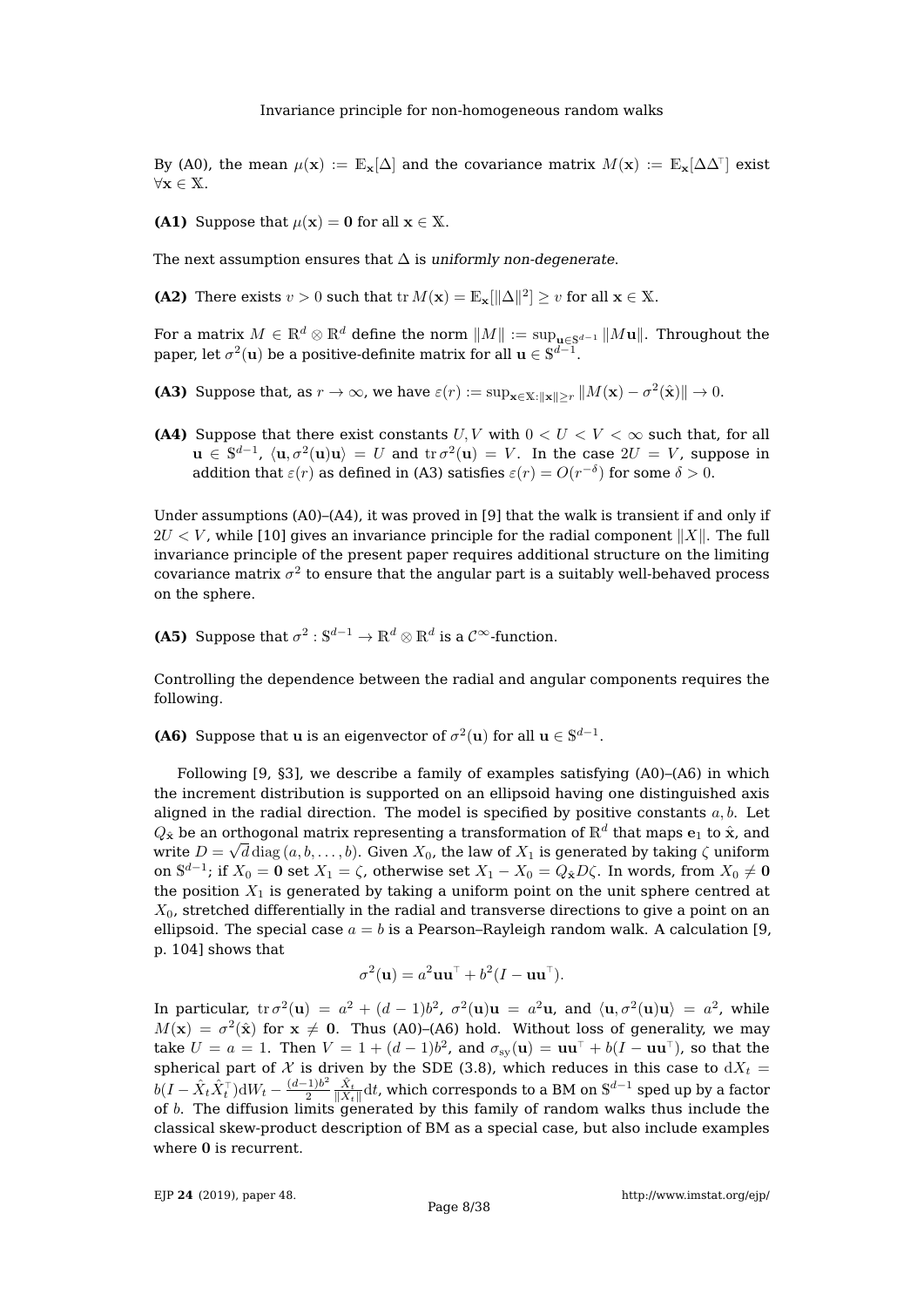# <span id="page-9-0"></span>**3 The diffusion limit**

### <span id="page-9-1"></span>**3.1 Overview**

Let  $\sigma_{\rm sy}:\mathbb S^{d-1}\to\mathbb R^d\otimes\mathbb R^d$  be the unique positive-definite matrix-valued function satisfying  $\sigma_{\rm sy}\sigma_{\rm sy}^\top=\sigma^2$ , i.e.  $\sigma_{\rm sy}$  is the unique symmetric square root of  $\sigma^2$ . Pick any measurable square root  $\sigma:\mathbb S^{d-1}\to\mathbb R^d\otimes\mathbb R^d$  of  $\sigma^2$  and note that, since  $\sigma^2$  and  $\sigma_{\rm sy}$  commute, the matrix  $\sigma_{\rm sy}^{-1}({\bf u})\sigma({\bf u})$  is orthogonal for all  ${\bf u}\in\mathbb S^{d-1}.$  By Lévy's characterisation of Brownian motion, it is hence sufficient to prove Theorem [1.1](#page-2-1) for the SDE

<span id="page-9-4"></span>
$$
d\mathcal{X}_t = \sigma_{sy}(\hat{\mathcal{X}}_t)dW_t, \qquad \mathcal{X}_0 = \mathbf{x}_0 \in \mathbb{R}^d.
$$
 (3.1)

The next step is to establish weak existence for SDE [\(3.1\)](#page-9-4). We start with a simple lemma.

<span id="page-9-3"></span>**Lemma 3.1.** Under [\(A4\)](#page-8-3) and [\(A5\)](#page-8-5),  $\sigma_{sv}$  is uniformly elliptic in the following sense: there exists a constant  $\lambda > 0$  such that  $\langle v, \sigma_{sy}(u)v \rangle \ge \lambda$  for all  $u, v \in \mathbb{S}^{d-1}$ .

*Proof.* Since  $\sigma^2$  is positive-definite, by [\(A5\)](#page-8-5) and the compactness of  $\mathbb{S}^{d-1}$  there exists  $\varepsilon > 0$  such that  $\det(\sigma^2) > \varepsilon$  on  $\mathbb{S}^{d-1}$ . By [\(A4\)](#page-8-3) we have  $\text{tr } \sigma^2(\mathbf{u}) = V$ . Hence the smallest eigenvalue  $\lambda_{\min}({\bf u})$  of  $\sigma^2({\bf u})$  satisfies  $\varepsilon<\lambda_{\min}({\bf u})V^{d-1}$  for all  ${\bf u}\in\mathbb S^{d-1}.$  Since  $\sigma_{sy}$  is symmetric and non-degenerate, its eigenvalues are positive and the smallest one is equal to  $\sqrt{\lambda_{\min}(\mathbf{u})}$ . Hence the inequality in the lemma holds for the constant  $\lambda := (\varepsilon/V^{d-1})^{1/2}.$  $\Box$ 

Since the function  $\mathbf{x} \mapsto \sigma_{sy}(\hat{\mathbf{x}})$  is bounded and uniformly elliptic by Lemma [3.1,](#page-9-3) [\[18,](#page-38-11) §2.6, Thm 1] implies that weak existence holds for SDE [\(3.1\)](#page-9-4). Once uniqueness in law for SDE [\(3.1\)](#page-9-4) is established, the strong Markov property (and hence Theorem [1.1\)](#page-2-1) follows by [\[26,](#page-38-12) Thm 6.2.2].

The proof of uniqueness in law proceeds as follows. Throughout this section, assume  $U = 1$  in [\(A4\)](#page-8-3). In Section [3.2](#page-9-5) we prove that the radial component of any solution of [\(3.1\)](#page-9-4) is Bessel of dimension  $V > 1$ . Section [3.3](#page-10-0) introduces the Riemannian structure on the sphere, needed in Section [3.4](#page-12-0) to characterize the law of a stationary diffusion on  $\mathbb{S}^{d-1}$ indexed by R. This process is a key ingredient in the description of the projection of the path of the solution  $\mathcal X$  of SDE [\(3.1\)](#page-9-4) (away from 0) onto  $\mathbb S^{d-1}$ . In Section [3.5](#page-14-0) we analyse the case when 0 is polar for the radial process ( $V \ge 2$ ). We prove that any solution has a skew-product decomposition constructed using the components from Sections [3.2](#page-9-5) and [3.4](#page-12-0) that are unique in law. In Section [3.6](#page-17-0) we consider the recurrent case  $(1 < V < 2)$ . We develop the excursion theory (away from 0) of the solution X of [\(3.1\)](#page-9-4) without reference to the strong Markov property of  $X$ . We characterize the excursion measure in terms of the excursion measure of the radial part, given in [\[23\]](#page-38-2), and the law of the diffusion on  $\mathbb{S}^{d-1}$  from Section [3.4.](#page-12-0) This implies the uniqueness in law for SDE [\(3.1\)](#page-9-4).

#### <span id="page-9-5"></span>**3.2 The radial process**

Let  $r := ||\mathcal{X}||$  be the radial part of a solution X of SDE [\(3.1\)](#page-9-4).

<span id="page-9-2"></span>**Lemma 3.2.** Let [\(A4\)](#page-8-3) hold and  $\sigma^2 : \mathbb{S}^{d-1} \to \mathbb{R}^d \otimes \mathbb{R}^d$  be measurable. For any solution  $(\mathcal{X}, W)$  of SDE [\(3.1\)](#page-9-4), adapted to a filtration  $(\mathcal{F}_t, t \geq 0)$ , the process  $y = (y_t, t \geq 0)$ ,  $y_t := \|\mathcal{X}_t\|^2$ , is the unique strong solution of SDE

<span id="page-9-6"></span>
$$
y_t = ||\mathcal{X}_0||^2 + 2\int_0^t \sqrt{y_s} \, dZ_s + Vt, \quad t \ge 0,
$$
\n(3.2)

where  $(Z_t, t \geq 0)$  is an  $(\mathcal{F}_t)$  Brownian motion given by  $Z_t := \int_0^t \hat{\mathcal{X}}_s^{\top} \sigma_{sy}(\hat{\mathcal{X}}_s) dW_s$ . In particular, the law of  $r = \sqrt{y}$  is  $BES^V(||\mathcal{X}_0||)$ .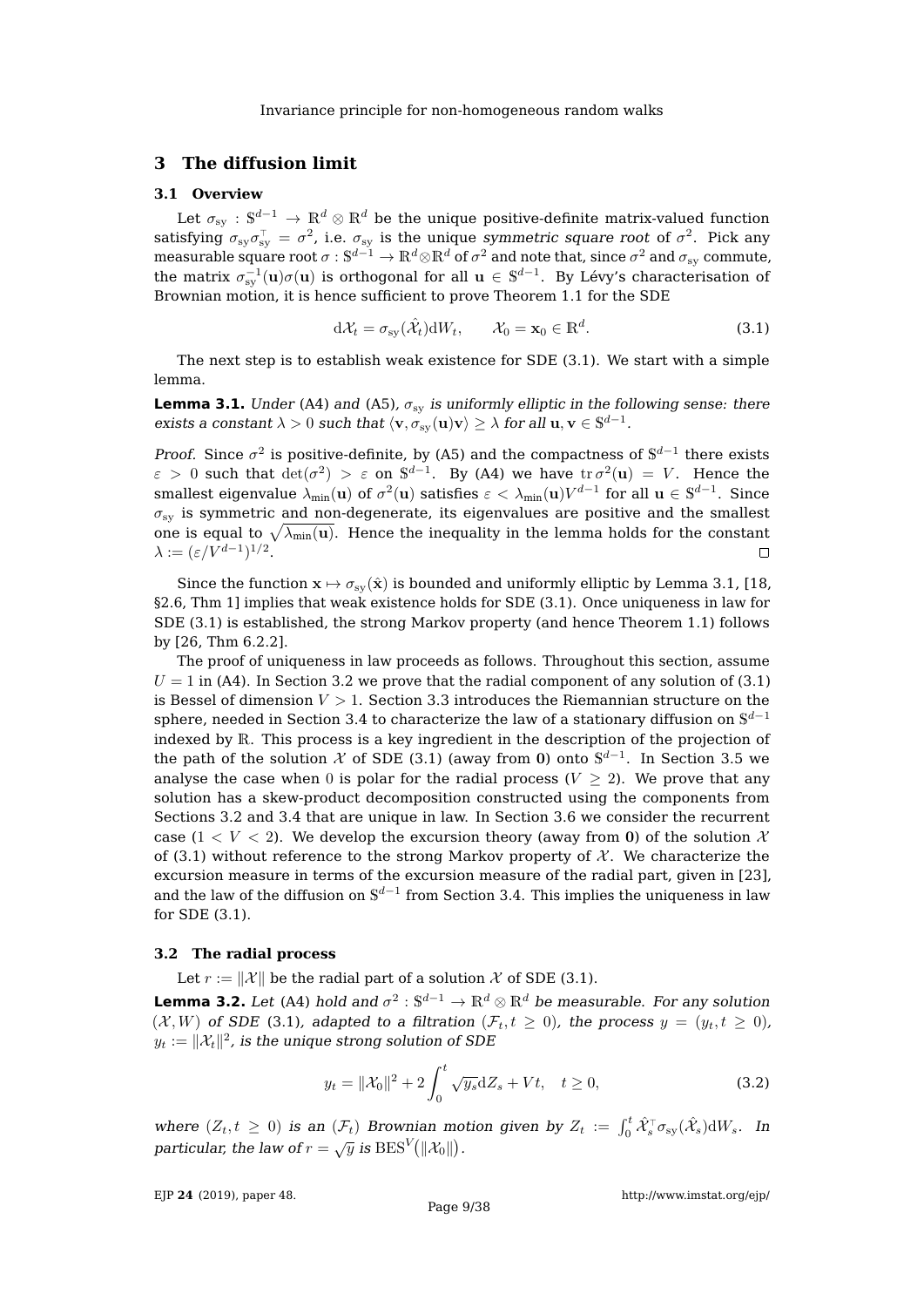**Remark 3.3.** A solution  $\mathcal X$  of SDE [\(3.1\)](#page-9-4) is continuous and hence predictable (see [\[24,](#page-38-9) §IV.5]). Since  ${\bf x} \mapsto \sigma_{\rm sy}(\hat{\bf x})\hat{\bf x}$  is measurable on  $\mathbb{R}^d$  (recall that we defined  $\hat{\bf 0}:= {\bf e}_1$ ), the integrand in the definition of  $Z$  is a bounded predictable process. Hence the stochastic integral  $Z$  is well defined, even though (due to rapid spinning, see Section [3.6](#page-17-0) below) its integrand is far from continuous. Moreover, the integrand does not in general have paths in  $\mathcal{D}_d$  (defined in Section [4.1](#page-26-2) below).

**Remark 3.4.** Assuming [\(A6\)](#page-8-4), the Brownian motion  $Z$  in Lemma [3.2](#page-9-2) can be expressed as

<span id="page-10-2"></span>
$$
Z_t = \int_0^t \hat{\mathcal{X}}_u^\top \mathrm{d}W_u.
$$
 (3.3)

Proof of Lemma [3.2.](#page-9-2) For any solution  $(\mathcal{X}, W)$  of [\(3.1\)](#page-9-4), the processes y and Z defined in the lemma are  $(\mathcal{F}_t)$ -adapted. Itô's formula and the assumption [\(A4\)](#page-8-3) imply that equa-tion [\(3.2\)](#page-9-6) holds. The process  $Z$  is a Brownian motion by Lévy's characterisation, [\(A4\)](#page-8-3) and assumption  $U = 1$ . Since SDE [\(3.2\)](#page-9-6) has weak existence and pathwise uniqueness, the law of  $y$  is  $\text{BESQ}^V(\|\mathcal{X}_0\|^2).$  $\Box$ 

# <span id="page-10-0"></span>**3.3** A Riemannian structure on  $\mathbb{S}^{d-1}$

This section introduces a Riemannian metric  $g$  on  $\mathbb{S}^{d-1}$ , gives an explicit description of its inverse tensor in local coordinates and relates it to the Laplace–Beltrami operator corresponding to  $q$  (see [\[14\]](#page-37-9) as reference on Riemannian geometry).

Identify the tangent space  $T_{\mathbf{x}}\mathbb{S}^{d-1}$  at  $\mathbf{x}\in\mathbb{S}^{d-1}$  with the  $(d-1)\textrm{-dimensional linear}$ subspace  $\{v\in\mathbb{R}^d:\langle v,{\bf x}\rangle=0\}$  of  $\mathbb{R}^d$  and let the cotangent space  $T^*_{\bf x} \mathbb{S}^{d-1}$  be the vector space dual of  $T_{\mathbf{x}}\mathbb{S}^{d-1}.$  Denote by  $T\mathbb{S}^{d-1}$  and  $T^*\mathbb{S}^{d-1}$  the tangent and cotangent [\[14,](#page-37-9) Def 2.1.9] bundles over  $\mathbb{S}^{d-1}$ , respectively. Any smooth section of the vector bundle  $T^*\mathbb{S}^{d-1}\otimes T^*\mathbb{S}^{d-1}$ , defined in [\[14,](#page-37-9) Def 2.1.10], is known as a  $(0,2)$ -tensor field. Let

<span id="page-10-1"></span>
$$
g_{\mathbf{x}}(v_1, v_2) := \langle \sigma^{-2}(\mathbf{x})v_1, v_2 \rangle \quad \text{for any } \mathbf{x} \in \mathbb{S}^{d-1} \text{ and } v_1, v_2 \in T_{\mathbf{x}}\mathbb{S}^{d-1}.
$$
 (3.4)

By [\(A5\)](#page-8-5), g is a symmetric positive-definite  $(0, 2)$ -tensor field, i.e., a Riemmanian metric on the smooth manifold  $\mathbb{S}^{d-1}.$  The metric  $g$  provides a *canonical* way of identifying tangent and cotangent vectors: the map  ${\tilde g}: T\mathbb{S}^{d-1}\to T^*\mathbb{S}^{d-1}$  given by  ${\tilde g}_{\mathbf{x}}(v): T_{\mathbf{x}}\mathbb{S}^{d-1}\to \mathbb{R}$ , where  $\tilde{g}_{{\bf x}}(v)(u):=g_{{\bf x}}(v,u)$  for any  ${\bf x}\in\mathbb S^{d-1}$ ,  $v,u\in T_{{\bf x}}\mathbb S^{d-1}$ , is a bundle isomorphism [\[14,](#page-37-9) Def. 2.1.6]. For any  $f \in C^{\infty}(\mathbb{S}^{d-1}, \mathbb{R})$ , there exists a unique smooth section df of the cotangent bundle  $T^*\mathbb{S}^{d-1}$ , representing the action of the derivative of  $f$  on each tangent space [\[14,](#page-37-9) §1.2]. A vector field on the sphere is an element in the module  $\Gamma(T\mathbb{S}^{d-1})$  (over the ring  $\mathcal{C}^\infty(\mathbb{S}^{d-1},\mathbb{R})$ ) of smooth sections of  $T\mathbb{S}^{d-1}$  [\[14,](#page-37-9) Def 2.1.3]. Let the *gradient* of f be grad  $f := \tilde{g}^{-1}(df)$ . Hence grad f is the unique vector field satisfying the identity  $g(\text{grad } f, X) = dfX$  for all  $X \in \Gamma(T\mathbb{S}^{d-1})$ . Moreover, the operator grad :  $\mathcal{C}^{\infty}(\mathbb{S}^{d-1}, \mathbb{R}) \to$  $\Gamma(T{\bf S}^{d-1})$  is defined in a coordinate free fashion.

There exists a unique connection (the Levi-Civita connection) [\[14,](#page-37-9) Def 4.1.1]  $\nabla$  :  $T\mathbb{S}^{d-1}\times\Gamma(T\mathbb{S}^{d-1})\to T\mathbb{S}^{d-1}$  on  $(\mathbb{S}^{d-1},g)$ , which is metric and torsion-free [\[14,](#page-37-9) Thm 4.3.1]. In short, the connection  $\nabla$  allows us to compare tangent vectors in nearby tangent spaces in a way that is compatible with the geometry induced by the metric  $g$ , cf. [\[14,](#page-37-9) §§4.1 & 4.2]. In particular, a vector field  $X \in \Gamma(T\mathbb{S}^{d-1})$  gives rise to a linear endomorphism  $(\nabla X)_\mathbf{x}: T_\mathbf{x} \mathbb{S}^{d-1} \to T_\mathbf{x} \mathbb{S}^{d-1}$  for any  $\mathbf{x} \in \mathbb{S}^{d-1}$  [\[14,](#page-37-9) Def. 4.1.1]. Put differently,  $\nabla_v X$  is the derivative of the vector field  $X$  at  ${\bf x}$  in the direction  $v\in T_{\bf x}\mathbb{S}^{d-1}.$  Define the *divergence* of the vector field X to be the trace of this linear endomorphism,  $(\text{div } X)(\mathbf{x}) := \text{tr}(\nabla X)_{\mathbf{x}}$ . This yields a coordinate-free definition of the divergence operator  $\mathrm{div}:\Gamma(T\mathbb{S}^{d-1})\rightarrow$  $\mathcal{C}^\infty(\mathbb{S}^{d-1},\mathbb{R})$ . The Laplace–Beltrami operator  $\Delta_g: \mathcal{C}^\infty(\mathbb{S}^{d-1},\mathbb{R})\to \mathcal{C}^\infty(\mathbb{S}^{d-1},\mathbb{R})$  on the Riemannian manifold  $(\mathbb{S}^{d-1}, g)$  can now also be defined in a coordinate-free way as  $\Delta_g f := \text{div}(\text{grad } f)$  for any  $f \in C^\infty(\mathbb{S}^{d-1}, \mathbb{R})$ .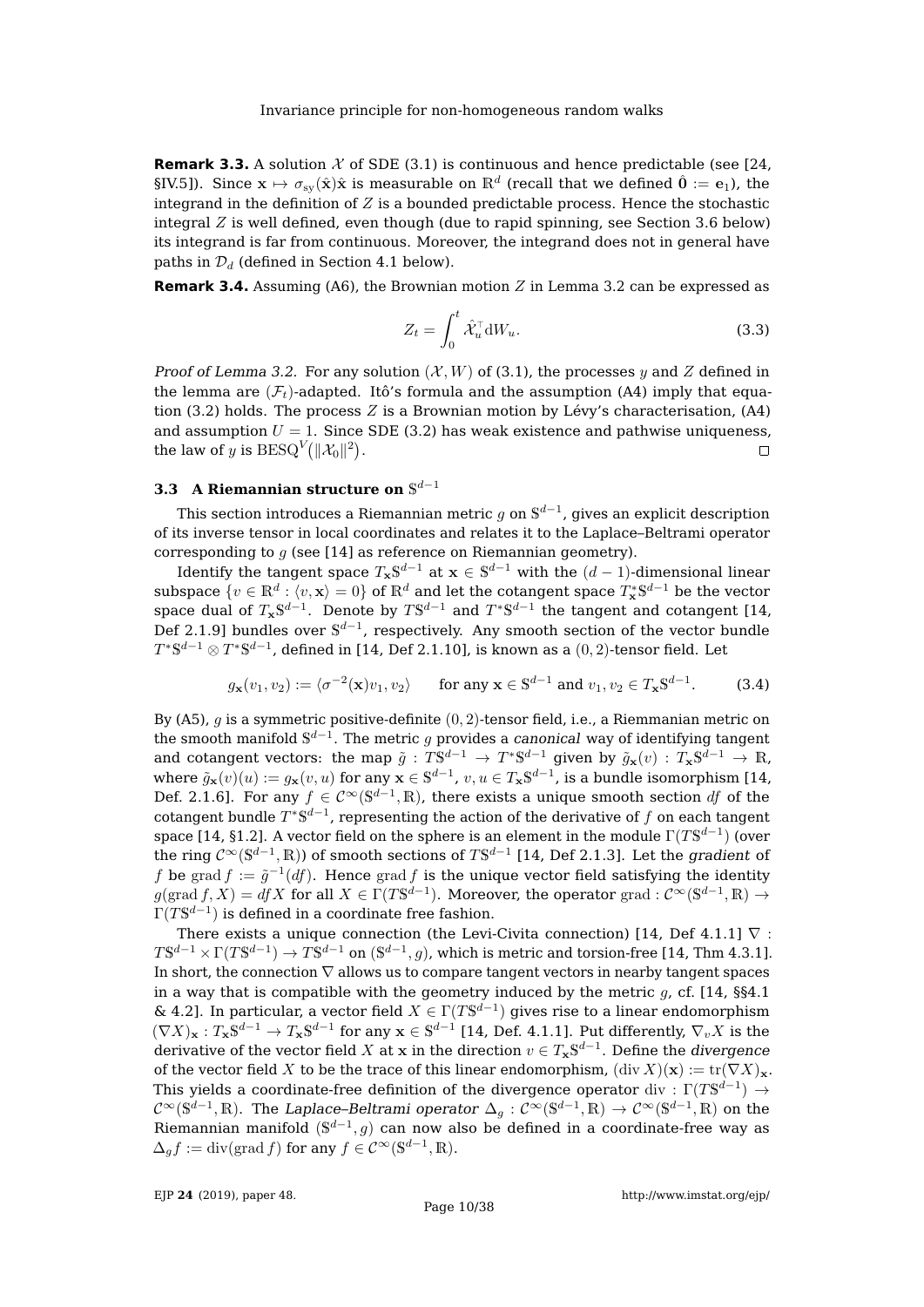We now introduce local coordinates on  $\mathbb{S}^{d-1}$  in order to identify the bundle isomorphism  $\tilde{g}^{-1}: T^* \mathbb{S}^{d-1} \to T \mathbb{S}^{d-1}$ . For each  $q \in \{1, ..., d\}$ , define  $[q] := \{1, ..., d\} \setminus \{q\}$ and, throughout this section, identify  $\mathbb{R}^{d-1}$  with the linear subspace of  $\mathbb{R}^d$  spanned by  $\{{\bf e}_i; i\in[q]\}.$  Consider an atlas of charts  ${\bf z}_q: H^\pm_q\to B^{d-1}$  on  $\mathbb{S}^{d-1}$ , where  $\pm$  is either  $+$  or  $-$ ,  $H^{\pm}_q:=\{\mathbf{x}=(x_1,\ldots,x_d)^\top\in\mathbb{S}^{d-1}:\pm x_q>0\}$  is a hemisphere,  $B^{d-1}$  is the open unit ball in  $\mathbb{R}^{d-1}$  and  $\mathbf{z}_q(\mathbf{x}) := \sum_{i \in [q]} x_i \mathbf{e}_i.$  The derivative of the smooth inverse  $\mathbf{z}_q^{-1}: B^{d-1} \to H_q^\pm$ induces a linear isomorphism  $d\mathbf{z}_q^{-1}(z): T_zB^{d-1}\to T_{\mathbf{z}_q^{-1}(z)}H_q^\pm$  for each  $z\in B^{d-1}.$  Using the canonical identification  $T_zB^{d-1}\equiv\mathbb{R}^{d-1}$  for all  $z\in B^{d-1}$ , at each  $\mathbf{x}\in H_q^\pm$  we obtain the basis  $\mathcal{B}_{\mathbf{x}}:=\{E_i:=d\mathbf{z}_q^{-1}(\mathbf{z}_q(\mathbf{x}))\mathbf{e}_i;i\in[q]\}$  of  $T_{\mathbf{x}}\mathbb{S}^{d-1}$  and dual basis  $\mathcal{B}^*_{\mathbf{x}}:=\{E^*_i;i\in[q]\}$ of  $T^{*}_{\mathbf{x}}\mathbb{S}^{d-1}$ , defined by  $E^{*}_{i}(E_{j})=\delta_{ij}$  for  $i,j\in[q]$ , where  $\delta_{ij}$  is the Kronecker delta. We interpret the tangent vector  $E_i$  as a linear map  $E_i:\mathcal{C}^\infty(H_q^\pm,\R)\to \mathcal{C}^\infty(H_q^\pm,\R)$  satisfying the Leibniz rule,  $E_i(f):{\bf x}\mapsto \partial_i(f\circ {\bf z}_q^{-1})({\bf z}_q({\bf x}))$ , where  $\partial_i$  is the partial derivative in the i-th component [\[12,](#page-37-4) p. 247].

<span id="page-11-2"></span>**Lemma 3.5.** Assume [\(A4\)](#page-8-3)–[\(A6\)](#page-8-4). For  $\mathbf{x} \in H_q^{\pm}$ , the matrix  $(g^{ij}(\mathbf{x}))_{i,j \in [q]}$  corresponding to the linear isomorphism  $\tilde{g}_x^{-1}: T^{*}_{x} \mathbb{S}^{d-1} \to T^{*}_{x} \mathbb{S}^{d-1}$  in terms of the bases  $\mathcal{B}^{*}_{x}$  and  $\mathcal{B}_{x}$ , equals  $g^{ij}(\mathbf{x}) = \sigma_{ij}^2(\mathbf{x}) - x_i x_j$  for any  $i, j \in [q]$ . The inverse matrix  $(g_{ij}(\mathbf{x}))_{i, j \in [q]}$ , corresponding to the isomorphism  $\tilde{g}_{\bf x}: T_{\bf x}\mathbb{S}^{d-1}\to T_{\bf x}^*\mathbb{S}^{d-1}$ , is given by  $g_{ij}({\bf x})=\sigma_{ij}^{-2}({\bf x})+$  $\sigma_{qq}^{-2}(\textbf{x}) x_i x_j/\langle \textbf{x}, \textbf{e}_q \rangle^2 - (\sigma_{qi}^{-2}(\textbf{x}) x_j + \sigma_{qj}^{-2}(\textbf{x}) x_i)/\langle \textbf{x}, \textbf{e}_q \rangle$ , for any  $i,j \in [q].$  Moreover, in the coordinates on  $H_q^{\pm}$ ,  $\Delta_g$  equals

$$
\Delta_g f = \sum_{i,j \in [q]} g^{ij} \big( E_i(E_j(f)) - \sum_{k \in [q]} \Gamma_{ij}^k E_k(f) \big), \quad \text{for any } f \in C^\infty(H_q^{\pm}, \mathbb{R}),
$$

where  $\Gamma_{ij}^k := \frac{1}{2} \sum_{\ell \in [q]} g^{k\ell} (E_i(g_{j\ell}) + E_j(g_{i\ell}) - E_\ell(g_{ij}))$  for  $i, j, k \in [q]$ .

Proof. Recall that  $B^{d-1} \subset \mathbb{R}^{d-1} \equiv \text{Lin}\{\mathbf{e}_i; i \in [q]\} \subset \mathbb{R}^d$ . For any point  $z \in B^{d-1}$  and tangent vector  $u \in \mathbb{R}^{d-1}$  we have  $d\mathbf{z}_q^{-1}(z)u = u - \mathbf{e}_q\langle z, u\rangle/\langle \mathbf{z}_q^{-1}(z), \mathbf{e}_q\rangle.$  Since  $g_{ij}(\mathbf{x}) =$  $g_{\bf x}(d{\bf z}_q^{-1}({\bf z}_q({\bf x})) {\bf e}_i, d{\bf z}_q^{-1}({\bf z}_q({\bf x})) {\bf e}_j)$  for any  $i,j \in [q]$ , the formula for  $g_{ij}({\bf x})$  follows by [\(3.4\)](#page-10-1).

We now prove that  $(g^{ij}(\mathbf{x}))_{i,j \in [q]}$ , defined in the lemma, is the inverse of  $(g_{ij}(\mathbf{x}))_{i,j \in [q]}$ . Define  $(d-1)$ -dimensional square matrices  $S^-$  and S as follows:  $S_{ij}^- := \sigma_{ij}^{-2}(\mathbf{x})$  and  $S_{ij}:=\sigma_{ij}^2(\mathbf{x})$  for any  $i,j\in[q].$  Define  $(d-1)$ -dimensional vectors  $S_q^-,S_q$  by  $S_{q,i}^-:=\sigma_{qi}^{-2}(\mathbf{x})$ and  $S_{q,i} := \sigma_{qi}^2(\mathbf{x})$  for  $i \in [q]$ . Let  $s := \sigma_{qq}^2(\mathbf{x})$  and  $s^- := \sigma_{qq}^{-2}(\mathbf{x})$ . Since  $\sigma^{-2}(\mathbf{x})\sigma^2(\mathbf{x})$  is the identity on  $\mathbb{R}^d$ , we have

<span id="page-11-0"></span>
$$
S^{-}S + S_{q}^{-}S_{q}^{\top} = I, \qquad S^{-}S_{q} = -sS_{q}^{-}, \qquad SS_{q}^{-} = -s^{-}S_{q}, \tag{3.5}
$$

where  $I$  denotes the identity matrix on  $\mathbb{R}^{d-1}.$  Denote  $z:=\mathbf{z}_q(\mathbf{x})$ , and  $D:=\pm \sqrt{1-\|z\|^2}.$ Since  $\mathbf{x} = z + D\mathbf{e}_q \in \mathbb{S}^{d-1}$ , the assumption in [\(A6\)](#page-8-4) implies  $\sigma^{-2}(\mathbf{x})(z + D\mathbf{e}_q) = z + D\mathbf{e}_q$ (recall  $U = 1$ ). Hence the following identities hold,

<span id="page-11-1"></span>
$$
S^{-}z_{q} = z_{q} - DS_{q}^{-}, \qquad z_{q}^{\top}S_{q}^{-} = (1 - s^{-})D, \qquad Sz_{q} = z_{q} - DS_{q}, \tag{3.6}
$$

where  $z_q$  denotes the  $(d-1)$ -tuple of coordinates of  $z$  expressed in the basis  $\{{\bf e}_i; i \in [q]\}$ of  $\mathbb{R}^{d-1}.$  Define  $(d-1)$ -dimensional square matrices  $G, G^-$  as follows:

$$
G^- := S - z_q z_q^\top, \qquad G := S^- + s^- z_q z_q^\top / D^2 - (z_q S_q^{-\top} + S_q^ - z_q^\top) / D.
$$

A direct calculation, using identities in [\(3.5\)](#page-11-0)–[\(3.6\)](#page-11-1) and the fact that  $S=S^\top$  and  $S^-=S^{-\top}$ , yields  $GG^- = I$ . It remains to note that  $G^-_{ij} = g^{ij}(\mathbf{x})$  and  $G_{ij} = g_{ij}(\mathbf{x})$  for all  $i,j \in [q].$ 

The expression for the Laplace–Beltrami operator  $\Delta_g = \text{div grad} = \text{tr Hess}_g$  in local coordinates in terms of the Christoffel symbols  $\Gamma_{ij}^k$  is well-known, cf. [\[12,](#page-37-4) Ch V, Eqs (4.19) & (4.32)].  $\Box$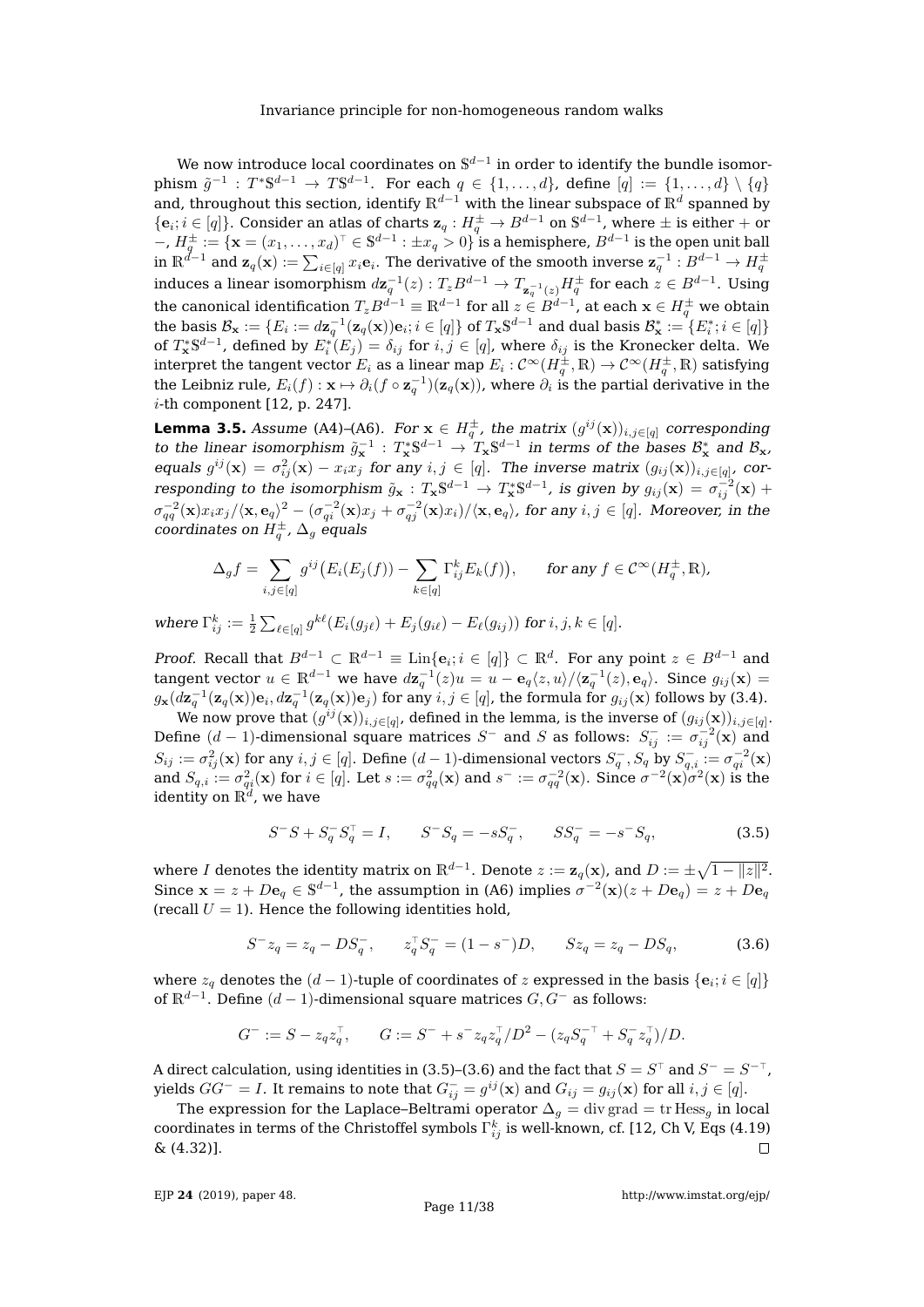# <span id="page-12-0"></span>**3.4** A stationary diffusion on  $\mathbb{S}^{d-1}$

Define  $A: \mathbb{R}^d \setminus \{0\} \to \mathbb{R}^d \otimes \mathbb{R}^d$  by  $A(y) := \sigma_{sv}(\hat{y}), y \in \mathbb{R}^d \setminus \{0\}$ , and note that it is an extension of  $\sigma_{\rm sy}:{\mathbb S}^{d-1}\to{\mathbb R}^d\otimes{\mathbb R}^d.$  For any  $j\in\{1,\ldots,d\}$ , define  $A_j:{\mathbb R}^d\setminus\{{\bf 0}\}\to{\mathbb R}^d$ by  $A_j(y) = A(y)e_j$  and note that its derivative  $DA_j(y)$  at  $y \in \mathbb{R}^d \setminus \{0\}$  (i.e. a linear endomorphism of  $\mathbb{R}^d$  satisfying  $(A_j(\mathbf{y} + \mathbf{h}) - A_j(\mathbf{y}) - DA_j(\mathbf{y})\mathbf{h})/\|\mathbf{h}\| \to \mathbf{0}$  as  $\|\mathbf{h}\| \to 0$ ) exists since, by Lemma [3.1,](#page-9-3)  $\sigma_{\rm sv}$  can be expressed as an absolutely convergent power series in  $\sigma^2$ , which is smooth by [\(A5\)](#page-8-5). Let  $A_0: \mathbb{R}^d \setminus \{\mathbf{0}\} \to \mathbb{R}^d$  be given by  $A_0(\mathbf{y}) :=$  $\frac{1}{2} \sum_{j=1}^d DA_j(\mathbf{y}) A_j(\mathbf{y})$  for any  $\mathbf{y} \in \mathbb{R}^d \setminus \{\mathbf{0}\}.$ 

Let  $S_0, S_j:\mathbb{S}^{d-1}\to\mathbb{R}^d$  be  $S_0(\mathbf{x}):=-(I-\mathbf{x}\mathbf{x}^\top)A_0(\mathbf{x})$  and  $S_j(\mathbf{x}):=(\sigma_{\text{sy}}(\mathbf{x})-\mathbf{x}\mathbf{x}^\top)\mathbf{e}_j$  for any  $\mathbf{x} \in \mathbb{S}^{d-1}$  and  $j \in \{1,\ldots,d\}$ . Let  $\mathcal{C}(\mathbb{R}_+, \mathbb{S}^{d-1})$  be equipped with the Borel  $\sigma$ -algebra generated by the compact-open topology [\[6,](#page-37-10) §XII.1], which coincides with the  $\sigma$ -algebra generated by the projections at any time  $t \in \mathbb{R}$ , cf. [\[4,](#page-37-8) p. 57].

<span id="page-12-1"></span>**Lemma 3.6.** Assume [\(A4\)](#page-8-3)–[\(A6\)](#page-8-4). Then the following statements hold.

- <span id="page-12-4"></span>(a)  $S_0(\mathbf{x}), \ldots, S_d(\mathbf{x}) \in T_{\mathbf{x}} \mathbb{S}^{d-1}$  for all  $\mathbf{x} \in \mathbb{S}^{d-1}$  and the vector fields  $S_0, \ldots, S_d$  are in  $\Gamma(T\mathbb{S}^{d-1}).$
- <span id="page-12-5"></span>(b) Let W be a standard Brownian motion on  $\mathbb{R}^d$ . The Stratonovich SDE on  $\mathbb{S}^{d-1}$ , given by

<span id="page-12-3"></span>
$$
dX_t = S_0(X_t)dt + \sum_{j=1}^d S_j(X_t) \circ dW_t^j, \qquad X_0 = \mathbf{x} \in \mathbb{S}^{d-1},
$$
 (3.7)

has a unique strong solution in the sense of [\[12,](#page-37-4) Ch V, Def 1.1 & Thm 1.1].

<span id="page-12-6"></span>(c) Let  $\mathbb{P}_x$  denote the law of the solution of [\(3.7\)](#page-12-3) on  $\mathcal{C}(\mathbb{R}_+, \mathbb{S}^{d-1})$ . Then  $\{\mathbb{P}_x, x \in \mathbb{S}^{d-1}\}\)$  is a strongly Markovian system [\[12,](#page-37-4) p. 204], determined uniquely by its generator  $\mathcal{G}$ ,

$$
\mathcal{G}f := S_0(f) + \frac{1}{2} \sum_{i=1}^d S_i(S_i(f)) \quad \text{for any } f \in \mathcal{C}^\infty(\mathbb{S}^{d-1}, \mathbb{R}).
$$

where the vector fields  $S_i$ ,  $i \in \{0, ..., d\}$ , are viewed as linear (over R) maps  $\mathcal{C}^\infty(\mathbb{S}^{d-1}, \mathbb{R}) \to \mathcal{C}^\infty(\mathbb{S}^{d-1}, \mathbb{R})$  satisfying the Leibniz rule.

- <span id="page-12-7"></span>(d)  $V_0 := \mathcal{G} - \frac{1}{2}\Delta_g$  is a vector field in  $\Gamma(T\mathbb{S}^{d-1})$ , making the solution of [\(3.7\)](#page-12-3) a Brownian motion with drift on the Riemannian manifold  $(\mathbb{S}^{d-1}, g)$  with generator  $\frac{1}{2}\Delta_g + V_0$ .
- <span id="page-12-8"></span>(e) Any solution  $(X, W)$  of the Itô SDE

<span id="page-12-2"></span>
$$
dX_t = (\sigma_{sy}(\hat{X}_t) - \hat{X}_t \hat{X}_t^\top) dW_t - \frac{V - 1}{2} \frac{\hat{X}_t}{\|X_t\|} dt, \quad X_0 = \mathbf{x} \in \mathbb{S}^{d-1}
$$
(3.8)

satisfies  $||X_t|| = 1$  for all  $t \in \mathbb{R}_+$  and is a solution of SDE [\(3.7\)](#page-12-3).

*Proof.* The vector fields  $S_j$ ,  $j \in \{0, ..., d\}$ , are tangential to  $\mathbb{S}^{d-1}$  by [\(A6\)](#page-8-4) and smooth by [\(A5\)](#page-8-5). Hence [\(a\)](#page-12-4) holds. Moreover, we may interpret  $S_j$  as a linear map on  $\mathcal{C}^\infty(\mathbb{S}^{d-1},\mathbb{R})$ satisfying the Leibniz rule [\[12,](#page-37-4) p. 248] (see e.g. [\(3.9\)](#page-13-1) below). Hence part [\(b\)](#page-12-5) of the lemma follows from [\[12,](#page-37-4) Ch V, Thm 1.1]. The family of laws  $\{\mathbb P_{\mathbf x}, \mathbf x \in \mathbb S^{d-1}\}$  is a strongly Markovian system generated by the second order differential operator  $\mathcal G$  by [\[12,](#page-37-4) Ch V, Thm 1.2], which establishes part [\(c\)](#page-12-6).

To establish part [\(d\)](#page-12-7), consider a chart  $\mathbf{z}_q : H^{\pm}_q \to B^{d-1}$  (for some  $q \in \{1, \dots, d\}$ ) and the corresponding frame field  $\{E_i, i\in [q]\}$ , defined in the paragraph preceding Lemma [3.5.](#page-11-2) Then we can express the vector field  $S_j$  on  $H^\pm_q$  as a linear mapping from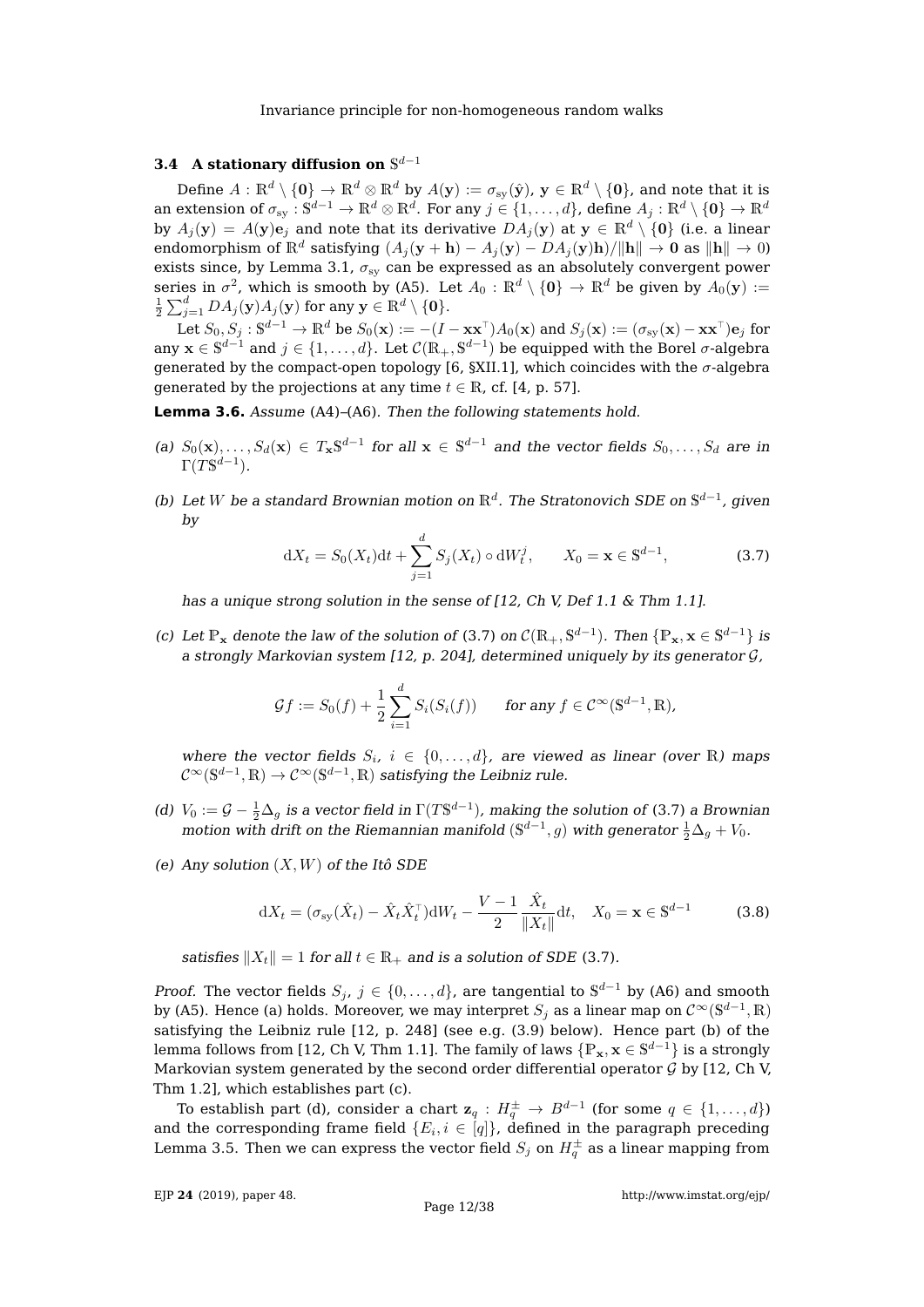$\mathcal{C}^\infty(H_q^\pm,\R)\to \mathcal{C}^\infty(H_q^\pm,\R)$ , satisfying the Leibniz rule, as follows: for any  $\mathbf{x}\in H_q^\pm$  and  $j \in [q]$  we have

<span id="page-13-1"></span>
$$
S_j(f)(\mathbf{x}) = (D\mathbf{z}_q(\mathbf{x})S_j(\mathbf{x}))^\top \sum_{i \in [q]} E_i(f)(\mathbf{x})\mathbf{e}_i = \sum_{i \in [q]} S_j^i(\mathbf{x})E_i(f)(\mathbf{x}), \tag{3.9}
$$

where the second equality holds by  $D\mathbf{z}_q = \mathbf{z}_q$ , and where  $S^i_j(\mathbf{x}) = \langle S_j(\mathbf{x}), \mathbf{e}_i \rangle$ . This implies  $S_j(S_j(f))=\sum_{i,k \in [q]} S_j^iS_j^kE_i(E_k(f)) + \sum_{k \in [q]} \bar{V}_{k,j}E_k(f)$  for some functions  $\bar{V}_{k,j} \in$  $\mathcal{C}^\infty(H_q^\pm,\R)$ ,  $k,j\in [q]$ , and all  $f\in \mathcal{C}^\infty(H_q^\pm,\R)$ . The definition of  $S_j$  above, [\(A4\)](#page-8-3), [\(A6\)](#page-8-4) and Lemma [3.5](#page-11-2) imply  $\sum_{j=1}^d S^i_j({\bf x})S^k_j({\bf x})=g^{ik}({\bf x})$  for all  ${\bf x}\in H_q^\pm$  and  $i,k\in[q].$  Hence, by the definition of G in the lemma and the expression for  $\Delta_g$  in the local coordinates on  $H_q^{\pm}$  in Lemma [3.5,](#page-11-2) the equality  $V_0(f) = \sum_{i \in [q]} V_{0,i} E_i(f)$  holds for some functions  $V_{0,i} \in \mathcal{C}^{\infty}(H_q^{\pm}, \mathbb{R})$ ,  $i \in [q]$ . Since such an equality holds for every  $q \in \{1, \ldots, d\}$  and choice of  $\pm$  (i.e. for every chart in our atlas),  $V_0$  satisfies the Leibniz rule and is hence an element of  $\Gamma(T\mathbb{S}^{d-1})$ , implying [\(d\)](#page-12-7).

Extend the vector fields  $S_0, S_1, \ldots, S_d$  to  $\R^d\backslash\{{\bf 0}\}$  by defining  $\bar S_0({\bf y}):=-(I-\hat {\bf y}\hat {\bf y}^\top)A_0({\bf y})$ and  $\bar{S}_j(\mathbf{y}) := (A(\mathbf{y}) - \hat{\mathbf{y}}\hat{\mathbf{y}}^\top)\mathbf{e}_j, \ j \in \{1, \dots, d\}$ , for any  $\mathbf{y} \in \mathbb{R}^d \setminus \{\mathbf{0}\}.$  Define a function  $R\,:\,\mathbb{R}^d\setminus\{\mathbf{0}\}\,\to\,\mathbb{R}^d$  by  $R(\mathbf{y})\,:=\,\frac{1}{2}\sum_{j=1}^d D\bar{S}_j(\mathbf{y})\bar{S}_j(\mathbf{y}).\,$  To prove [\(e\)](#page-12-8), we establish the following formula

<span id="page-13-2"></span>
$$
R(\mathbf{y}) = (I - \hat{\mathbf{y}}\hat{\mathbf{y}}^{\top})A_0(\mathbf{y}) - \frac{V - 1}{2} \frac{\hat{\mathbf{y}}}{\|\mathbf{y}\|} \quad \text{for all } \mathbf{y} \in \mathbb{R}^d \setminus \{\mathbf{0}\}. \tag{3.10}
$$

Let  $G(\mathbf{y}) := \hat{\mathbf{y}}$  for any  $\mathbf{y} \in \mathbb{R}^d \setminus \{\mathbf{0}\}$  and note that  $A = A \circ G$  and  $DG(\mathbf{y}) = (I - \hat{\mathbf{y}}\hat{\mathbf{y}}^\top)/\|\mathbf{y}\|$  , implying  $DG({\bf y}){\bf y}={\bf 0}$ ,  $DG({\bf y})^\top=DG({\bf y})$  and  $DA_j({\bf y}){\bf y}=DA_j(\hat{{\bf y}})DG({\bf y}){\bf y}={\bf 0}$  for all  $j\in$  $\{1,\ldots,d\}.$  Since  $\bar{S}_j(\mathbf{y})=A_j(\mathbf{y})-\hat{\mathbf{y}}\langle\hat{\mathbf{y}},\mathbf{e}_j\rangle$ , we get  $D\bar{S}_j(\mathbf{y})=DA_j(\mathbf{y})-(\hat{\mathbf{y}}^\top\mathbf{e}_jI+\hat{\mathbf{y}}\mathbf{e}_j^\top)DG(\mathbf{y})$ by the product rule, where I is the identity matrix on  $\mathbb{R}^d$ . Hence, using the fact that  $A(\mathbf{y})\mathbf{y} = \mathbf{y}$ , we get  $D\bar{S}_j(\mathbf{y})\bar{S}_j(\mathbf{y}) = DA_j(\mathbf{y})A_j(\mathbf{y}) - (\hat{\mathbf{y}}^\top \mathbf{e}_j I + \hat{\mathbf{y}} \mathbf{e}_j^\top)(A(\mathbf{y}) - \hat{\mathbf{y}}\hat{\mathbf{y}}^\top)\mathbf{e}_j / \|\mathbf{y}\|.$ Summing over  $j \in \{1, ..., d\}$  yields the identity  $2R(\mathbf{y}) = 2A_0(\mathbf{y}) - \text{tr}(A(\mathbf{y}) - \hat{\mathbf{y}}\hat{\mathbf{y}}^\top)\hat{\mathbf{y}}/\Vert\mathbf{y}\Vert$ . Differentiating the identity  $A(\mathbf{y})\mathbf{y}=\mathbf{y}$  (in  $\mathbf{y})$  yields  $I=A(\mathbf{y})+\sum_{j=1}^d\langle\mathbf{y},\mathbf{e}_j\rangle DA_j(\mathbf{y})$ , and hence  $A(\mathbf{y})=A^2(\mathbf{y})+\sum_{j=1}^d\langle\mathbf{y},\mathbf{e}_j\rangle DA_j(\mathbf{y})A(\mathbf{y})$ , for all  $\mathbf{y}\in\mathbb{R}^d\setminus\{\mathbf{0}\}.$  Since  $A$  is symmetric we have  $DA_j({\bf y})^\top {\bf e}_i = D A_i({\bf y})^\top {\bf e}_j$  for all  $i,j\in\{1,\ldots,d\}.$  Hence we have  $2\langle A_0({\bf y}),{\bf e}_j\rangle=$  $\sum_{i=1}^d\langle A_i(\mathbf{y}), DA_i(\mathbf{y})^\top \mathbf{e}_j\rangle =\text{tr}(DA_j(\mathbf{y})A(\mathbf{y})).$  Together with [\(A4\)](#page-8-3), this implies  $\text{tr}\,A(\mathbf{y})=$  $V + 2\langle A_0(\mathbf{y}), \mathbf{y} \rangle$  and [\(3.10\)](#page-13-2) follows.

Let  $(X,W)$  be a solution of [\(3.8\)](#page-12-2). A simple application of Itô's formula yields  ${\rm d} \|X_t\|^2 =$ 0, implying the first statement in [\(e\)](#page-12-8). By  $(3.10)$  it follows that  $X$  in fact satisfies the SDE  $\mathrm{d}X_t=(\bar{S}_0(X_t)+R(X_t))\mathrm{d}t+\sum_{j=1}^d\bar{S}_j(X_t)\mathrm{d}W_t^j$ , where  $\bar{S}_j$ ,  $j\in\{1,\ldots,d\}$ , are defined above [\(3.10\)](#page-13-2). By the definition of the Stratonovich integral on  $\mathbb{R}^d$  [\[12,](#page-37-4) Ch III, §1, Eq (1.10)], it follows that  $\mathrm{d}X_t\,=\,\bar S_0(X_t)\mathrm{d}t+\sum_{j=1}^d\bar S_j(X_t)\circ \mathrm{d}W_t^j.$  Since  $S_j\,=\,\bar S_j$ ,  $j\,\in\,$  $\{0, \ldots, d\}$ , on  $\mathbb{S}^{d-1}$  and X stays on the sphere for all time, SDE [\(3.7\)](#page-12-3) holds for X (see [\[12,](#page-37-4) Ch V, Rem 1.1]).  $\Box$ 

By Lemma [3.6](#page-12-1)[\(c\)](#page-12-6), the map  $\mathbf{x} \mapsto \mathbb{P}_\mathbf{x}[A]$  on  $\mathbb{S}^{d-1}$  is Borel measurable for any Borel measurable set  $A$  in  $\mathcal{C}(\mathbb{R}_+, \mathbb{S}^{d-1}).$  We can hence define a transition function on  $\mathbb{S}^{d-1}$ ,  $P_t(\mathbf{x},\cdot) := \mathbb{P}_{\mathbf{x}}[\phi_t \in \cdot]$ , where  $(t,\mathbf{x}) \in \mathbb{R}_+ \times \mathbb{S}^{d-1}$  and  $(\phi_u, u \in \mathbb{R}_+)$  is the coordinate process on  $\mathcal{C}(\mathbb{R}_+, \mathbb{S}^{d-1}).$  In particular, the law  $\mathbb P$  of the solution of [\(3.7\)](#page-12-3), started according to a probability measure  $\nu$  on  $\mathbb{S}^{d-1}$ , equals  $\mathbb{P}[\,\cdot\,]=\int_{\mathbb{S}^{d-1}}\nu(\mathrm{d}\mathbf{x})\mathbb{P}_{\mathbf{x}}[\,\cdot\,].$ 

<span id="page-13-0"></span>**Proposition 3.7.** Let [\(A4\)](#page-8-3)–[\(A6\)](#page-8-4) hold. There exists a unique probability measure  $\mu$  on  $\mathbb{S}^{d-1}$  with full support, such that  $\mu(\cdot)=\int_{\mathbb{S}^{d-1}}\mu(\mathrm{d}\mathbf{x})P_t(\mathbf{x},\cdot)$  for all  $t\in\mathbb{R}_+$  and the transition function  $P_t(\mathbf{x},\cdot)$  converges to its stationary measure  $\mu$  in the following sense:

<span id="page-13-4"></span>
$$
\lim_{t \to \infty} \sup_{\mathbf{x} \in \mathbb{S}^{d-1}} \| P_t(\mathbf{x}, \cdot) - \mu(\cdot) \|_{\text{TV}} = 0.
$$
\n(3.11)

<span id="page-13-3"></span> $^2$ Recall that  $\|\nu_1(\cdot)-\nu_2(\cdot)\|_{\text{TV}}:=\sup_{\mathfrak{A}\subset \mathbb{S}^{d-1}}|\nu_1(\mathfrak{A})-\nu_2(\mathfrak{A})|$  for probability measures  $\nu_1$  and  $\nu_2$  on  $\mathbb{S}^{d-1}.$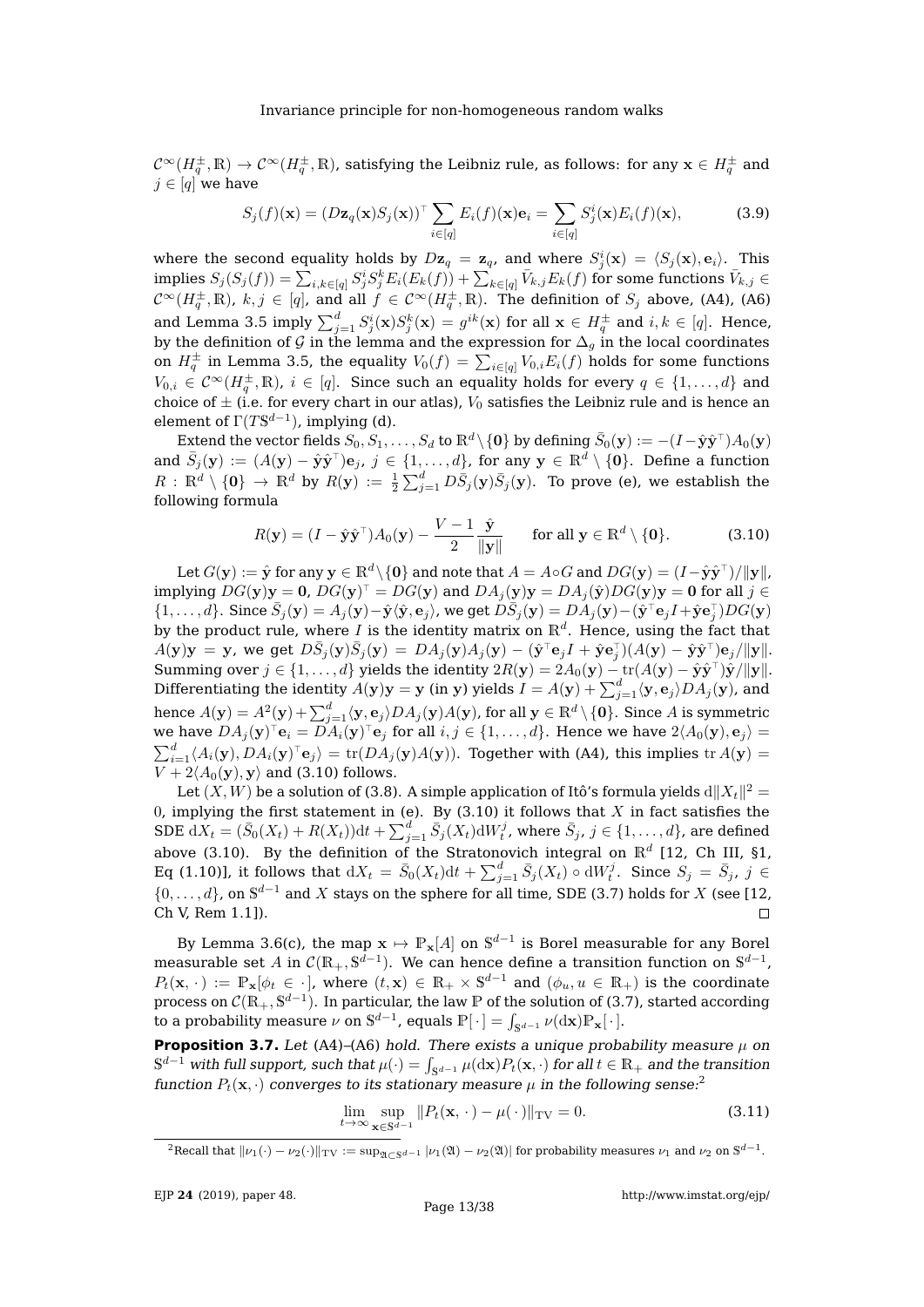Furthermore, there exists a unique law  $\mathbb{P}_{\Psi}[\cdot]$  on the Borel sets of  $\mathcal{C}(\mathbb{R}, \mathbb{S}^{d-1})$  with compact-open topology, satisfying  $\mathbb{P}_{\Psi}[\psi_s \in \cdot] = \mu(\cdot)$  and  $\mathbb{P}_{\Psi}[\psi_{s+t} \in \cdot | \psi_s] = P_t(\psi_s, \cdot)$  for all  $(s,t) \in \mathbb{R} \times \mathbb{R}_+$ , where  $(\psi_u, u \in \mathbb{R})$  denotes the coordinate process on  $\mathcal{C}(\mathbb{R}, \mathbb{S}^{d-1})$ .

**Remark 3.8.** (a) The unique stationary measure  $\mu$  exists and has full support essentially because the vector fields  $S_1,\ldots,S_d$  in Lemma [3.6\(](#page-12-1)[a\)](#page-12-4) span  $T_{\mathbf{x}}\mathbb{S}^{d-1}$  at every  $\mathbf{x}\in\mathbb{S}^{d-1}.$  The proof uses the representation in Lemma [3.6](#page-12-1)[\(d\)](#page-12-7) of the process as a Brownian motion with drift and applies the well-known results for the stability of elliptic diffusions on compact Riemannian manifolds [\[22\]](#page-38-5).

(b) The geometry introduced in Section [3.3](#page-10-0) allows us to characterize the time-reversibility of the diffusion X satisfying SDE  $(3.7)$ . This leads to an explicit description, given in  $(1.5)$ of Section [1.1](#page-3-0) above, of the excursions of the process  $\mathcal X$  appearing in Theorem [1.1.](#page-2-1)

(c) Kolmogorov's extension theorem [\[24,](#page-38-9) Thm III.1.5] and the first statement in Prop. [3.7](#page-13-0) imply that  $\mathbb{P}_{\Psi}[\cdot]$  exists and is unique: for  $t_1 < \cdots < t_k$  in R the finite-dimensional distribution is  $\int_{\mathfrak{A}_1}\mu(\mathrm{d} \mathbf{x}_1)\int_{\mathfrak{A}_2}P_{t_2-t_1}(\mathbf{x}_1,\mathrm{d}\mathbf{x}_2)\cdots\int_{\mathfrak{A}_k}P_{t_k-t_{k-1}}(\mathbf{x}_{k-1},\mathrm{d}\mathbf{x}_k)$  for measurable sets  $\mathfrak{A}_i \subset \mathbb{S}^{d-1}$ ,  $i = 1, \ldots, k$  (cf. [\[24,](#page-38-9) §XII.4]).

Proof of Proposition [3.7.](#page-13-0) By Lemma [3.6\(](#page-12-1)[d\)](#page-12-7), the generator of the strong Markov process satisfying SDE [\(3.7\)](#page-12-3) takes the form  $\mathcal{G} = \frac{1}{2}\Delta_g + V_0$ . The volume element  $d_g\mathbf{x}$  on the Riemannian manifold  $(\mathbb{S}^{d-1}, g)$  is a  $(d-1)$ -dimensional form, given in local coordinates Remannian manifold  $(S^2, g)$  is a  $(a-1)$ -dimensional form, given in local coordinates<br>on  $H_q^{\pm}$  by  $\sqrt{\det G} \prod_{i \in [q]} dx_i$ , where  $G = (g_{ij}(\mathbf{x}))_{i,j \in [q]}$  (see [\[12,](#page-37-4) p. 291] and Lemma [3.5](#page-11-2) above). Let  $\mathcal{G}^*$  be the adjoint of  $\mathcal G$  with respect to the measure  $d_g\mathbf{x}$ . Assumptions of [\[22,](#page-38-5) Ch 4, Thm 11.1] are satisfied for the generator  $\mathcal G$  since its second order term is the Laplace–Beltrami operator and the vector field  $V_0$  is smooth by [\(A5\)](#page-8-5). Hence by [\[22,](#page-38-5) Ch 4, Thm 11.1], all harmonic functions for  $\mathcal G$  are constant and there exists a unique positive function  $h\in\mathcal{C}^2(\mathbb{S}^{d-1},\mathbb{R})$  satisfying  $\mathcal{G}^\star h=0$  and  $\int_{\mathbb{S}^{d-1}}h(\mathbf{x})\mathrm{d}_g\mathbf{x}=1.$  Moreover, by [\[22,](#page-38-5) Ch 4, Thm 11.1(ix)], the assumptions of  $[22, Ch 4, Thm 8.6]$  $[22, Ch 4, Thm 8.6]$  for the Riemannian manifold  $(\mathbb{S}^{d-1}, g)$  and the operator  $\mathcal G$  are satisfied, implying that  $\mu(\mathrm{d}\mathbf{x}) = h(\mathbf{x})\mathrm{d}_g\mathbf{x}$  is the unique stationary probability measure for the transition function  $P_t(\mathbf{x}, \mathrm{d}\mathbf{y})$ . Again, by [\[22,](#page-38-5) Ch 4, Thm 11.1(ix)], the assumptions of [\[22,](#page-38-5) Ch 4, Thm 9.9] for  $(\mathbb{S}^{d-1},g)$  and  ${\cal G}$  are satisfied. Hence, as  $\mathbb{S}^{d-1}$  is compact, [\[22,](#page-38-5) Ch 4, Thm 9.9] implies the convergence in total variation in [\(3.11\)](#page-13-4).  $\Box$ 

#### <span id="page-14-0"></span>**3.5 Proof of Theorem [1.1](#page-2-1) when 0 is polar for the radial process**

Assume throughout this section that  $V \ge 2$  (and  $U = 1$ ) and let  $(X, W)$  be any solution to [\(3.1\)](#page-9-4), adapted to  $(\mathcal{F}_t, t \geq 0)$ , on a probability space that supports a one-dimensional  $(\mathcal{F}_t)$  Brownian motion, independent of  $(\mathcal{X}, W)$ . By Lemma [3.2,](#page-9-2) 0 is polar for  $r = ||\mathcal{X}||$ .

<span id="page-14-1"></span>**Lemma 3.9.** Let [\(A4\)](#page-8-3) hold. If either (i)  $s > 0$ ; or (ii)  $\mathcal{X}_0 \neq 0$  and  $s = 0$ , define

<span id="page-14-2"></span>
$$
\rho_s(t) := \int_s^t r_u^{-2} \, du, \quad t \ge s. \tag{3.12}
$$

Then, almost surely,  $\rho_s : [s, \infty) \to \mathbb{R}_+$  is continuously increasing and  $\lim_{t \to \infty} \rho_s(t) = \infty$ . Its continuous inverse  $c_s : \mathbb{R}_+ \to [s, \infty)$  is  $c_s(t) := \inf\{u \geq s : \rho_s(u) = t\}$ . In particular,  $c_s(0) = s.$ 

Lemma [3.9](#page-14-1) is a direct consequence of the next lemma.

<span id="page-14-3"></span>**Lemma 3.10.** Pick  $x, m \in \mathbb{R}_+$  and  $\delta \geq 2$ . Let  $\beta = (\beta_t, t \geq 0)$  be  $\text{BES}^{\delta}(x)$ ,  $\tau_m := \inf\{t \geq 0\}$  $0: \beta_t = m$ } (with  $\inf \emptyset = \infty$ ) and  $f_m(y) := (m - y)^{-2}$ . If  $m > x$  or  $x > 0 = m$ , then  $\int_0^{\tau_m} f_m(\beta_u) \mathrm{d}u = \infty$  a.s. If  $x=m=0$ , then for any  $t>0$  it holds that  $\int_0^t f_0(\beta_u) \mathrm{d}u = \infty$  a.s.

Proof. If  $x < m$ , then  $\tau_m \in (0,\infty)$  a.s. for any  $\delta \geq 2$ , and  $y \mapsto |y-m|f_m(y)$  is not integrable at m, so [\[5,](#page-37-11) Thm 2.2, Eq (2.5)] shows  $\int_0^{\overline{\tau_m}} f_m(\beta_u) du = \infty$  a.s. If  $x > 0 = m$ ,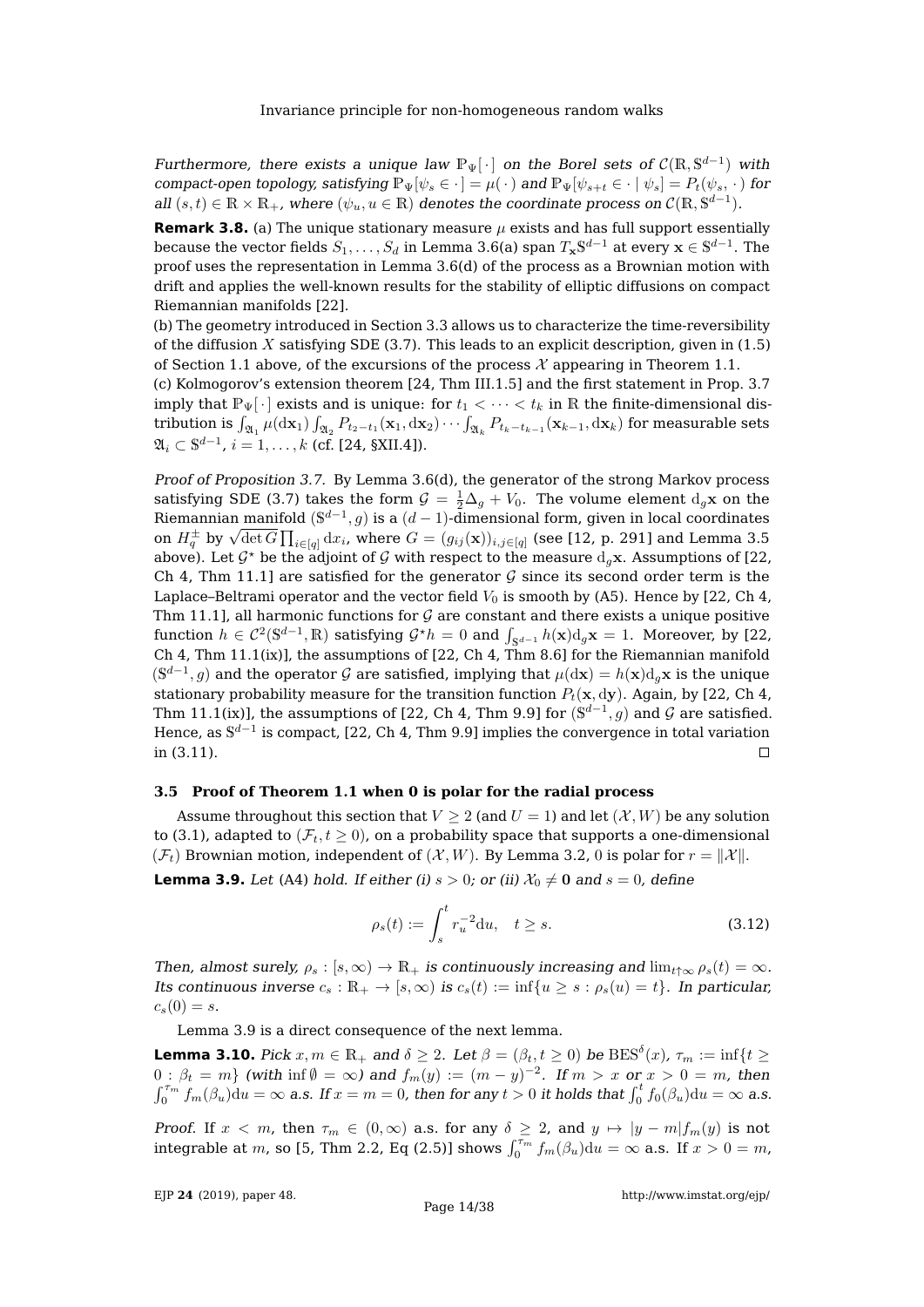then  $\tau_0 = \infty$  a.s. for any  $\delta > 2$ , and the same result follows from [\[5,](#page-37-11) Thm 2.3(ii)] (when  $\delta > 2$ ) and [\[5,](#page-37-11) Thm 2.4] ( $\delta = 2$ ). Assume  $x = m = 0$  and time-reverse  $\beta$  killed at  $\tau_a$  (for some large  $a > 0$ ) at the last time the process visits some  $b \in (0, a)$  (this is a co-optional time, see [\[24,](#page-38-9) Ch VII.4] for details on time reversals). The time reversal is a diffusion on  $(0, a)$  with the same volatility function as  $\beta$  and the scale function given by  $\bar{s} = 1/(s(a) - s) : (0, a) \to \mathbb{R}$ , where  $s(y) = -y^{2-\delta}$  (resp.  $\log(y)$ ) if  $\delta > 2$  (resp.  $\delta = 2$ ). Note that  $\lim_{y\downarrow 0} \bar{s}(y) = 0$ ,  $\lim_{y\uparrow a} \bar{s}(y) = \infty$  and  $\bar{s}f_0/\bar{s}' = (s(a) - s)f_0/s'$  is not integrable at 0. Hence the lemma follows by [\[21,](#page-38-13) Thm 2.11(ii)].

<span id="page-15-1"></span>**Proposition 3.11.** Suppose that [\(A4\)](#page-8-3), [\(A5\)](#page-8-5) and [\(A6\)](#page-8-4) hold. Assume either (i)  $s > 0$ ; or (ii)  $\mathcal{X}_0 \neq 0$  and  $s = 0$  hold. Let a standard one-dimensional Brownian motion Z be given by [\(3.3\)](#page-10-2) and let  $c_s$  be as in Lemma [3.9.](#page-14-1) The process  $\varphi = (\varphi_t, t \ge 0)$  on  $\mathbb{S}^{d-1}$ , defined by  $\varphi_t:=\hat{\mathcal{X}}_{c_s(t)}$ , is a strong solution of SDE [\(3.8\)](#page-12-2) started at  $\varphi_0=\hat{\mathcal{X}}_s$  and driven by a  $d$ -dimensional Brownian motion  $(B_t, t \geq 0)$  adapted to the filtration  $(\mathcal{F}_{c_s(t)}, t \geq 0)$ , independent of  $(Z_t, t \geq 0)$ .

*Proof.* By assumption we have  $r_s > 0$  a.s. Since  $0$  is polar for  $\text{BESQ}^V(r_s^2)$ ,  $(r_t^{-2}; t \geq s)$  is a continuous semimartingale. Hence  $d(r_t^{-1}) = -r_t^{-2} dZ_t - (V-3)/(2 r_t^3) dt$  by Itô's formula and [\(3.2\)](#page-9-6). By [\(A6\)](#page-8-4), the covariation equals  $\mathrm{d}[\mathcal{X},r^{-1}]_t = \sigma_{\text{sy}}(\hat{\mathcal{X}}_t)\mathrm{d}[W,-W^\top]_t\sigma_{\text{sy}}(\hat{\mathcal{X}}_t)\hat{\mathcal{X}}_t/r_t^2 =$  $-\hat{\mathcal{X}}_t/r_t^2\mathrm{d}t$ , and Itô's product rule implies

<span id="page-15-2"></span>
$$
\mathrm{d}\hat{\mathcal{X}}_t = f(\hat{\mathcal{X}}_t) r_t^{-2} \mathrm{d}t + g(\hat{\mathcal{X}}_t) r_t^{-1} \mathrm{d}W_t, \quad t \ge s,\tag{3.13}
$$

where we have used the notation

<span id="page-15-3"></span>
$$
f(x) := -\frac{V - 1}{2} \frac{\hat{x}}{\|x\|} \quad \text{and} \quad g(x) := \sigma_{\text{sy}}(\hat{x}) - \hat{x}\hat{x}^{\top}, \qquad \text{for any } x \in \mathbb{R}^d. \tag{3.14}
$$

Define continuous local martingales  $A = (A_t; t \ge 0)$  and  $\zeta = (\zeta_t; t \ge 0)$  by

<span id="page-15-0"></span>
$$
A_t := \int_s^{c_s(t)} r_u^{-1} dW_u \quad \text{and} \quad \zeta_t := \int_s^{c_s(t)} r_u^{-1} dZ_u,
$$
 (3.15)

where  $Z$  is given in [\(3.3\)](#page-10-2). Both  $A$  and  $\zeta$  are adapted to  $(\mathcal{F}_{c_s(t)},t\geq 0).$  By [\[24,](#page-38-9) Prop. V.1.4– 5] and Lemma [3.9](#page-14-1) it holds that  $[A, A^\top]_t = I \int_s^{c_s(t)} \frac{du}{r_u^2} = It$ , where I is the identity matrix on  $\mathbb{R}^d$ , and  $[\zeta,\zeta]_t = t$ . Hence, by Lévy's characterisation theorem, both  $A$  and  $\zeta$  are  $(\mathcal{F}_{c_s(t)})$  Brownian motions. Furthermore, by [\(3.3\)](#page-10-2) and [\[24,](#page-38-9) Prop. V.1.4–5], we have that  $\zeta_t\ =\ \int_s^{c_s(t)}\hat{\mathcal{X}}_u^\top r_u^{-1}\mathrm{d} W_u\ =\ \int_0^t\varphi_u^\top \mathrm{d} A_u$  for all  $t\ \geq\ 0.$  Let  $(\gamma'_t,t\ \geq\ 0)$  be a onedimensional  $(\mathcal{F}_t)$  Brownian motion, independent of  $(\mathcal{X}, W)$ . Define  $(\mathcal{F}_{c_s(t)})$  Brownian motion  $\gamma=(\gamma_t,t\geq 0)$  by  $\gamma_t:=\int_s^{c_s(t)}r_u^{-1}{\rm d}\gamma_u'$  and note that  $[\zeta,\gamma]\equiv 0.$  Define  $B=(B_t,t\geq 0)$ by  $B_t:=A_t-\int_0^t\varphi_u\mathrm{d}\zeta_u+\int_0^t\varphi_u\mathrm{d}\gamma_u$  and observe  $\mathrm{d}[B,B^\top]_t=(I-\varphi_t\varphi_t^\top)^2\,\mathrm{d} t+\varphi_t\varphi_t^\top\mathrm{d} t=Idt$ and  $\mathrm{d}[B,\zeta]_t=(I-\varphi_t\varphi_t^\top)\mathrm{d}[A,A^\top]_t\varphi_t+\varphi_t\mathrm{d}[\gamma,\zeta]_t=0.$  In particular,  $B$  is a  $d$ -dimensional  $(\mathcal{F}_{c_s(t)})$  Brownian motion, independent of  $\zeta$ .

We now show B is independent of Z. By the Markov property,  $B_t$  depends on  $\mathcal{F}_s = \mathcal{F}_{c_s(0)}$  only via  $B_0 = 0$ , so B is independent of  $\mathcal{F}_s$ . Hence B is independent of  $(Z_t, t \in [0, s])$ . It remains to prove that B is independent of  $(Z_t - Z_s, t \ge s)$ . Note that by [\(3.15\)](#page-15-0) and Lemma [3.9](#page-14-1) it holds that  $Z_{c_s(t)} - Z_s = \int_s^{c_s(t)} r_u r_u^{-1} \mathrm{d} Z_u = \int_0^t r_{c_s(v)} \mathrm{d}\zeta_v$  for all  $t\geq 0.$  Hence the covariation of  $\mathcal{F}_{c_s(t)}$ -local martingales  $M:=Z_{c_s(\,\cdot\,)}-Z_s$  and  $B$  is identically equal to zero. Since the inverse of the quadratic variation  $[M]_u = c_s(u) - s$ equals  $\rho_s(s+u)$ , by Knight's theorem [\[24,](#page-38-9) Thm V.1.9], the processes  $M_{\rho_s(s+1)}$  and B are independent Brownian motions. It only remains to note that  $M_{\rho_s(s+u)} = Z_{s+u} - Z_s$  for any  $u \geq 0$ .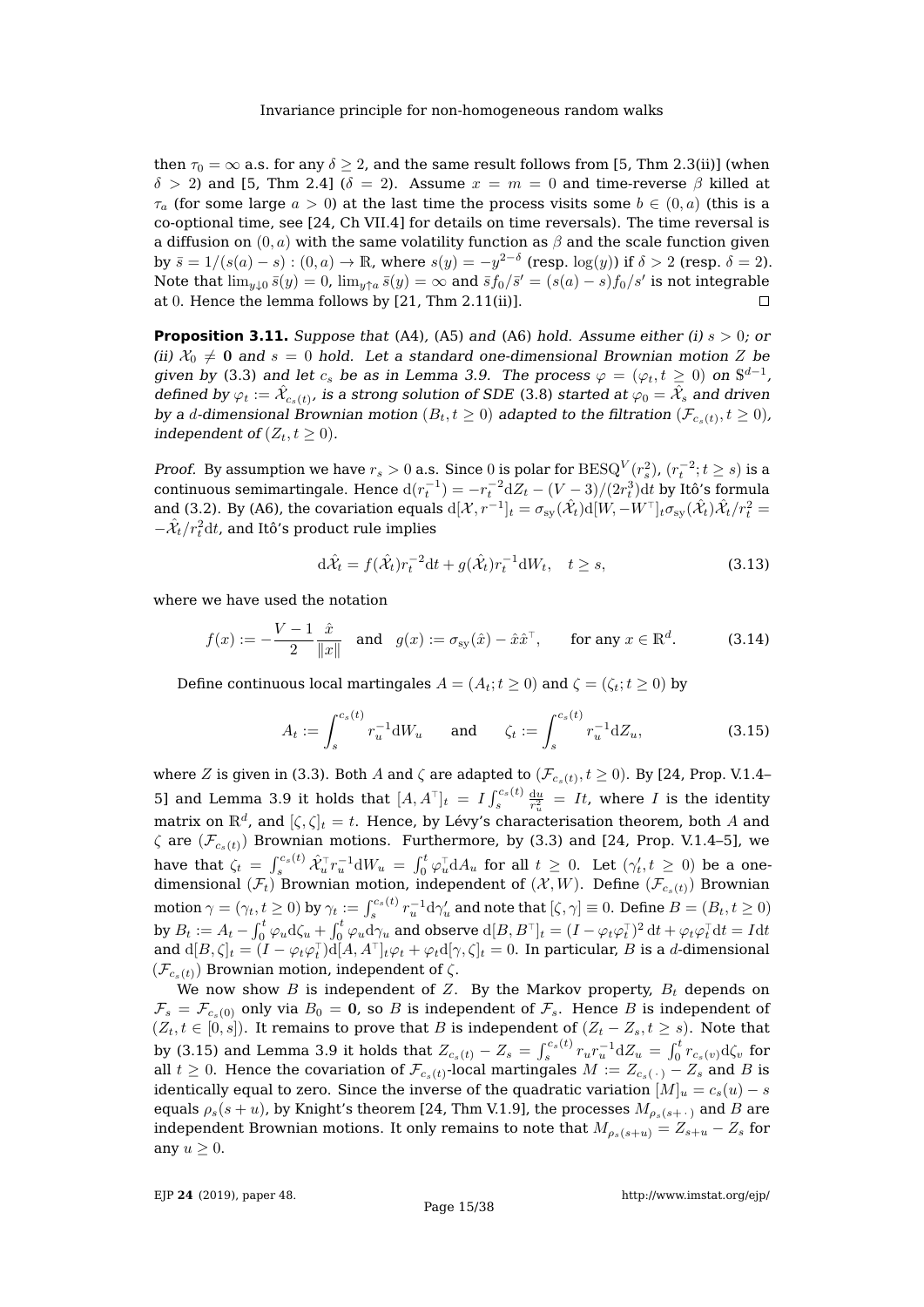By definition we have  $\varphi_t=\hat{\mathcal{X}}_s+\int_s^{c_s(t)}\mathrm{d}\hat{\mathcal{X}}_u.$  Hence the change of variable formulas for Stieltjes [\[24,](#page-38-9) Prop. 0.4.1] and stochastic [\[24,](#page-38-9) Prop. V.1.4] integrals and [\(3.13\)](#page-15-2) imply

$$
\varphi_t = \varphi_0 + \int_0^t (\sigma_{sy}(\varphi_u) - \varphi_u \varphi_u^{\top}) dA_u - \frac{V - 1}{2} \varphi_u du, \qquad t \ge 0.
$$
 (3.16)

Since  $(\sigma_{sy}(\varphi_t) - \varphi_t \varphi_t^{\top}) dB_t = (\sigma_{sy}(\varphi_t) - \varphi_t \varphi_t^{\top}) ((I - \varphi_t \varphi_t^{\top}) dA_t + \varphi_t d\gamma_t) = (\sigma_{sy}(\varphi_t) - \varphi_t \varphi_t^{\top}) dA_t$ the process  $\varphi$  satisfies SDE [\(3.8\)](#page-12-2) driven by  $(B_t, t \ge 0)$  as required.

Proof of Theorem [1.1](#page-2-1) in the transient case with  $\mathcal{X}_0 \neq 0$ . By Prop. [3.11](#page-15-1) (enlarge the probability space if needed), the law of any solution  $\mathcal X$  of SDE [\(3.1\)](#page-9-4), satisfying  $\mathcal X_0\neq \mathbf 0$ , is equal to that of  $(r_t\varphi_{\rho_0(t)},t\ge0)$ , where  $r\sim \text{BES}^V(\|\mathcal{X}_0\|)$ ,  $\rho_0(\,\cdot\,)$  is given in [\(3.12\)](#page-14-2) and  $\varphi$  is the unique solution of [\(3.8\)](#page-12-2) with  $\varphi_0=\hat{\mathcal{X}}_0$ , independent of  $r.$  $\Box$ 

In order to characterize the law of X in the case  $V \geq 2$  with  $\mathcal{X}_0 = 0$ , we need to understand the law of the  $\hat{\mathcal{X}}_s$  (for any fixed  $s>0$ ) and its dependence on the path of the radial process  $r.$  Define  $\mathcal{F}_{\infty}^r:=\sigma(r_t,t\geq 0).$  Since  $r\sim \text{BES}^V(0)$  is non-negative and  $r^2$  is a strong solution of SDE [\(3.2\)](#page-9-6), we have  $\mathcal{F}_{\infty}^r = \sigma(r_t^2,t\geq 0) = \sigma(Z_t,t\geq 0)$ . Recall that by Prop. [3.7,](#page-13-0) the process  $\varphi$  defined in Prop. [3.11](#page-15-1) has a unique stationary measure  $\mu$ .

<span id="page-16-0"></span>**Lemma 3.12.** Suppose that [\(A4\)](#page-8-3), [\(A5\)](#page-8-5) and [\(A6\)](#page-8-4) hold. Then for any  $t > 0$ ,  $\hat{\mathcal{X}}_t$  has the law  $\mu$  and is independent of  $\mathcal{F}^r_\infty.$  Put differently, the conditional law takes the form

<span id="page-16-1"></span>
$$
\mathbb{P}[\hat{\mathcal{X}}_t \in \cdot \mid \mathcal{F}_{\infty}^r] = \mu(\cdot), \text{ a.s., for any } t > 0.
$$

*Proof.* Fix  $t > 0$  and let  $s \in (0,t)$ . By Prop. [3.11](#page-15-1) and Lemma [3.9](#page-14-1) we have  $\hat{\mathcal{X}}_t = \varphi_{\rho_s(t)}$ , where  $\varphi$  satisfies SDE [\(3.8\)](#page-12-2). By [\(e\)](#page-12-8), [\(b\)](#page-12-5) and [\(c\)](#page-12-6) of Lemma [3.6](#page-12-1) and Prop. [3.7,](#page-13-0)  $\varphi$  is strong Markov with the transition function  $P_u(\mathbf{x}, \cdot)$  that does not depend on s. Hence, for  $\mathfrak{A} \subseteq \mathbb{S}^{d-1}$ , we find

$$
\mathbb{P}[\hat{\mathcal{X}}_t \in \mathfrak{A} \mid \mathcal{F}_{\infty}^r] = \mathbb{E}[\mathbb{P}[\hat{\mathcal{X}}_t \in \mathfrak{A} \mid \sigma(\hat{\mathcal{X}}_s) \vee \mathcal{F}_{\infty}^r] \mid \mathcal{F}_{\infty}^r] = \mathbb{E}[P_{\rho_s(t)}(\hat{\mathcal{X}}_s, \mathfrak{A}) \mid \mathcal{F}_{\infty}^r],\tag{3.17}
$$

as  $\varphi_{\rho_s(t)}$  depends on  $\mathcal F_{\infty}^r$  only through  $\rho_s(t)$  and  $\varphi_0=\hat{\mathcal X}_s.$  Crucially, [\(3.17\)](#page-16-1) holds for any fixed time  $s \in (0, t)$ , and also for any random time  $s = S \in (0, t)$  if S is  $\mathcal{F}_{\infty}^r$ -measurable.

By Lemma [3.10](#page-14-3) we have  $\lim_{s\downarrow 0} \rho_s(t) = \infty$ . Hence, for sufficiently small s, an arbitrarily large time interval separates  $\varphi_0=\hat{\mathcal{X}}_s$  and  $\varphi_{\rho_s(t)}$ , and so stationarity must be attained at the latter, regardless of  $\hat{\mathcal{X}}_s.$  Formally, we apply the uniform ergodicity of  $\varphi$  in [\(3.11\)](#page-13-4). Lemmas [3.9](#page-14-1) and [3.10](#page-14-3) imply that for any  $u > 0$ , there is an  $\mathcal{F}_{\infty}^{r}$ -measurable random variable  $S = S(t, u)$  with  $S \in (0, t)$  a.s. such that  $\rho_S(t) \geq u$ . By [\(3.11\)](#page-13-4), for any  $\varepsilon > 0$  there exists  $u > 0$  such that  $|P_{\rho_S(t)}(\varphi_0, \mathfrak{A}) - \mu(\mathfrak{A})| \leq \varepsilon$ , a.s. Hence, by [\(3.17\)](#page-16-1) applied at the random time  $S$ , we have  $|\mathbb{P}[\hat{\mathcal{X}}_t\in\mathfrak{A}\mid\mathcal{F}^r_\infty]-\mu(\mathfrak{A})|\leq\varepsilon, \text{ a.s. Since }\varepsilon>0$  was arbitrary, the result follows.  $\Box$ 

Proof of Theorem [1.1](#page-2-1) in the transient case with  $\mathcal{X}_0 = 0$ . For any  $k \in \mathbb{N}$  and open set  $U\, \subset\, \mathbb{R}^k$ , define the measurable function  $F_U\,:\, (0,\infty)^k\,\to\,[0,1]$  by  $F_U(t_1,\ldots,t_k)\,:=$  $\mathbb{P}_{\Psi}[(\psi_{t_1},\ldots,\psi_{t_k})\in U]$ , where the law  $\mathbb{P}_{\Psi}[\cdot]$  is defined in Prop. [3.7.](#page-13-0) By Lemma [3.9,](#page-14-1) Prop. [3.11](#page-15-1) and Lemma [3.12](#page-16-0) we have  $\mathbb{P}[(\hat{\mathcal{X}}_{t_1},\ldots,\hat{\mathcal{X}}_{t_k})\in U\mid \mathcal{F}_{\infty}^r]=F_U(\rho_s(t_1),\ldots,\rho_s(t_k))$ a.s. for  $0 < s < t_1 < \cdots < t_k$ . Hence  $\mathbb{P}[(\hat{X}_{t_1},\ldots,\hat{X}_{t_k}) \in U] = \mathbb{E} F_U(\rho_s(t_1),\ldots,\rho_s(t_k)).$ Therefore the finite-dimensional distributions of  $(\hat{\mathcal{X}}_t, t>0)$  are uniquely determined by  $\mathbb{P}_{\Psi}[\cdot]$  and the law of r. Moreover, by Lemma [3.2,](#page-9-2) the law of  $(\|\mathcal{X}\|, \hat{\mathcal{X}})$ , and hence of  $\mathcal{X}$ , is uniquely determined by  $\mathrm{BES}^V(0)$  and  $\mathbb{P}_{\Psi}[\,\cdot\,].$  The uniqueness in law of [\(3.1\)](#page-9-4) implies that  $X$  is strong Markov and Theorem [1.1](#page-2-1) follows in the transient case.  $\Box$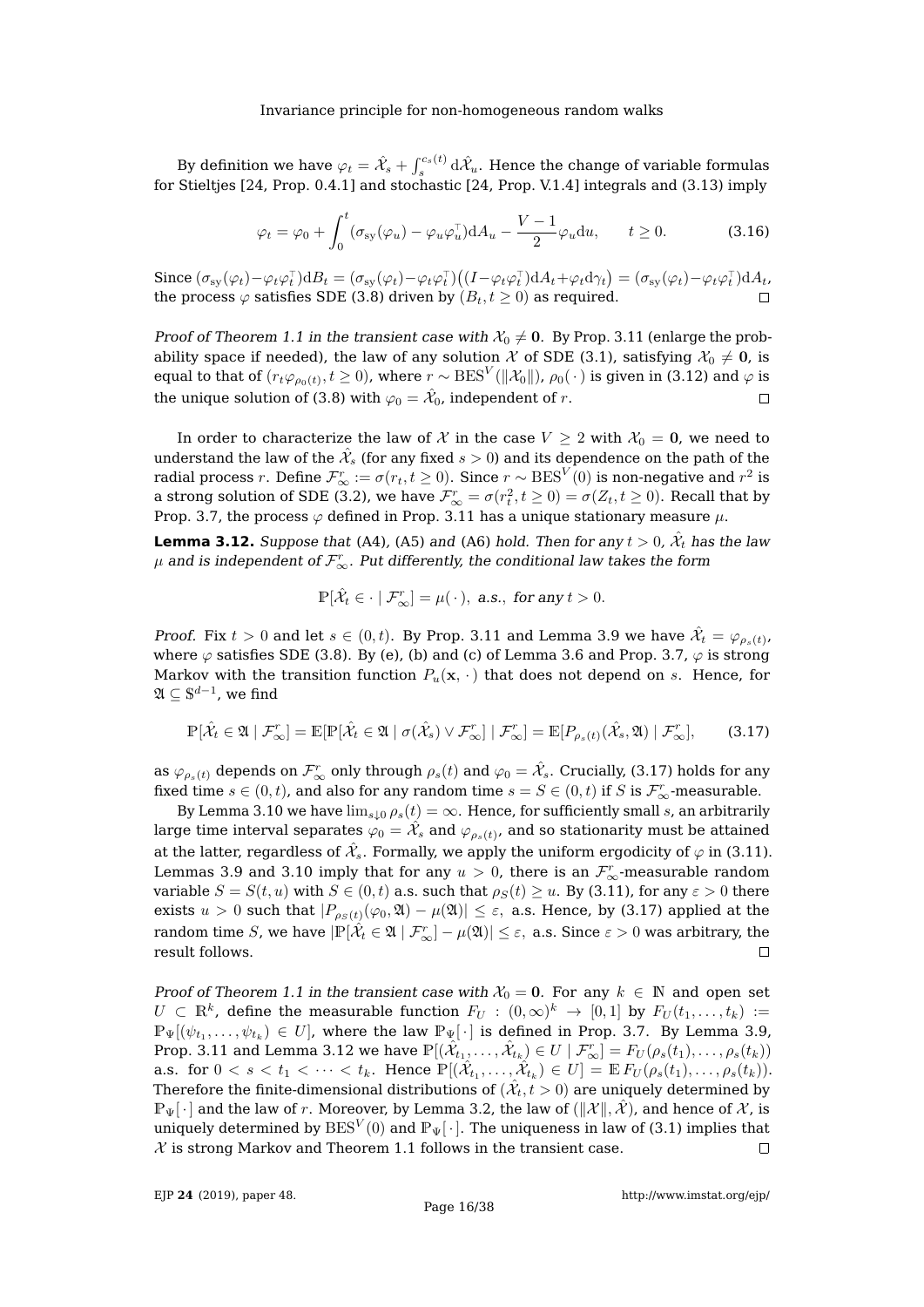### <span id="page-17-0"></span>**3.6 Proof of Theorem [1.1](#page-2-1) in the recurrent case: rapid spinning of**  $\hat{\mathcal{X}}$

In this section we assume  $V \in (1,2)$  and  $U = 1$ . Hence, by Lemma [3.2,](#page-9-2)  $r = ||\mathcal{X}||$  is  $\mathrm{BES}^V(0)$  where  $\mathcal X$  is a solution of SDE [\(3.1\)](#page-9-4). We recall briefly the necessary elements of excursion theory (see [\[23,](#page-38-2) Ch XII], [\[3,](#page-37-12) Ch IV] as a general reference). Since 0 is regular and instantaneous for r, there exists Markov local time  $L = (L_t, t \ge 0)$  at 0. By [\[24,](#page-38-9) Prop. XI.1.11], up to a constant factor,  $L$  is a time-change of the local time at 0 of a Brownian motion, where the time-change is a constant multiple of  $(\int_0^t r_u^{-2(V-1)} \mathrm{d}u; t \ge 0)$ . Hence, by [\[5,](#page-37-11) Thm 2.4],  $\lim_{t\uparrow\infty}L_t = \infty$  P-a.s. Let  $L_{\lambda}^{-1} := \inf\{t \geq 0 : L_t > \lambda\}$  (for  $\lambda \geq 0$ ) be the right-continuous inverse of L and  $L_{\lambda^{-1}}^{-1} := \lim_{\kappa \uparrow \lambda} L_{\kappa}^{-1}$  (for  $\lambda > 0$ ),  $L_{0^{-1}}^{-1} := 0$ .<br>The process  $(L^{-1}, \lambda > 0)$  is a subordinator (i.e. a Lévy process with pop decreasing The process  $(L_{\lambda}^{-1}, \lambda \geq 0)$  is a subordinator (i.e. a Lévy process with non-decreasing paths). Furthermore, as  $L$  tends to infinity,  $L^{-1}$  is not killed:  $\mathbb{P}[L_{\lambda}^{-1}\in \mathbb{R}_+\forall \lambda\in \mathbb{R}_+]=1.$ Define the (countable) set of jump times by  $\Lambda^r := \{\lambda \geq 0 : L_{\lambda^-}^{-1} < L_{\lambda}^{-1}\}$ , set  $\tau_\lambda^r :=$  $L_{\lambda}^{-1}-L_{\lambda^{-}}^{-1}$  and note that both  $L_{\lambda}^{-1}$  and  $L_{\lambda^{-}}^{-1}$  are stopping times for any  $\lambda\in\mathbb{R}_{+}.$  For  $\hat{\rm any}\,\,w\,\in\, \mathcal{C}_d\,=\,\mathcal{C}(\mathbb{R}_+,\mathbb{R}^d)$ , let  $\tau_{\bf 0}(w)\,:=\,\inf\{t\,>\,0\,:\,w(t)\,=\,{\bf 0}\}$  (inf $\emptyset\,=\,\infty$ ) and define  $\mathcal{E}_d := \{w \in \mathcal{C}_d : 0 < \tau_0(w) < \infty \text{ and } w(t) = 0 \text{ for all } t \notin (0, \tau_0(w))\}$  with the topology induced by the compact-open topology [\[6,](#page-37-10) §XII.1] on  $C_d$ . Let  $\delta_d$  be the zero function in  $C_d$ . Since 0 is recurrent for the strong Markov process  $r$ , by [\[3,](#page-37-12) Ch IV, Thm 10(i)], the point process  $e^r=(e^r_\lambda,\lambda\geq 0)$  with values in  $\mathcal{E}_1\cup\{\delta_1\}$ , defined by  $e^r_\lambda(t):=r_{L_{\lambda^{-1}}^{-1}+t}\mathbf{1}\{t\leq \tau^r_\lambda\}$ (resp.  $e_{\lambda}^r = \delta_1$ ) if  $\lambda \in \Lambda^r$  (resp.  $\lambda \notin \Lambda^r$ ), is a Poisson point process (PPP) with excursion measure  $\mu_r$  on  $\mathcal{E}_1$ .

#### <span id="page-17-1"></span>**3.6.1 Marked Bessel excursions**

Pick  $a \in (0, \infty)$  and let  $t \wedge a := \min(t, a), t \vee a := \max(t, a)$  for any  $t \in \mathbb{R}$ . For any  $w \in \mathcal{E}_1$ satisfying  $\tau_0(w) > a$ , define  $\varrho_w^a : (0, \tau_0(w)) \to \mathbb{R}$  by the formula

<span id="page-17-6"></span>
$$
\varrho_w^a(t) := \text{sgn}(t-a) \int_{t \wedge a}^{t \vee a} w(u)^{-2} \mathrm{d}u, \qquad t \in (0, \tau_0(w)). \tag{3.18}
$$

Let  $\mathcal{E}_1^{(a)} \ := \ \{ w \ \in \ \mathcal{E}_1 \ : \ w \ \geq \ 0, \tau_0(w) \ > \ a \text{ and } \lim_{t \uparrow \tau_0(w)} \varrho_w^a(t) \ = \ - \lim_{t \downarrow 0} \varrho_w^a(t) \ = \ \infty \}$ and, for  $d \in \mathbb{N} \setminus \{1\}$ , define the set  $\mathcal{E}_d^{(a)}$  $\mathcal{C}_d^{(a)}:=\{w\in\mathcal{E}_d:\|w\|\in\mathcal{E}_1^{(a)}\}$  and the map  $\Phi_a$  :  $\mathcal{E}_1^{(a)} \times \mathcal{C}(\mathbb{R}, \mathbb{S}^{d-1}) \to \mathcal{E}_d^{(a)}$ ,

$$
\Phi_a(w,\theta)(t) := \begin{cases} w(t) \cdot \theta \circ \varrho_w^a(t) & t \in (0,\tau_0(w)), \\ \mathbf{0} & t \in \mathbb{R}_+ \setminus (0,\tau_0(w)). \end{cases}
$$

The topology on  $\mathcal{E}_d^{(a)}$  $\mathcal{C}_d^{(a)}$  is induced by the compact-open topology on  $\mathcal{C}_d$  [\[6,](#page-37-10) §XII.1]. Hence the Borel  $\sigma$ -algebra on  $\mathcal{E}_d^{(a)}$  $d_d^{(a)}$  is generated by  $\pi_t: \mathcal{E}_d^{(a)} \to \mathbb{R}^d$ ,  $\pi_t(w) := w(t)$ , for any  $t \in \mathbb{R}_+$  [\[4,](#page-37-8) p. 57].

<span id="page-17-2"></span>**Lemma 3.13.** The following statements hold for any fixed  $a \in (0, \infty)$ .

- <span id="page-17-4"></span>(i) For  $w \in \mathcal{E}_1^{(a)}$ ,  $\varrho_w^a : (0, \tau_0(w)) \to \mathbb{R}$  is continuous, increasing and  $c_w^a : \mathbb{R} \to (0, \tau_0(w))$ , given by  $c_w^a(u) := \inf\{t \in (0, \tau_0(w)) : \varrho_w^a(t) \geq u\}$ , is continuous, increasing and  $c_w^a(0) = a.$
- <span id="page-17-5"></span>(ii) Pick  $b \in (0, a)$ ,  $w \in \mathcal{E}_1^{(a)}$  and let  $I_b^a(w) := \varrho_w^b(t) - \varrho_w^a(t)$ ,  $t \in (0, \tau_0(w))$ . Then  $I_b^a(w) > 0$  does not depend on t, satisfies  $c_w^a(u) = c_w^b(u + I_b^a(w))$  for all  $u \in \mathbb{R}$ and  $\lim_{b\to 0} I_b^a(w) = \infty$ .
- <span id="page-17-3"></span>(iii)  $\Phi_a:\mathcal{E}^{(a)}_1\times\mathcal{C}(\mathbb{R},\mathbb{S}^{d-1})\to\mathcal{E}^{(a)}_d$  is a Borel isomorphism, i.e.  $\Phi_a$  is a bijection with inverse given by  $\Phi_a^{-1}(w)=(\|w\|, w\circ c^a_{\|w\|}/\|w\circ c^a_{\|w\|}\|)$ ,  $w\in \mathcal{E}_d^{(a)}$ , and both  $\Phi_a$  and  $\Phi_a^{-1}$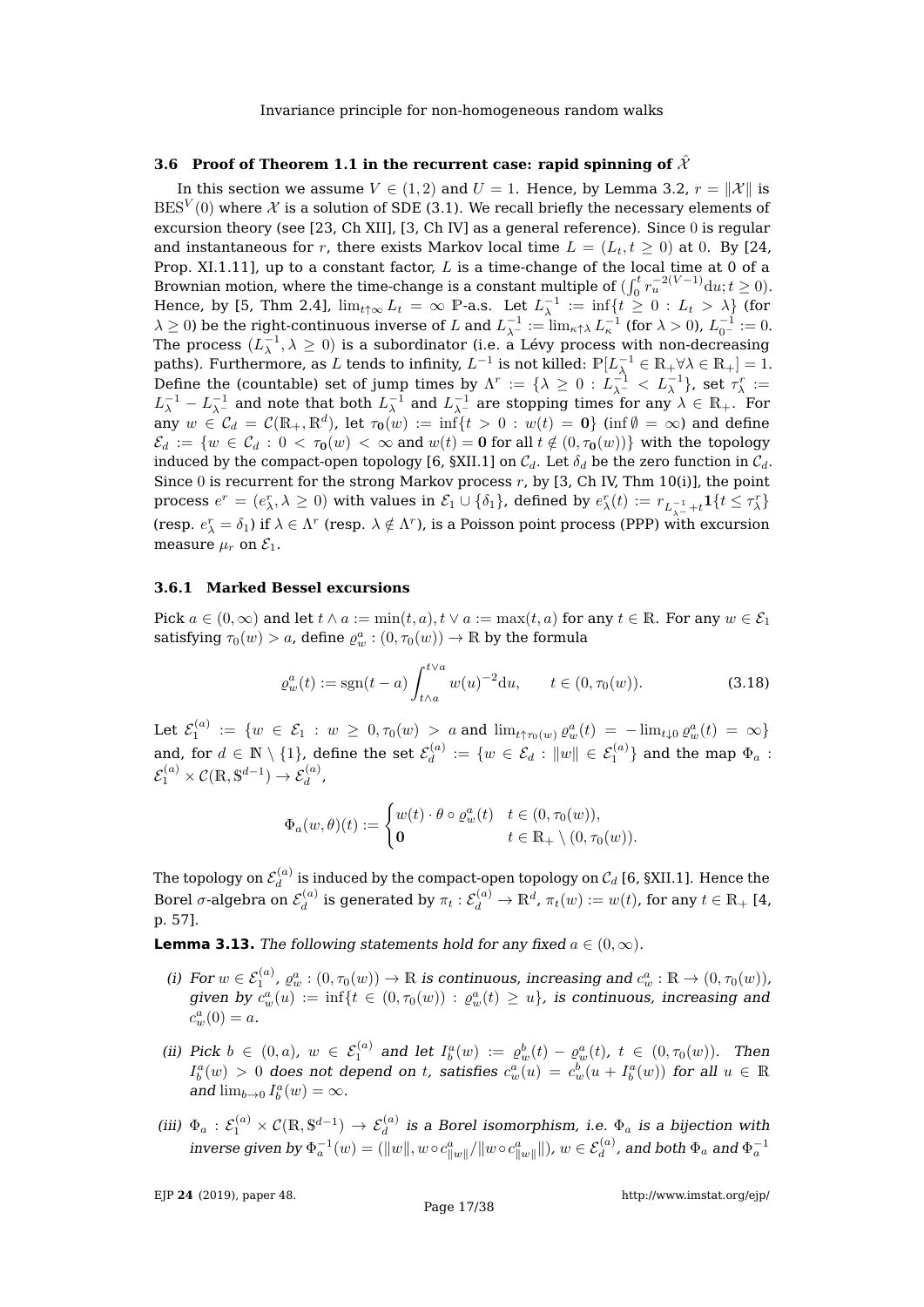are Borel measurable. Moreover, for any  $s\in\mathbb R$ , the map  $\mathcal E^{(a)}_d\to\mathbb R_+$ ,  $w\mapsto c^a_{\|w\|}(s)$ , is continuous.

- <span id="page-18-0"></span>(iv) Define the set  $\Upsilon_d^{(a)}$  $\mathcal{C}_d^{(a)}:=\{(b,w)\in (a,\infty)\times\mathcal{E}_d^{(a)}: w\in\mathcal{E}_d^{(b)}\}$  for any  $d\in\mathbb{N}.$  Then the  $\text{map } Q_a\,:\, \Upsilon_1^{(a)}\times \mathcal{C}(\mathbb{R},\mathbb{S}^{d-1}) \,\to\, \mathcal{E}_1^{(b)}\times \mathcal{C}(\mathbb{R},\mathbb{S}^{d-1}),\,Q_a(b,w,\theta)\,:=\, (w,\theta(\,\cdot\,+I_a^b(w)),\,\text{is}$ continuous and the equality  $\Phi_b^{-1}(w) = Q_a(b,\Phi_a^{-1}(w))$  holds for any  $(b,w) \in \Upsilon_d^{(a)}$  $\mathcal{L}^{(u)}$ .
- <span id="page-18-1"></span>(v) The map  $\{(b, b', w) \in (0, \infty)^2 \times \mathcal{E}_1 : w \in \mathcal{E}_1^{(b \vee b')} \} \to \mathbb{R}$ ,  $(b, b', w) \mapsto \varrho_w^{b'}(b)$ , is continuous.

**Remark 3.14.** (a) The maps  $\Phi_a$  and  $\Phi_a^{-1}$  in Lemma [3.13](#page-17-2)[\(iii\)](#page-17-3) are homeomorphisms. The proof of this fact is more complicated than that of Lemma [3.13](#page-17-2)[\(iii\)](#page-17-3) and is omitted as it is not used.

(b) The topology on  $\Upsilon_d^{(a)}$  $\mathcal{E}_d^{(a)}$  is induced by  $(a,\infty)\times\mathcal{E}_d^{(a)}.$  Parts [\(iii\)](#page-17-3) and [\(iv\)](#page-18-0) of Lemma [3.13](#page-17-2) imply that the map  $(b,w)\mapsto \Phi_b^{-1}(w)$ , defined on  $\Upsilon_d^{(a)}$  $\frac{d^{(u)}}{dt}$ , is measurable. The map in [\(v\)](#page-18-1) is measurable.

Proof of Lemma [3.13.](#page-17-2) Since  $w(u) > 0$  for all  $u \in (0, \tau_0(w))$ , [\(i\)](#page-17-4) holds. Note that  $\mathcal{E}_1^{(a)} \subset \mathcal{E}_1^{(b)}$ and  $I_b^a(w) = \int_b^a 1/w(u)^2 du$ . Part [\(ii\)](#page-17-5) follows by the representation of  $c_w^a$  from [\(i\)](#page-17-4) and the definition of  $\mathcal{E}_1^{(a)}$ .

For part [\(iii\)](#page-17-3), note that  $\tau_0(w)=\tau_{\bf 0}(\Phi_a(w,\theta))$  for all  $w\in {\cal E}_1^{(a)}$  and  $\theta\in {\cal C}(\mathbb{R},\mathbb{S}^{d-1}).$  Since  $\theta$  is bounded and w is continuous and equals 0 on  $\mathbb{R}_+ \setminus (0, \tau_0(w))$ , both  $\Phi_a$  and its inverse are well-defined. Since the  $\sigma$ -algebra on  $\mathcal{E}_d^{(a)}$  $\mathcal{U}_d^{(a)}$  is generated by the projections, the map  $\Phi_a$ is Borel measurable if and only if  $\pi_t \circ \Phi_a$  is a measurable map into  $\mathbb{R}^d$  for every  $t \in \mathbb{R}_+.$ Since, for any measurable set A in  $\mathbb{R}^d$ ,  $(\pi_0 \circ \Phi_a)^{-1}(A)$  is either empty or the whole space we may assume  $t>0.$  Then,  $(\pi_t \circ \Phi_a)^{-1}(\{\mathbf{0}\}) = (\mathcal{E}_1^{(a)} \setminus \{w \in \mathcal{E}_1^{(a)} : w(t) > 0\}) \times \mathcal{C}(\mathbb{R}, \mathbb{S}^{d-1})$ is clearly measurable. It is therefore sufficient to prove that  $(\pi_t \circ \Phi_a)^{-1}(B)$  is open for any ball B centred at  $b \in \mathbb{R}^d$  of radius  $\varepsilon' \in (0, \|b\|)$ . Pick  $(w, \theta) \in (\pi_t \circ \Phi_a)^{-1}(B)$  and set  $\varepsilon := (\varepsilon' - ||\Phi_a(w, \theta)(t) - b||)/2 > 0$ . Then  $I_w := \inf_{s \in [t \wedge a, t \vee a]} w(s) > 0$ . In particular,  $[t \wedge a, t \vee a] \subset (0, \tau_0(w))$ . Define  $S_w := \sup_{s \in [t \wedge a, t \vee a]} w(s)$ . There exists  $\delta_0 \in (0, 1)$  such that if  $|\varrho_w^a(t)-s|<\delta_0$  then  $\|\theta(\varrho_w^a(t))-\theta(s)\|<\varepsilon/(3S_w+3).$  Assume now that  $t\neq a$  and pick  $\delta \in (0,1)$  smaller than  $\min\{\varepsilon/3, I_w/2, \delta_0 I_w^4 (4(2S_w+1)|a-t|)^{-1}\}$ . Define the compact  $K_1 := [t \wedge a, t \vee a] \subset \mathbb{R}_+$  (resp.  $K_2 := [\varrho_w^a(t) - 1, \varrho_w^a(t) + 1] \subset \mathbb{R}$ ),  $\varepsilon_1 := \delta$  (resp.  $\varepsilon_2 :=$  $\varepsilon/(3S_w+3))$  and the neighbourhood  $N_{\varepsilon_1}(K_1):=\{u\in\mathcal{E}_1^{(a)}:\sup_{s\in K_1}|w(s)-u(s)|<\varepsilon_1\}$  $(\text{resp. }N_{\varepsilon_2}(K_2):=\{\phi\in\mathcal{C}(\mathbb{R},\mathbb{S}^{d-1}):\sup_{s\in K_2}\|\theta(s)-\phi(s)\|<\varepsilon_2\})\text{ of }w\text{ (resp. }\theta)\text{ in }\mathcal{E}_1^{(a)}\text{ (resp. }0)$  $\mathcal{C}(\mathbb{R},\mathbb{S}^{d-1})$ ). Pick  $(u,\phi)\in N_{\varepsilon_1}(K_1)\times N_{\varepsilon_2}(\tilde{K_2})$  and note that  $u(s)>I_w-\delta>I_w/2$  for all  $s\in K_1.$  Hence, by [\(3.18\)](#page-17-6), we have  $|\varrho_w^a(t)-\varrho_u^a(t)|\leq 4(2S_w+1)|a-t|I_w^{-4}\delta<\delta_0< 1$ , implying  $\|u(t)\|\theta(\varrho^a_w(t))-\theta(\varrho^a_u(t))\|<\varepsilon/3$  and  $\varrho^a_u(t)\in K_2.$  Hence  $u(t)\|\theta(\varrho^a_u(t))-\phi(\varrho^a_u(t))\|<\varepsilon/3$  and the following inequalities hold

$$
\|\Phi_a(w,\theta)(t) - \Phi_a(u,\phi)(t)\| \le |w(t) - u(t)|
$$
  
+ 
$$
u(t)(\|\theta(\varrho_w^a(t)) - \theta(\varrho_u^a(t))\| + \|\theta(\varrho_u^a(t)) - \phi(\varrho_u^a(t))\|)
$$
  
< 
$$
< \varepsilon.
$$

Thus  $\|\Phi_a(u, \phi)(t) - b\| \leq \varepsilon + \|\Phi_a(w, \theta)(t) - b\| < \varepsilon'$ , implying  $N_{\varepsilon_1}(K_1) \times N_{\varepsilon_2}(K_2) \subset$  $(\pi_t \circ \Phi_a)^{-1}(B)$  and hence that  $\pi_t \circ \Phi_a$  is measurable for  $t \neq a$ . If  $t = a$ , we have  $\varrho^a_u(t) = 0$ for all  $u\in \mathcal{E}_1^{(a)}$ . Hence  $(u,\phi)\in \mathcal{E}_1^{(a)}\times\mathcal{C}(\mathbb{R},\mathbb{S}^{d-1})$ , such that  $|w(t)-u(t)|< (w(t)\wedge\varepsilon)/2$  and  $\|\theta(0)-\phi(0)\|<2\varepsilon/w(t)$ , satisfies  $\Phi_a(u,\phi)(t)\in B$  (where  $(w,\theta), B, \varepsilon$  are as above) and the measurability of  $\pi_t \circ \Phi_a$  follows.

Due to the product structure of the image, the map  $\Phi_a^{-1}$  is measurable if  $\mathcal{E}_d^{(a)} \to$  $\mathcal{C}(\mathbb{R},\mathbb{R}^d\setminus\{{\bf 0}\}),\, w\mapsto w\circ c^a_{\|w\|'}$  is measurable, which is equivalent to  $g_s: \mathcal{E}_d^{(a)}\to \mathbb{R}^d\setminus\{{\bf 0}\},$  $g_s(w) := w(c_{\|w\|}^a(s))$ , being measurable for every  $s \in \mathbb{R}$ . The map  $g_s$  is in fact continuous.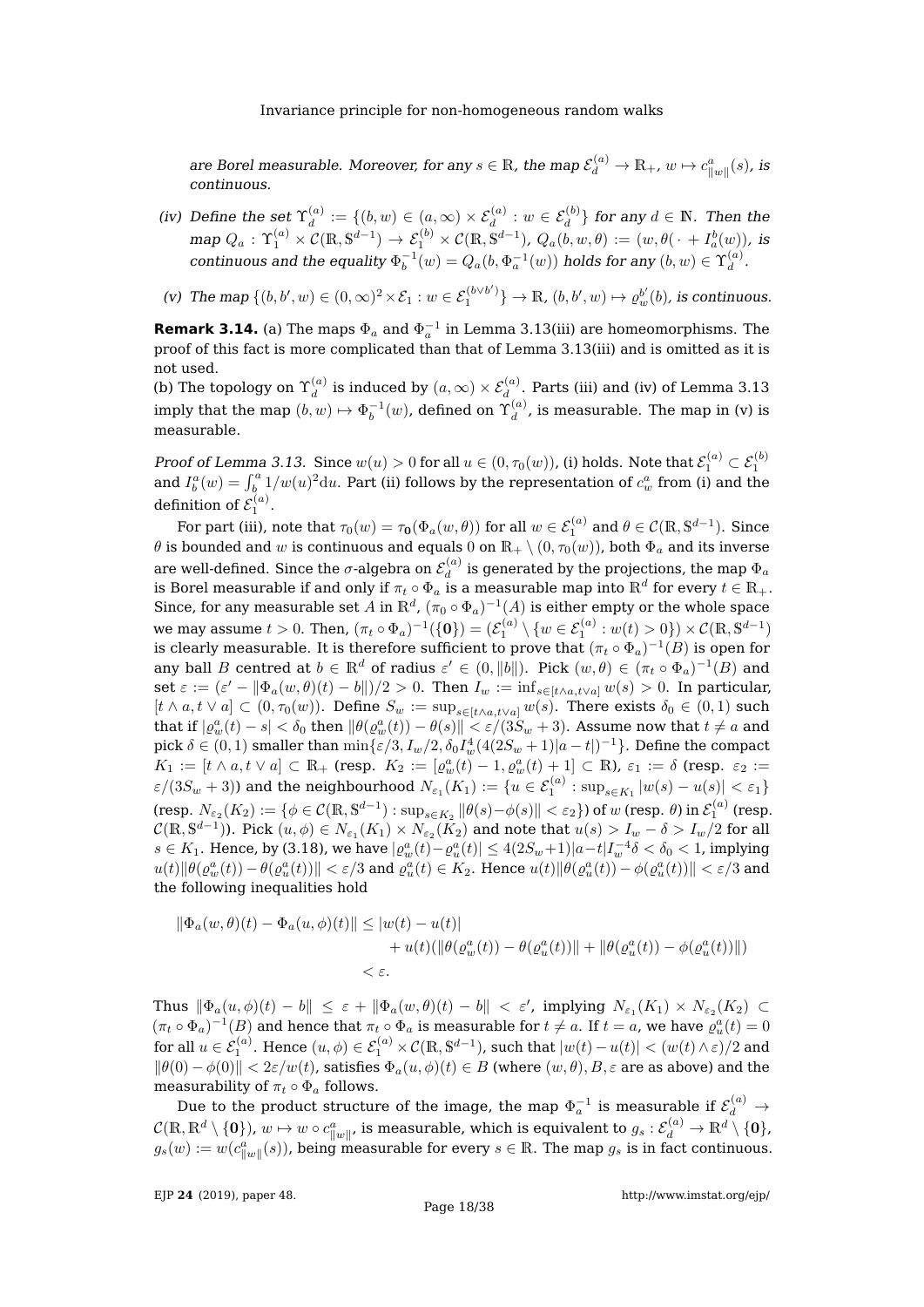If  $s = 0$ , then  $q_s(w) = w(a)$  is an evaluation at a, which is continuous in the compactopen topology. If  $s \neq 0$ , let B denote an open ball centred at  $b \in \mathbb{R}^d \setminus \{0\}$  of radius  $\varepsilon'\in(0,\|b\|)$ , pick  $w\in g_s^{-1}(B)$  and let  $\varepsilon:=(\varepsilon'-\|g_s(w)-b\|)/2.$  Define  $t:=c^a_{\|w\|}(s)\neq a$ and let  $S_{\|w\|} := \sup_{p \in [t \wedge a, t \vee a]} \|w(p)\|$ ,  $I_{\|w\|} := \inf_{p \in [t \wedge a, t \vee a]} \|w(p)\|$ ,  $K_1 := [0, \tau_0(w)]$  and  $\bar{S}_{\|w\|} := \sup_{p \in K_1} \|w(p)\|$ . There exists  $\delta_0 \in (0,1)$  such that  $[t - \delta_0, t + \delta_0] \subset (0, \tau_0(w))$ and  $\forall x \in [t - \delta_0, t + \delta_0]$  we have  $||w(x) - w(t)|| < \varepsilon/2$ . Choose  $\delta \in (0, 1)$  smaller than  $\min\{\varepsilon/2, I_{\|w\|}/2, \delta_0I_{\|w\|}^4(4(2S_{\|w\|}+1)|a-t|(\bar S_{\|w\|}+1)^2)^{-1}\},$  and pick arbitrary  $u$  in  $N_\delta(K_1):=$  $\{u \in \mathcal{E}_d^{(a)}: \sup_{p \in K_1} ||w(p) - u(p)|| < \delta\}$ . Then  $|\varrho_{||w||}^a(t) - \varrho_{||u||}^a(t)| < \delta_0/(\bar{S}_{||w||} + 1)^2$  and hence  $\varrho^a_{\|u\|}(t)\in K_2:= [\varrho^a_{\|w\|}(t)-1,\varrho^a_{\|w\|}(t)+1].$  As  $s=\varrho^a_{\|w\|}(t)$ ,  $c^a_{\|w\|}(s)=c^a_{\|u\|}(\varrho^a_{\|u\|}(t))$  and  $\sup\{\|u(\stackrel{a}{c}^a_{\|u\|}(q))\|^2: q\in K_2\}\leq (\bar{S}_{\|w\|}+1)^2$ , we have

<span id="page-19-0"></span>
$$
|c_{\|w\|}^a(s) - c_{\|u\|}^a(s)| \le |c_{\|w\|}^a(t) - c_{\|u\|}^a(t)|(\bar{S}_{\|w\|} + 1)^2 < \delta_0. \tag{3.19}
$$

Hence,  $||g_s(w) - g_s(u)|| \le ||w(c_{||w||}^a(s)) - w(c_{||u||}^a(s))|| + ||w(c_{||u||}^a(s)) - u(c_{||u||}^a(s))|| \le \varepsilon/2 + \varepsilon/2 =$  $\varepsilon$  and the inclusion  $N_{\delta}(K_1) \subset g_s^{-1}(B)$ , implying the continuity of  $g_s$ , follows. Since  $\delta_0$ could be arbitrarily small, the bound in [\(3.19\)](#page-19-0) also implies the continuity of  $w \mapsto c_{\|w\|}^a(s)$ .

The equality in part [\(iv\)](#page-18-0) follows from [\(ii\)](#page-17-5) and [\(iii\)](#page-17-3). What remains to be proved is that  $(b, w, \theta) \mapsto \theta(\,\cdot\,+I_a^b(w))$  is continuous at an arbitrary point  $(b_0,w_0,\theta_0)\in \Upsilon_1^{(a)}\times\mathcal{C}(\mathbb{R},\mathbb{S}^{d-1}).$ Since for any  $t \in \mathbb{R}$  we have  $\|\theta_0(t + I_a^{b_0}(w_0)) - \theta(t + I_a^{b}(w))\| \le \|\theta_0(t + I_a^{b_0}(w_0)) - \theta_0(t + I_a^{b}(w_0))\|$  $I_a^b(w_0))\| + \|\theta_0(t+I_a^b(w_0)) - \theta_0(t+I_a^b(w))\| + \|\theta_0(t+I_a^b(w)) - \theta(t+I_a^b(w))\|$ , the uniform continuity of  $\theta_0$  on any compact, together with the proximity of  $(b_0, w_0)$  and  $(b, w)$ , yields a uniform control on compacts of the first two terms. The third term is controlled by the proximity of  $\theta_0$  and  $\theta$  in  $\mathcal{C}(\mathbb{R},\mathbb{S}^{d-1}).$  The estimates, analogous to the ones in the proof of [\(iii\)](#page-17-3), are omitted.

Pick  $(b_0, b'_0, w_0)$  in the domain of the map in [\(v\)](#page-18-1) and let  $(b, b', w)$  be an arbitrary element close to it. If  $b_0=b_0'$ , then  $\varrho_w^{b_0'}(b_0)=0$  and  $w_0(b_0)>0.$  Then  $b$  and  $b'$  must be very close to  $b_0$  (and hence each other) and w must be positive in the neighbourhood of  $b_0$ . Hence the continuity of the map in [\(v\)](#page-18-1) follows. If  $b_0 < b'_0$ , then  $-b_w^{b'_0}(b_0) = \int_{b_0}^{b'_0} \mathrm{d}u/w_0^2(u)$  and  $w_0$  is bounded away from zero on compact interval  $K \supset [b_0, b'_0].$  Moreover, we may assume that  $b < b'$ ,  $K \supset [b, b']$  and that  $w$  is uniformly close to  $w_0$  on  $K$ . Hence  $|\varrho_w^{b_0'}(b_0) - \varrho_w^{b'}(b)|$  is arbitrarily small and the continuity follows. The remaining case  $b_{0}^{\prime} < b_{0}$  is analogous.

**Remark 3.15.** The continuity of the functions  $g_s$ ,  $s \in \mathbb{R}$ , in the proof of Lemma [3.13\(](#page-17-2)[iii\)](#page-17-3) above does not imply the continuity of the map  $\Phi_a^{-1}.$ 

Define  $\mathcal{E}_d^+:=\cup_{a>0}\mathcal{E}_d^{(a)}\subset\mathcal{E}_d$  (for  $d\in\mathbb{N}$ ) with the topology induced by that of  $\mathcal{C}_d$ .

<span id="page-19-1"></span>**Proposition 3.16.** The excursion measure of r satisfies  $\mu_r(\mathcal{E}_1 \setminus \mathcal{E}_1^+) = 0$ . Let  $\mathbb{P}_{\Psi}$  be the law on  $\mathcal{C}(\mathbb{R}, \mathbb{S}^{d-1})$  from Prop. [3.7.](#page-13-0) Then there exists a unique  $\sigma$ -finite atomless Borel measure  $\nu$  on  $\mathcal{E}_d^+$ , satisfying  $\nu(A\cap\mathcal{E}_d^{(a)})=\mu_r\otimes\mathbb{P}_\Psi[\Phi_a^{-1}(A\cap\mathcal{E}_d^{(a)})]$  for all  $a>0$  and Borel measurable  $A \subseteq \mathcal{E}_d^+$ .

**Remark 3.17.** By Prop. [3.16,](#page-19-1)  $e^r$  is a PPP on  $\mathcal{E}_1^+ \cup \{\delta_1\}$  and  $\nu$  induces a PPP on  $\mathcal{E}_d^+ \cup \{\delta_d\}$ .

Proof of Proposition [3.16.](#page-19-1) In order to establish  $\mu_r(\mathcal{E}_1 \setminus \mathcal{E}_1^+) = 0$ , note that by [\[23\]](#page-38-2), the excursion measure  $\mu_r$  has the following representation: any excursion  $e_\lambda^r$  has a finite maximum and this maximum is attained at a unique time. Furthermore, conditional on the maximum being at some level  $M > 0$ , the excursion has the same law as the path formed by taking two independent  $\text{BES}^{4-\delta}(0)$  processes, both run up until their first hitting time of the level M, and placing them end-to-end. Since  $2 < 4 - \delta < 3$ , by Lemma [3.10,](#page-14-3) any excursion in the support of  $\mu_r$  is in  $\mathcal{E}_1^+$ .

Let  $\Psi=(\Psi^\lambda,\lambda\geq 0)$  be a family of independent stationary diffusions  $\Psi^\lambda=(\Psi_t^\lambda,t\in\mathbb{R})$ with the law  $\mathbb{P}_{\Psi}$  from Prop. [3.7.](#page-13-0) Assume that r is independent of  $\Psi$ . By the Marking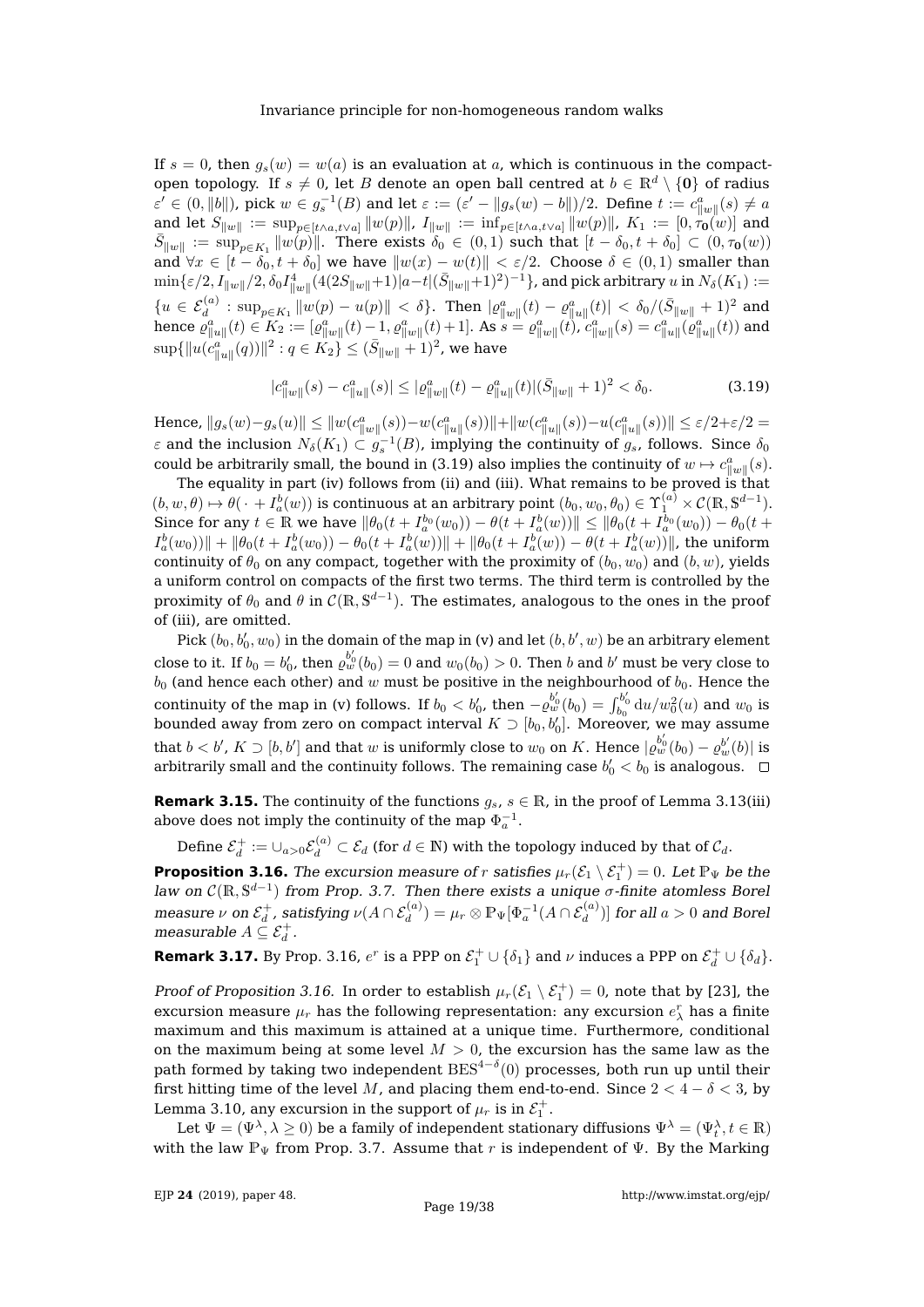and Mapping theorems of [\[17\]](#page-38-14) (the latter applies since  $\Phi_a$  is measurable and bijective by Lemma [3.13](#page-17-2)[\(iii\)](#page-17-3)), the point process  $e^{r,\Psi,a}=(e^{r,\Psi,a}_\lambda,\lambda\geq 0)$ , defined by  $e^{r,\Psi,a}_\lambda:=\delta_d$ , if  $\tau_\lambda^r \leq a$ , and  $e_\lambda^{r,\Psi,a}:=\Phi_a(e_\lambda^r,\Psi^\lambda)$ , if  $\tau_\lambda^r>a$ , is a PPP in  $\mathcal E^{(a)}_d\cup\{\delta_d\}$  with excursion measure  $\mu_r\!\otimes\!\mathbb{P}_{\Psi}[\Phi_a^{-1}(\,\cdot\,)]$  on  $\mathcal{E}_d^{(a)}$  $\mathcal{H}_d^{(a)}$  of finite total mass  $\mu_r\otimes \mathbb{P}_{\Psi}[\Phi_a^{-1}(\mathcal{E}_d^{(a)})]$  $\mu^{(a)}_d)] = \mu_r(\mathcal{E}^{(a)}_1) < \infty.$  Moreover, by [\[17,](#page-38-14) p. 13],  $\mu_r\otimes \tilde{\mathbb{P}_\Psi}[\Phi_a^{-1}(\,\cdot\,)]$  is atomless. Hence any measure  $\nu$  satisfying the identity in the proposition for all  $a \in (0, \infty)$  is also atomless,  $\sigma$ -finite and unique.

The proposition now follows from the claim that  $\mu_r \otimes \mathbb{P}_{\Psi}[\Phi_a^{-1}(A)] = \mu_r \otimes \mathbb{P}_{\Psi}[\Phi_b^{-1}(A)]$ for any  $0 < b < a$  and measurable  $A \subseteq \mathcal{E}_d^{(a)}.$ 

It remains to establish this claim. Consider  $Q:\mathcal{E}_1^{(a)}\times\mathcal{C}(\mathbb{R},\mathbb{S}^{d-1})\to\mathcal{E}_1^{(a)}\times\mathcal{C}(\mathbb{R},\mathbb{S}^{d-1})$ ,  $Q(w, \theta) := Q_b(a, w, \theta)$ , where  $Q_b$  is defined in Lemma [3.13\(](#page-17-2)[iv\)](#page-18-0). Hence  $Q = \Phi_a^{-1} \circ$  $\Phi_b|_{\mathcal{E}^{(a)}_1\times\mathcal{C}(\mathbb{R},\mathbb{S}^{d-1})}$  is a Borel isomorphism. It suffices to show that  $Q$  is measure preserving, i.e.  $\mu_r\otimes \mathbb{P}_\Psi[B]=\mu_r\otimes \mathbb{P}_\Psi[Q(B)]$  for any measurable  $B\subseteq \mathcal{E}^{(a)}_1\times \mathcal{C}(\mathbb{R},\mathbb{S}^{d-1}).$  The measure  $(\mu_r/\mu_r(\mathcal{E}^{(b)}_1))\otimes\mathbb{P}_{\Psi}$ , restricted to  $\mathcal{E}^{(b)}_1\times\mathcal{C}(\mathbb{R},\mathbb{S}^{d-1})$ , is the probability law of the random element  $(X,Y):=(e_{\lambda_b}^r,\Psi^{\lambda_b})$ , where  $\lambda_b$  is the time of the first jump of size greater than  $b$  of the subordinator  $L^{-1}.$  In particular, we need to show  $\mathbb{P}[(X,Y) \in B] = \mathbb{P}[Q^{-1}(X,Y) \in B].$ Since  $Q^{-1}(w, \theta) = (w, \theta(\cdot - I_b^a(w))), I_b^a(w)$  depends only on w by Lemma [3.13](#page-17-2)[\(ii\)](#page-17-5) and, by Prop. [3.7,](#page-13-0) the process Y is stationary, it holds that  $\mathbb{P}[(X,Y) \in B \mid \sigma(X)] = \mathbb{P}[Q^{-1}(X,Y) \in B]$  $B | \sigma(X)$ , implying the claim.  $\Box$ 

### <span id="page-20-0"></span>**3.6.2 Proof of Theorem [1.1](#page-2-1) in the recurrent case**

Let  $(X, W)$  be a solution of SDE [\(3.1\)](#page-9-4) with  $\mathcal{X}_0 = 0$ , adapted to  $(\mathcal{F}_t, t \geq 0)$ . Since we are only interested in the law of the solution, we may assume that we are in the canonical setting, i.e. the probability space is  $\Omega = \mathcal{C}(\mathbb{R}_+, \mathbb{R}^n)$  (for some  $n \in \mathbb{N}$ ) and the filtration satisfies the usual conditions with respect to the probability measure P on  $\Omega$ . Define the point process  $e^{\mathcal{X}}=(e^{\mathcal{X}}_{\ell},\ell\geq 0)$  of excursions of  $\mathcal X$  away from  ${\bf 0}$  by  $e^{\mathcal{X}}_{\ell}:=\delta_d$  if  $\ell\in\mathbb R_+\setminus \Lambda^r$ , and  $e^{\mathcal{X}}_{\ell}:\mathbb{R}_{+}\to\mathbb{R}^{d}$ , where

<span id="page-20-1"></span>
$$
e_{\ell}^{\mathcal{X}}(u) := \begin{cases} \mathcal{X}_{L_{\ell-1}^{-1}+u} & u \in (0, \tau_{\ell}^{r}), \\ \mathbf{0} & u \in \mathbb{R}_{+} \setminus (0, \tau_{\ell}^{r}), \end{cases}
$$
(3.20)

if  $\ell \in \Lambda^r$  (the notation introduced earlier in Section [3.6](#page-17-0) will be used throughout Section [3.6.2\)](#page-20-0). The point process  $||e^{\mathcal{X}}|| = (||e^{\mathcal{X}}_{\ell}||, \ell \ge 0)$  with excursions  $||e^{\mathcal{X}}_{\ell}(u)|| =$  $r_{L_{\ell-}^{-1}+u}1\{u\leq \tau_{\ell}^{r}\},~u\in\mathbb{R}_{+}$ , for any  $\ell\in\Lambda^{r}$ , is clearly equal to the PPP  $e^{r}$  defined above. Since  $\mathcal{X}_t = 0$  if and only if  $r_t = 0$ ,  $e^{\mathcal{X}}$  takes values in  $\mathcal{E}_d^+ \cup \{\delta_d\}$ . The key step in the proof of Theorem [1.1](#page-2-1) is to characterize  $e^{\mathcal{X}}$ : this will establish uniqueness in law of  $\mathcal{X}$  (see Corollary [3.23\)](#page-25-0), and, at the same time, show that  $e^{\mathcal{X}}$  is a PPP with excursion measure from Prop. [3.16](#page-19-1) (Corollary [3.24\)](#page-26-0).

For the rest of the section, fix an arbitrary  $(\mathcal{F}_t)$ -stopping time  $\tau$  with  $\mathbb{P}[\tau < \infty] = 1$ . Then  $L_{L_{\tau}}^{-1}$  is an  $(\mathcal{F}_{t})$ -stopping time. Define  $\tilde{r} = (\tilde{r}_{u}, u \ge 0)$  by  $\tilde{r}_{u} := r_{L_{L_{\tau}}^{-1} + u}$ . By the strong Markov property of r, the process  $\tilde{r}$  is strong Markov with respect to the filtration  $(\mathcal{F}_{L_{L_{\tau}}^{-1}+u}, u\geq 0)$ , has the same law as  $r$  and is independent of  $\mathcal{F}_{L_{L_{\tau}}^{-1}}$ . The (Markov) local time  $(\tilde{L}_u, u \geq 0)$  of  $\tilde{r}$  at  $0$  satisfies  $\tilde{L}_u = L_{L_{L_\tau}^{-1}+u} - L_\tau.$  The inverse local time  $\tilde{L}^{-1}=(\tilde{L}_{\mu}^{-1},\mu\geq 0)$  is a subordinator satisfying  $\tilde{L}_{\mu}^{-1}=L_{L_{\tau}+\mu_{\tau}}^{-1}-L_{L_{\tau}}^{-1},$  independent of  $\mathcal{F}_{L_{L_{\tau}}^{-1}}.$  Pick  $a>0$  and define recursively the stopping times:  $\mu_a^0:=0$  and  $\mu_a^n:=\inf\{t>0\}$  $\mu_a^{n-1}:\tau_{t+L_\tau}^r>a\}$  for any  $n\in\mathbb{N}.$  Here  $\tau_{t+L_\tau}^r=\tau_t^{\tilde{r}}:=\tilde{L}_t^{-1}-\tilde{L}_{t-}^{-1}$  is the jump of the subordinator  $\tilde{L}^{-1}$  and  $\mu_a^n$  is the epoch of local time corresponding to the  $n$ -th excursion of  $\tilde{r}$ , lasting longer than a. For any  $u \in \mathbb{R}_+$ , the equality  $e_{L_{u+L_{L_{\tau}}^{-1}}}^{r}$  $= e^{\tilde{r}}_{\tilde{L}_u}$  holds, where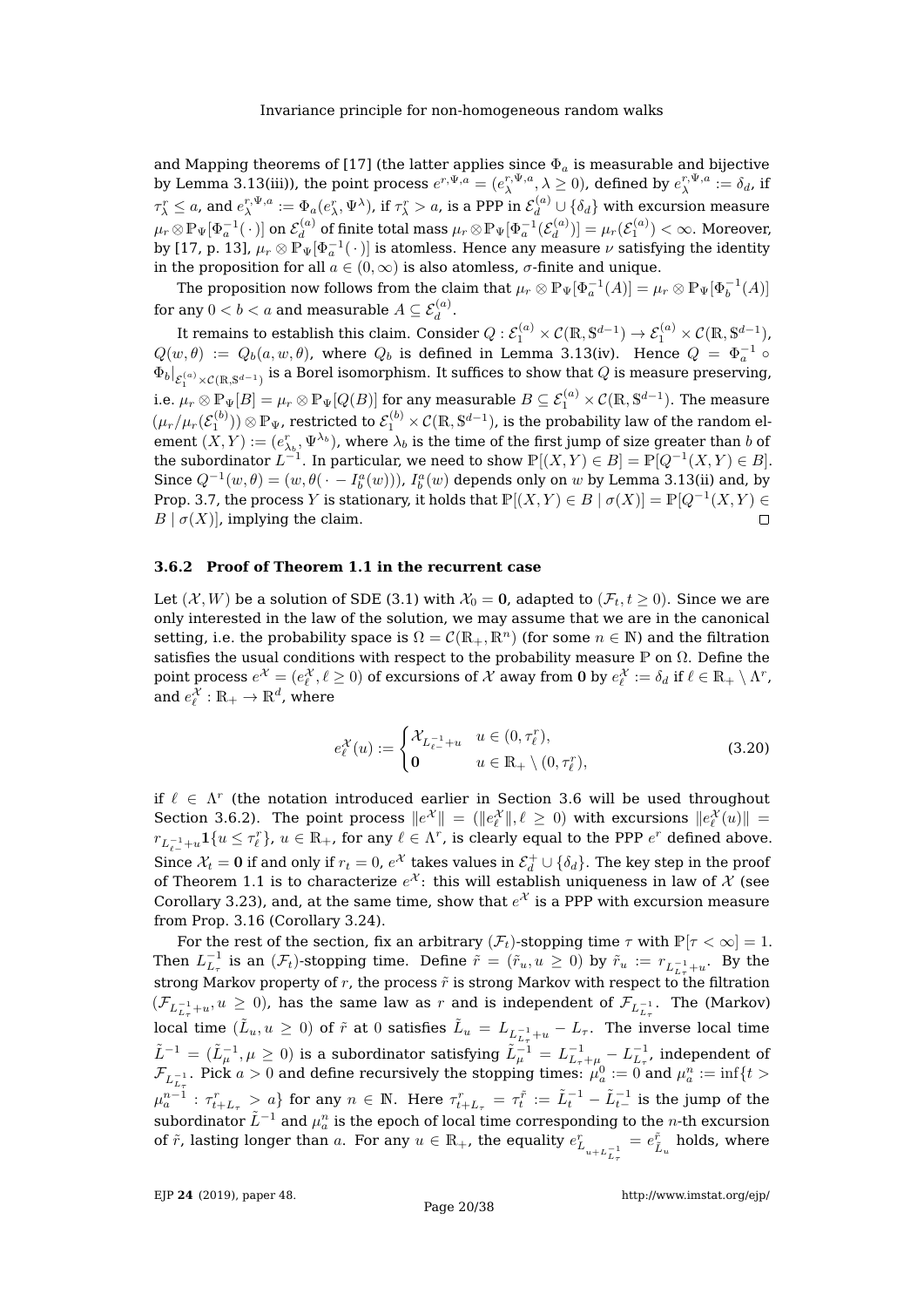$(e^{\tilde{r}}_{\mu},\mu\geq 0)$  is given by  $e^{\tilde{r}}_{\mu}:=\tilde{r}_{\tilde{L}_{\mu-}^{-1}+u}1\{u\leq \tau^{\tilde{r}}_{\mu}\},\ u\in\mathbb{R}_{+}.$  Finally, for any  $b\in(0,a)$ , let  $N_b(t):=\sup\{m\in\mathbb{N}:\tilde{L}^{-1}_{\mu_b^m-} (with convention  $\sup\emptyset:=0$ ) be the number of excursions$ of  $\tilde{r}$  started before time  $\tilde{t} \in \mathbb{R}_+$  with length at least b. Note that all the random elements defined in this paragraph depend on the choice of the stopping time  $\tau$ . The next result is the basis of our characterization of  $e^\mathcal{X}.$ 

<span id="page-21-0"></span>**Theorem 3.18.** Suppose that [\(A4\)](#page-8-3), [\(A5\)](#page-8-5) and [\(A6\)](#page-8-4) hold, with  $U = 1$  and  $V \in (1, 2)$ . For any  $a > 0$ ,  $n \in \mathbb{N}$  and finite  $(\mathcal{F}_t)$ -stopping time  $\tau$ , the regular conditional distribution of the random element  $e_{L_{\tau}+\mu_{a}^{n}}^{\chi}$  (defined in [\(3.20\)](#page-20-1) with  $\ell=L_{\tau}+\mu_{a}^{n}$ ) in  $\mathcal{E}_{d}^{(a)}$  $\mathcal{F}_{d}^{(a)}$ , given  $\mathcal{F}_{L_{L_{\tau}}^{-1}}$ , takes the form

$$
\mathbb{P}[e_{L_{\tau}+\mu_a^n}^{\mathcal{X}} \in \cdot \mid \mathcal{F}_{L_{L_{\tau}}^{-1}}] = \mu_r \otimes \mathbb{P}_{\Psi}[\Phi_a^{-1}(\cdot)]/\mu_r(\mathcal{E}_1^{(a)}) \quad \text{a.s.}
$$

Here the law  $\mathbb{P}_{\Psi}$  on  $\mathcal{C}(\mathbb{R}, \mathbb{S}^{d-1})$  is defined in Prop. [3.7](#page-13-0) and  $\mu_r$  is the excursion measure of the PPP  $e^r$ . In particular, the excursion  $e^{\mathcal{X}}_{L_{\tau}+\mu^n_a}$  is independent of  $\mathcal{F}_{L_{L_{\tau}}^{-1}}$  and its law on  $L_{\tau}$  $\mathcal{E}_d^{(a)}$  $\mathcal{H}_d^{(a)}$  ,  $\mu_r\otimes\mathbb{P}_{\Psi}[\Phi_a^{-1}(\,\cdot\,)]/\mu_r(\mathcal{E}^{(a)}_1)$  , depends neither on  $n\in\mathbb{N}$  nor on the stopping time  $\tau.$ 

**Remark 3.19.** Theorem [3.18](#page-21-0) would follow trivially if we knew that  $\mathcal{X}$  was strong Markov. However, this cannot be assumed a priori. Once the uniqueness in law of SDE [\(3.1\)](#page-9-4) has been established, the strong Markov property of  $X$  follows.

As  $e_{L_{\tau}+\mu_{a}^{n}}^{\mathcal{X}}\in\mathcal{E}_{d}^{(a)}$ , we can define the process  $\theta^{a,n}$  by  $(e_{L_{\tau}+\mu_{a}^{n}}^{r},\theta^{a,n}) :=\Phi_{a}^{-1}(e_{L_{\tau}+\mu_{a}^{n}}^{\mathcal{X}});$ then  $\theta^{a,n}$  has paths in  $\mathcal{C}(\mathbb{R}, \mathbb{S}^{d-1})$ . The key step in the proof of Theorem [3.18](#page-21-0) is given by the following lemma.

<span id="page-21-1"></span>**Lemma 3.20.** Under assumptions (and notation) of Theorem [3.18,](#page-21-0) the regular conditional distribution of  $\theta^{a,n}$  takes the form  $\mathbb{P}[\theta^{a,n} \in \cdot \mid \mathcal{F}_{L_{L_{\tau}}^{-1}} \vee \mathcal{F}_{\infty}^r] = \mathbb{P}_{\Psi}[\cdot]$  a.s. (recall  $\mathcal{F}_{\infty}^r = \sigma(r_t, t \geq 0)$ ).

*Proof.* Since  $C(\mathbb{R}, \mathbb{S}^{d-1})$  is Polish, the regular conditional distribution  $\mathbb{P}[\theta^{a,n} \in \cdot \mid \mathcal{F}_{L_{L_{\tau}}^{-1}} \vee$  $\mathcal{F}^r_\infty]$  exists. Moreover, as every trajectory of  $\theta^{a,n}$  is continuous, it is sufficient to prove that P-a.s. the finite-dimensional distributions at rational times coincide with those of  $\mathbb{P}_{\Psi}$ . Since the set of all finite subsets of the rationals is countable and the Borel  $\sigma$ -algebra on  $\mathbb{S}^{d-1}$  is generated by a countable family of open balls, by a diagonalization argument it suffices to prove that the finite-dimensional distributions at a given set of (rational) times (evaluated on the products of the finite intersections of generating sets) coincide P-a.s. We establish this in two steps. First, we show that the process  $(\theta_t^{a,n},t\geq 0)$ solves SDE [\(3.8\)](#page-12-2), started at  $\theta_0^{a,n} = \hat{\mathcal{X}}_{a+L_{(L_\tau+\mu_a^n)-}^{-1}}$  and driven by a Brownian motion  $B$ independent of  $\mathcal{F}^r_\infty.$  Second, we use this to prove the equality of the finite-dimensional marginals of the two measures.

Since, for  $s\in\mathbb{R}_+$ , the map  $w\mapsto c^a_w(s)$  on  $\mathcal{E}_d^{(a)}$  $\mathcal{U}_d^{(u)}$  is continuous (and hence measurable) by Lemma [3.13](#page-17-2)[\(iii\)](#page-17-3), we may define a non-negative random variable  $\eta_a(s) := c^a_{e^r_{L_\tau+\mu_a^n}}(s) +$  $L^{-1}_{(L_\tau+\mu^n_a)^-}.$  Since  $\eta_a(0)-L^{-1}_{L_\tau}$  is the first time an excursion of  $\tilde{r}$  lasts longer than  $a$ , after  $n-1$  such excursions have occurred,  $\eta_a(0)$  is a finite  $(\mathcal F_t)$ -stopping time. The definition of  $c_w^a$  implies that  $\eta_a(s)=\eta_a(0)+\inf\{t\in(0,\infty):\int_{\eta_a(0)}^{\eta_a(0)+t}r_u^{-2}\mathrm{d}u\geq s\}$  is also an  $(\mathcal F_t)$ stopping time for any  $s > 0$ . In fact for  $0 \le s \le u$  it holds that  $\eta_a(s) \le \eta_a(u) < L_{L_{\tau} + \mu_a^u}^{-1}$ . Put differently,  $(\eta_a(s), s \ge 0)$  is a stochastic time-change and we can define the filtration  $(\mathcal{G}_s, s \geq 0)$  by  $\mathcal{G}_s := \mathcal{F}_{\eta_a(s)}$ .

Since, on the stochastic interval  $(0, L_{L_{\tau}+\mu_a^n}^{-1} - \eta_a(0))$ , the process  $r_{\eta_a(0)+}^{-1}$  is continuous and  $(\mathcal{F}_{n_a(0)+t})$ -adapted, we can define continuous local martingales  $A = (A_s; s \ge 0)$  and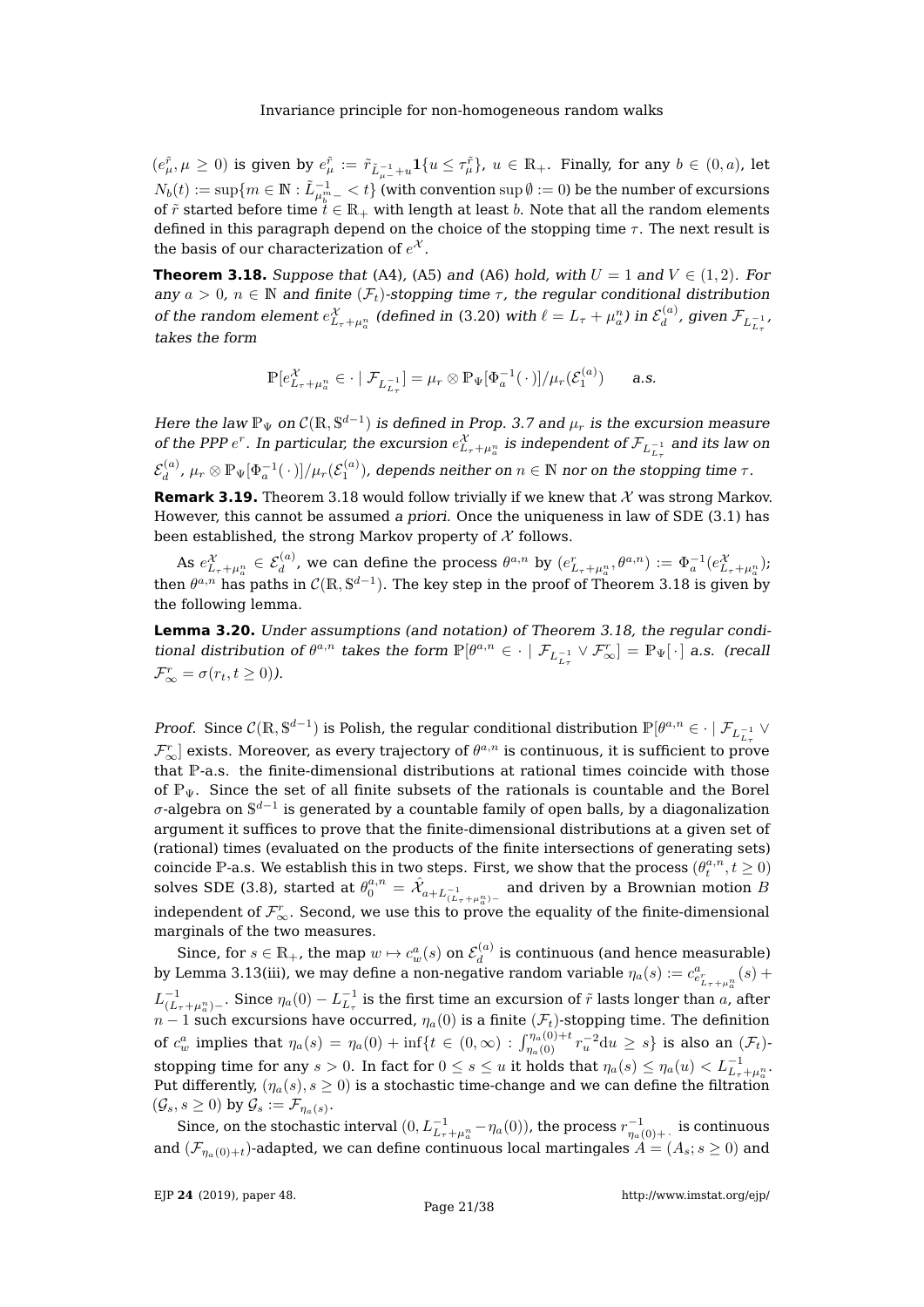$\zeta = (\zeta_s; s > 0)$  by

$$
A_s:=\int_{\eta_a(0)}^{\eta_a(s)}r_u^{-1}{\rm d} W_u\qquad\text{and}\qquad\zeta_s:=\int_{\eta_a(0)}^{\eta_a(s)}r_u^{-1}{\rm d} Z_u,
$$

where Z is given in [\(3.3\)](#page-10-2). Both A and  $\zeta$  are adapted to  $(\mathcal{G}_s, s \ge 0)$ . As in the proof of Prop. [3.11,](#page-15-1) it follows that A and  $\zeta$  are  $(\mathcal{G}_s)$  Brownian motions. We may then apply [\[24,](#page-38-9) Prop. V.1.4] and [\(3.3\)](#page-10-2) to  $\zeta$  to obtain  $\zeta_s = \int_0^s (\hat{X}_{\eta_a(u)})^\top r_{\eta_a(u)}^{-1} dW_{\eta_a(u)}$ . Similarly we get  $A_s = \int_0^s r_{\eta_a(u)}^{-1} dW_{\eta_a(u)}$ . Since by definition  $\hat{\mathcal{X}}_{\eta_a(u)} = \theta_u^{a,n}$  for all  $u \in \mathbb{R}_+$ , we find  $\zeta_s =$  $\int_0^s (\theta_u^{a,n})^\top dA_u$  for all  $s\geq 0$ . Without loss of generality there exists a one-dimensional  $(\mathcal{F}_t)$ Brownian motion,  $\bar{\gamma} = (\bar{\gamma}_t, t \ge 0)$ , independent of  $(\mathcal{X}, W)$ . Define a  $(\mathcal{G}_s)$  Brownian motion  $\gamma=(\gamma_t,t\geq 0)$  by  $\gamma_s:=\int_{\eta_a(0)}^{\eta_a(s)}r_u^{-1}{\rm d}\bar\gamma_u.$  Then, as in the proof of Prop. [3.11,](#page-15-1) the process  $B=(B_t,t\geq 0)$ ,  $B_s:=A_s-\int_0^s\theta_u^{a,n}d\zeta_u+\int_0^s\theta_u^{a,n}d\gamma_u$ , is a d-dimensional  $(\mathcal{G}_s)$  Brownian motion, independent of  $\zeta$ .

We next show that  $B$  is independent of  $Z.$  Recall that  $\eta_a(0)$  and  $L_{L_{\tau}+\mu_a^n}^{-1}$  are  $(\mathcal{F}_t)$ stopping times. Since  $B_0 = 0$ , B is independent of  $\mathcal{G}_0 = \mathcal{F}_{\eta_a(0)}$  and hence of  $(Z_s, 0 \le s \le t)$  $\eta_a(0)$ ).  $B$  is measurable with respect to  $\bigvee_{s\in \mathbb{R}_+} \mathcal{G}_s\subseteq \mathcal{F}_{L_{L_\tau+\mu_a^n}^{-1}}$  and hence independent of the Brownian motion  $(Z_{u+L_{L_{\tau}+\mu_{a}^n}}-Z_{L_{\tau}^{-1}+\mu_{a}^n}, u\geq 0).$  We now prove that  $B$  is independent of the stopped Brownian motion  $(\bar{Z}_s, s \geq 0)$ ,  $\bar{Z}_s := Z_{(s+\eta_a(0)) \wedge L_{L_{\tau}+\mu_a^n}^{-1}} - Z_{\eta_a(0)}$ . Define the  $\mathcal{G}_s$ -local martingale  $M=(M_u,u\geq 0)$ ,  $M_u:=Z_{\eta_a(u)}-Z_{\eta_a(0)}$ , and note that  $M_u=0$  $\int_0^u r_{\eta_a(v)}(\theta_v^{a,n})^\top \mathrm{d}A_v = \int_0^u r_{\eta_a(v)}\mathrm{d}\zeta_v.$  Hence the covariation of  $M$  and  $B$  is identically equal to zero. Furthermore, the quadratic variation  $[M]_u = c_{e_{L_{\tau}+\mu_a}^n}^a(u) - a$  of  $M$  converges, i.e.,  $[M]_\infty:=\lim_{u\uparrow\infty}[M]_u=L^{-1}_{L_\tau+\mu^n_a}-\eta_a(0)$ , with inverse given by  $v\mapsto \varrho^a_{e^r_{L_\tau+\mu^n_a}}(a+v)$ ,  $v \in [0, [M]_{\infty})$ . Since the limit  $M_{\infty} := \lim_{u \uparrow \infty} M_u = Z_{L_{L_{\tau}}^{-1} + \mu_a^n} - Z_{\eta_a(0)}$  exists, we can define the processes  $(M_{\varrho_{e_{L_\tau+h_a}^n}^a(a+t)}, 0\leq t\leq [M]_\infty)$ , which is independent of  $B$  by [\[24,](#page-38-9) Thm V.1.9]. Then noting that  $\tilde{M_{\varrho^a_{e^r_{L_\tau+\mu^n_a}}(a+t)}=\bar{Z}_t$  for any  $t\in[0,[M]_\infty]$ , we verify that  $B$  is independent of  $Z$ , and hence (by Lemma [3.2\)](#page-9-2) of  $r$ .

By Lemma [3.2,](#page-9-2) the process  $r_{\eta_a(0)+}^{-2}$  . is a continuous semimartingale on the stochastic interval  $(0,\tau^r_{L_{\tau}+\mu^n_a}-a).$  In particular, an analogous calculation to the one that established [\(3.13\)](#page-15-2) implies

$$
\hat{\mathcal{X}}_{\eta_a(0)+t} = \hat{\mathcal{X}}_{\eta_a(0)} + \int_{\eta_a(0)}^{\eta_a(0)+t} f(\hat{\mathcal{X}}_u) r_u^{-2} du + \int_{\eta_a(0)}^{\eta_a(0)+t} g(\hat{\mathcal{X}}_u) r_u^{-1} dW_u, \quad t \in (0, \tau_{L_{\tau} + \mu_a^n}^r - a),
$$

with  $f, g$  in [\(3.14\)](#page-15-3). Applying the stochastic time-change  $(c_{e_{L_{\tau}+\mu_a^n}}^a(u)-a,u\geq 0)$  with [\[24,](#page-38-9) Prop. V.1.4] and noting that  $\eta_a(u) = \eta_a(0) + c_{e_{L_\tau+\mu_a^n}^a}^a(u) - a$  and  $\hat{\mathcal{X}}_{\eta_a(u)} = \theta_u^{a,n}$  for all  $u \in \mathbb{R}_+$ , implies that  $(\theta^{a,n}_u,u\geq 0)$  satisfies the SDE in [\(3.8\)](#page-12-2), started at  $\theta^{a,n}_0=\hat{\mathcal{X}}_{a+L_{(L_\tau+\mu^n_a)-}^{-1}}$  driven by the Brownian motion  $A$  defined above. It is easy to see from the definition of the Brownian motion  $B$  above that  $\int_0^t (\sigma_{\rm sy}(\theta_u^{a,n}) - \theta_u^{a,n}(\theta_u^{a,n})^\top) {\rm d}B_u = \int_0^t (\sigma_{\rm sy}(\theta_u^{a,n}) - \theta_u^{a,n}(\theta_u^{a,n})^\top) {\rm d}A_u$ for all  $t\geq 0.$  Hence  $(\theta^{a,n}_u, u\geq 0)$  satisfies SDE [\(3.8\)](#page-12-2) driven by  $B$  independent of  $\mathcal{F}^r_\infty.$ 

The second step in the proof of the lemma analyses the conditional law of  $\theta^{a,n}$ . The number of excursions longer than  $b$  started before the start of the  $n$ -th excursion of  $\tilde{r}$  of length at least  $a$ , i.e.  $N_b(\tilde{L}_{\mu_a^n-}^{-1})$ , is  $\mathcal{F}^r_\infty$  measurable. Fix  $t\in\mathbb{R}$  and note that by Lemma [3.13\(](#page-17-2)[ii\)](#page-17-5) we have  $\lim_{b \downarrow 0} t + I_b^a(e_{L_{\tau} + \mu_a^n}^r) = \infty$ . On the event  $\{N_b(\tilde{L}_{\mu_a^n -}^{-1}) = k - 1\}$ , by Lemma [3.13](#page-17-2)[\(ii\)](#page-17-5)–[\(iii\)](#page-17-3), it holds that  $\theta^{a,n}_t = \theta^{b,k}_{t+1}$  $\frac{t^{\beta,\kappa}}{t+I_{b}^{a}(e_{L_{\tau}+\mu^{n}_{a}}^{x})}.$  Pick an arbitrary measurable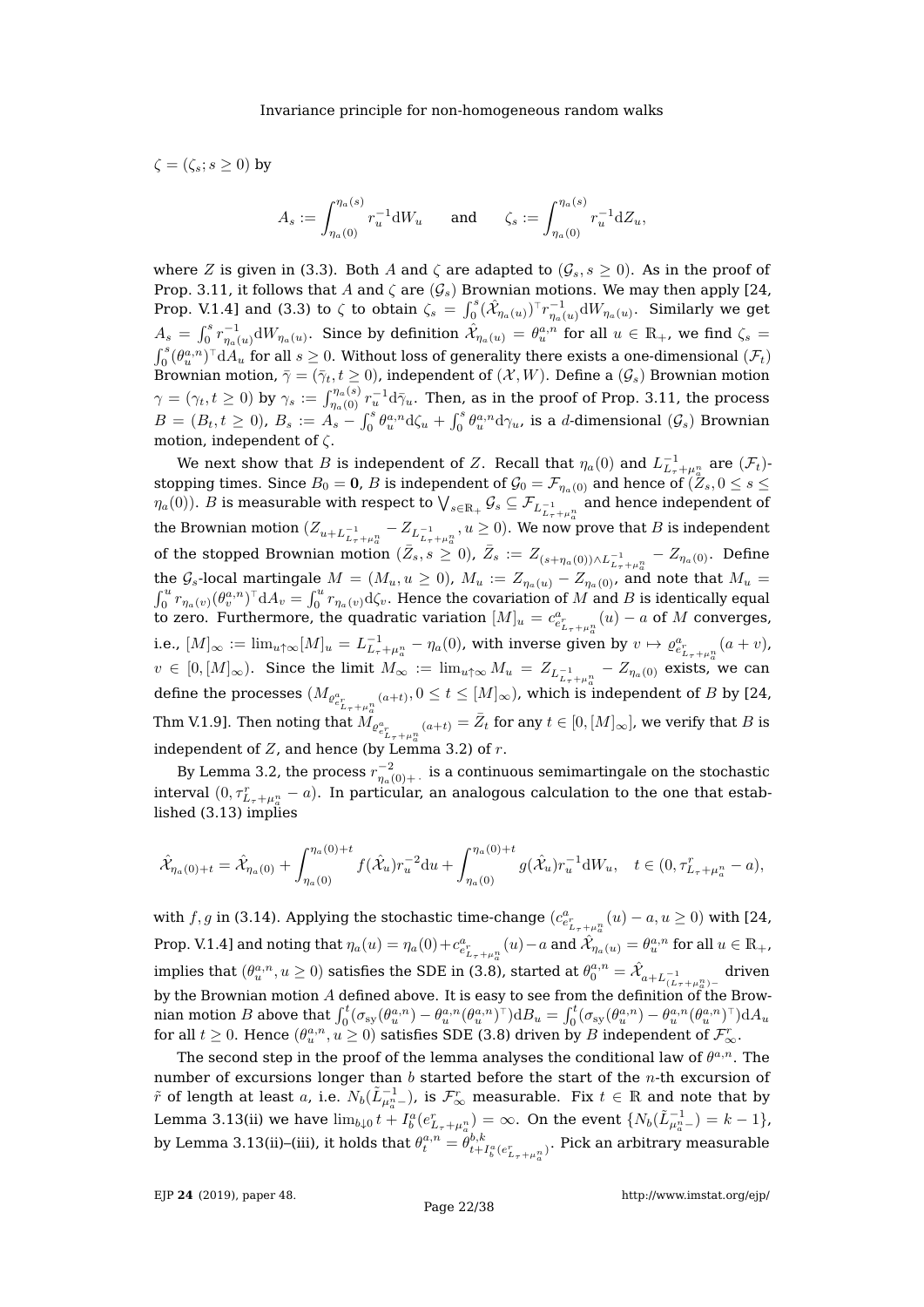$\text{subset } \mathfrak{A} \subseteq \mathbb{S}^{d-1}.$  Then it holds that

$$
\mathbb{P}[\theta^{a,n}_t \in \mathfrak{A} \mid \mathcal{F}_{L^{-1}_{L_\tau}} \vee \mathcal{F}^r_\infty] = \sum_{k \in \mathbb{N}} \mathbf{1}\{N_b(\tilde{L}^{-1}_{\mu_a^{n-}}) = k-1\} \mathbb{P}[\theta^{b,k}_{t+I^a_b(e^r_{L_\tau+\mu^n_a})} \in \mathfrak{A} \mid \mathcal{F}_{L^{-1}_{L_\tau}} \vee \mathcal{F}^r_\infty].
$$

For all  $b \in (0,a)$  such that  $I_b^a(e_{L_{\tau}+\mu_a^n}^r) > -t$ , the first step of the proof implies

<span id="page-23-1"></span>
$$
|\mathbb{P}[\theta_t^{a,n} \in \mathfrak{A} \mid \mathcal{F}_{L_{L_{\tau}}^{-1}} \vee \mathcal{F}_{\infty}^r] - \mu(\mathfrak{A})| \le \int_{\mathbb{S}^{d-1}} |P_{t+I_b^a(e_{L_{\tau}+\mu_a^a})} (x, \mathfrak{A}) - \mu(\mathfrak{A})| \mathbb{P}_b[\mathrm{d}x], \quad (3.21)
$$

where  $\mathbb{P}_b[\mathrm{d}x] := \sum_{k\in \mathbb{N}} \mathbf{1}\{N_b(\tilde{L}_{\mu_a^n-}^{-1}) = k-1\} \mathbb{P}[ \theta_0^{b,k} \in \mathrm{d}x \mid \mathcal{F}_{L_{L_\tau}^{-1}} \vee \mathcal{F}_{\infty}^r]$  is a probability measure on  $\mathbb{S}^{d-1}$ , P is the transition function from Prop. [3.7](#page-13-0) and  $\mu$  denotes its stationary measure. By [\(3.11\)](#page-13-4) in Prop. [3.7,](#page-13-0) Lemma [3.13\(](#page-17-2)[ii\)](#page-17-5) and [\(3.21\)](#page-23-1), for any  $\varepsilon > 0$  there exists  $b\in (0,a)$  such that  $|\mathbb{P}[\theta_t^{a,n}\in \mathfrak{A}\mid \mathcal{F}_{L_{t-1}^{-1}}\vee \mathcal{F}_{\infty}^r]-\mu(\mathfrak{A})|\leq \varepsilon.$  Hence we must have  $\mathbb{P}[\theta_t^{a,n}\in \mathfrak{A}]$  $\mathfrak{A} \mid \mathcal{F}_{L_{\tau_{\tau}}} \vee \mathcal{F}_{\infty}^r] = \mu(\mathfrak{A}) = \mathbb{P}_{\Psi}[\{f \in \mathcal{C}(\mathbb{R}, \mathbb{S}^{d-1}) : f(t) \in \mathfrak{A}\}].$  An analogous argument shows that finite-dimensional distributions of  $\mathbb{P}_{\Psi}[\,\cdot\,]$  and  $\mathbb{P}[\theta^{a,n}_t\in\cdot\mid\mathcal{F}_{L_{L_{\tau}}^{-1}}\vee\mathcal{F}_{\infty}^r]$  coincide. This proves the lemma.  $\Box$ 

Proof of Theorem [3.18.](#page-21-0) Pick an arbitrary measurable set B in  $\mathcal{E}_d^{(a)}$  $d_d^{(u)}$  and define a subset  $A:=\Phi_a^{-1}(B)$  of  $\mathcal{E}_1^{(a)}\times\mathcal{C}(\mathbb{R},\mathbb{S}^{d-1}).$  A standard argument, based on the Monotone-Class Theorem, implies that the function  $F_A:\mathcal{E}^{(a)}_1\to[0,1]$ , given for  $e\in\mathcal{E}^{(a)}$  by  $F_A(e):=$  $\int_{\mathcal{C}(\mathbb{R}, \mathbb{S}^{d-1})} \mathbf{1}\{A\}(e, f) \mathbb{P}_{\Psi}[\mathrm{d} f]$ , is measurable. Hence Lemma [3.20,](#page-21-1) the tower property and the definition of the map  $\Phi_a^{-1}$  imply  $\mathbb{P}[e_{L_{\tau}+\mu_a^n}^{\chi} \in B \mid \mathcal{F}_{L_{L_{\tau}}^{-1}}] = \mathbb{P}[(e_{L_{\tau}+\mu_a^n}^r, \theta^{a,n}) \in A \mid$  $\mathcal{F}_{L_{L_{\tau}}^{-1}}]=\mathbb{E}[F_{A}(e_{L_{\tau}+\mu_{a}^{n}}^{r})\mid \mathcal{F}_{L_{L_{\tau}}^{-1}}].$  Since  $r$  is strong Markov, we get  $\mathbb{P}[e_{L_{\tau}+\mu_{a}^{n}}^{\mathcal{X}}\in B\mid \mathcal{F}_{L_{L_{\tau}}^{-1}}]=$  $\mathbb{E}[F_A(e_{L_{\tau}+\mu_a^n}^r)].$  Since the law of the excursion  $e_{L_{\tau}+\mu_a^n}^r$  is given by  $\mu_r(\,\cdot\,)/\mu_r(\mathcal{E}^{(a)}_1)$ , the theorem follows.

Pick  $v \in (0, \infty)$  and a measurable  $B \subseteq \mathbb{R}^d$ . Let  $B_v := \{\hat{\mathbf{y}} : \mathbf{y} \in B \setminus \{\mathbf{0}\}, \|\mathbf{y}\| = v\}$ be the intersection  $B \cap (v\mathbb{S}^{d-1})$  projected onto the unit sphere. For any  $b \in \mathbb{R}$ , define the measurable set  $\mathfrak{A}_v^b(B) \coloneqq \{f\in \mathcal{C}(\mathbb{R}, \mathbb{S}^{d-1}) \,:\, f(b)\in B_v\}.$  The remaining step in our characterization of  $e^\mathcal{X}$  is provided by the following result, which will enable us to describe finite-dimensional distributions.

<span id="page-23-0"></span>**Proposition 3.21.** Pick  $k \in \mathbb{N}$  and indices  $0 =: i_0 < i_1 < i_2 < \cdots < i_{k-1} < i_k$ . Define  $n := i_k$  and choose measurable sets  $B_1, \ldots, B_n \subseteq \mathbb{R}^d$  and times  $0 < u_1 < u_2 < \cdots < u_n$ . For  $0 \le i < j \le n$ , let  $F_{i,j} : (\mathbb{R}_+ \times (0,\infty))^{j-i} \to [0,1]$  be  $F_{i,j}(b_p, v_p; i+1 \le p \le j) :=$  $\mathbb{P}_\Psi[\cap_{p=i+1}^j \mathfrak{A}^{b_p}_{v_p}(B_p)].$  Define  $a_j:=u_j-\tilde{L}^{-1}_{\tilde{L}_{u_j}-}$  for any  $j\in\{1,\ldots,n\}$  (recall that  $\tilde{L}$  depends on  $\tau$ ). Then, on the event  $E_k := \{\tilde{L}_{u_{i_0+1}} = \tilde{L}_{u_{i_1}} < \tilde{L}_{u_{i_1+1}} = \tilde{L}_{u_{i_2}} < \tilde{L}_{u_{i_2+1}} = \tilde{L}_{u_{i_3}} < \cdots <$  $\tilde{L}_{u_{i_{k-1}+1}}=\tilde{L}_{u_{i_k}}\}$  , it holds that

<span id="page-23-2"></span>
$$
\mathbb{P}\left[e_{L_{\tau}+L_{u_{j}}}^{\mathcal{X}}(a_{j})\in B_{j} \text{ for } j\in\{1,\ldots,n\}\Big| \mathcal{F}_{L_{L_{\tau}}^{-1}}\vee \mathcal{F}_{\infty}^{r}\right]
$$
\n
$$
=\prod_{l=0}^{k-1} F_{i_{l},i_{l+1}}\left(\varrho_{e_{L_{u_{p}}}^{i_{l+1}}}(a_{p}),e_{L_{u_{p}}}^{\tilde{r}}(a_{p});i_{l}+1\leq p\leq i_{l+1}\right). \quad (3.22)
$$

<span id="page-23-3"></span>**Remark 3.22.** In [\(3.22\)](#page-23-2), for any  $p \in \{i_l + 1, \ldots, i_{l+1}\}$ , it holds that  $\tilde{L}_{u_p} = \tilde{L}_{u_{i_l+1}}$  and hence  $e^{\tilde{r}}_{\tilde{L}_{u_p}}$  refers to a single excursion. Note also that  $E_k$  depends on the sequence  $i_1 < \cdots < i_k$  and not just on the index k. This information is suppressed from the notation for brevity.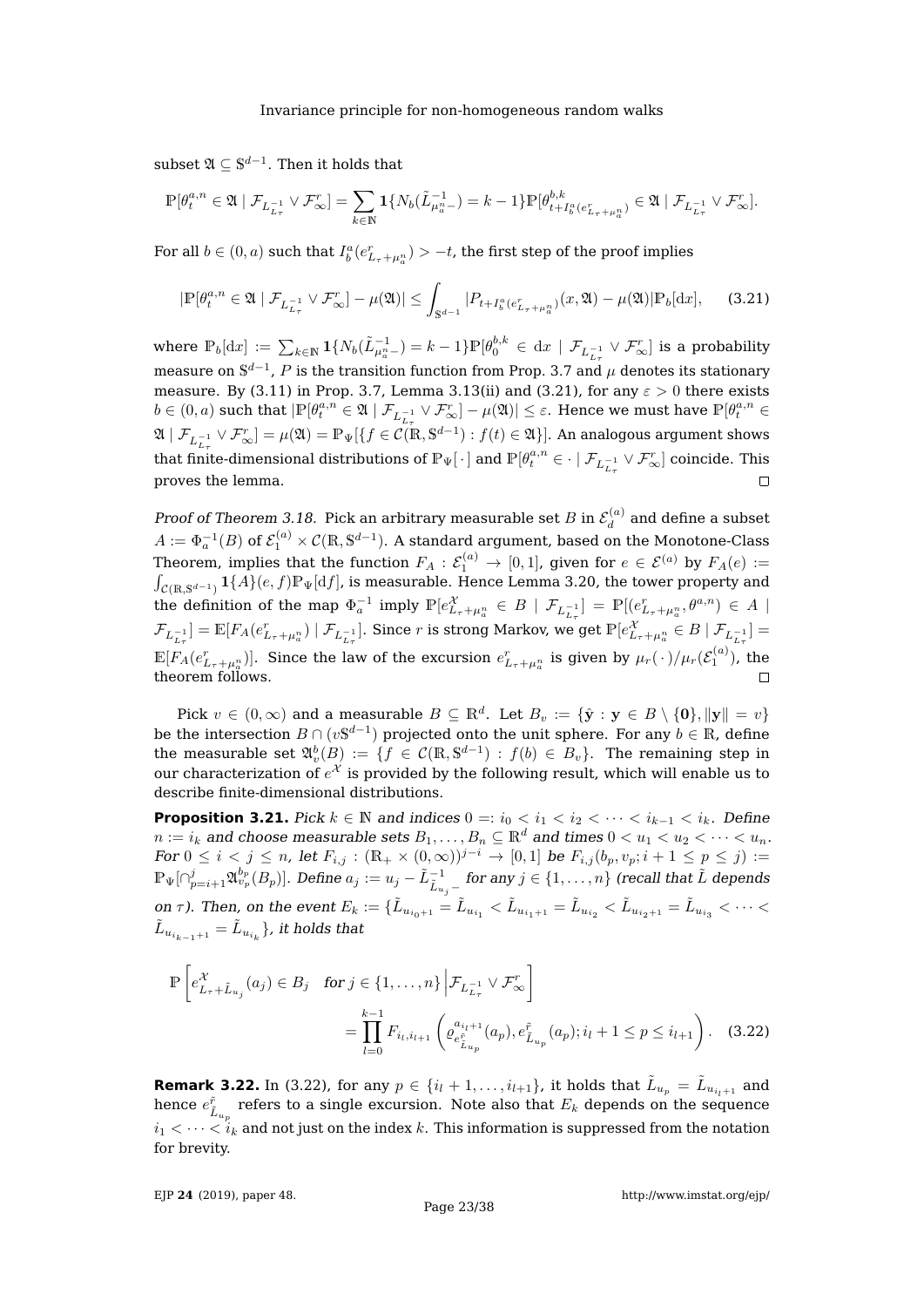Proof of Proposition [3.21.](#page-23-0) A moment's reflection reveals that  $F_{i,j}$ , defined in the proposition, is measurable and  $E_k \in \mathcal{F}_{\infty}^r$ . Note that  $a_j$  is  $\mathcal{F}_{\infty}^r$ -measurable and  $a_j > 0$  P-a.s. for any  $j\in\{1,\ldots,n\}.$  Moreover, on  $E_k$ , by Remark [3.22](#page-23-3) the triplet  $(a_{i_l+1},a_p,e_{\tilde{L}_{u_p}}^{\tilde{r}})$  is in the do-main of the map in Lemma [3.13\(](#page-17-2)[v\)](#page-18-1) for all  $l \in \{0, \ldots, k-1\}$  and  $p \in \{i_l+1, \ldots, i_{l+1}\}.$  Hence we may define  $\mathcal{F}_{\infty}^r$ -measurable random variables  $t_l^p := \varrho_{e_{L_{u_p}}^{\tilde{F}}}^{a_{i_l+1}}(a_p)$  and  $v_l^p := \varrho_{\tilde{L}_{u_p}}^{r}(a_p)$ . In

fact, on  $E_k$ ,  $v_l^p > 0$  and  $t_l^p \geq 0$  P-a.s. Hence the right-hand side of [\(3.22\)](#page-23-2) is well-defined on  $E_k$  and  $\mathcal{F}_{\infty}^r$ -measurable.

Assume first that  $k = 1$ , i.e.  $i_1 = n$ ,  $E_1 = \{\tilde{L}_{u_1} = \tilde{L}_{u_n}\}$  and  $a_j = u_j - \tilde{L}_{\tilde{L}_{u_1} -}^{-1}$  for  $j \in \{1,\ldots,n\}$ . Pick  $b > 0$  and let  $E_1^b := E_1 \cap \{a_1 > b\}$ . By [\(iii\)](#page-17-3) and [\(iv\)](#page-18-0) of Lemma [3.13,](#page-17-2) the map  $Q_b:{\Upsilon}_1^{(b)}\times{\cal C}({\mathbb R},{\mathbb S}^{d-1})\to{\cal E}_1^{(b)}\times{\cal C}({\mathbb R},{\mathbb S}^{d-1})$  is measurable. Hence, on  $E_1^b$ , we may define a random element  $Q_b(a_1,\Phi_b^{-1}(e_{L_{u_j}+L_{L_{\tau}}^{-1}}^{\chi})$ )) =  $\Phi_{a_1}^{-1}(e_{L_{u_j+L_{L_{\tau}}^{-1}}}^{\chi})$ . Recall that  $N_{a_1}(\tilde{L}_{u_1}^{-1})$  is the number of excursions or  $\tilde{r}$  that started prior to  $\tilde{L}_{u_1}^{-1}$  with length of at least  $a_1$ . Clearly,  $N_{a_1}(\tilde{L}_{u_1}^{-1})$  is  $\mathcal{F}_{\infty}^{r}$ -measurable. Hence, conditional on  $\mathcal{F}_{L_{L_{\tau}}^{-1}}\vee \mathcal{F}_{\infty}^{r}$ , the law of  $\theta^{a_1,N_{a_1}(\tilde{L}_{u_1}^{-1})}$ equals  $\mathbb{P}_{\Psi}[\cdot]$  by Lemma [3.20,](#page-21-1) where  $\Phi_{a_1}^{-1}(e_{L_{u_j+L_{L_\tau}}^{-1}}^{\chi}$  $= (e_{\tilde{L}_{u_j}}^{\tilde{r}}, \theta^{a_1, N_{a_1}(\tilde{L}_{u_1}^{-1})}).$  On  $E_1^b$ , the left-hand side of [\(3.22\)](#page-23-2) is

$$
\mathbb{P}\left[\theta^{a_1,N_{a_1}(\tilde{L}_{u_1}^{-1})}\in\mathfrak{A}_{v_0^j}^{t_0^j}(B_j)\text{ for }j\in\{1,\ldots,n\}\bigg|\mathcal{F}_{L_{L_{\tau}}^{-1}}\vee\mathcal{F}_{\infty}^r\right] = F_{0,n}(t_0^p,v_0^p;1\leq p\leq n).
$$

Since this identity is independent of  $b$  and  $E_1^b \nearrow E_1$  as  $b \downarrow 0$ , the proposition holds for  $k = 1$  and any  $i_1 = n \in \mathbb{N}$ .

We proceed by induction: assume that [\(3.22\)](#page-23-2) holds for some  $k \in \mathbb{N}$  and any increasing sequence of indices of length at most k. Pick an event  $E_{k+1}$ . Put differently, choose a sequence of indices  $0 = i_0 < i_1 < \cdots < i_k < i_{k+1} = n$ . The  $(\mathcal{F}_t)$ -stopping time  $\rho:=L_{L_\tau}^{-1}+u_{i_k}$  satisfies  $L_{L_\tau}^{-1}<\rho\le L_{L_\rho}^{-1}.$  Since  $L_{L_\rho}^{-1}$  is an  $(\mathcal F_t)$ -stopping time, the  $\sigma$ -algebra  $\mathcal{F}_{L^{-1}_{L_\rho}}$  is well-defined and contains  $\mathcal{F}_{L^{-1}_{L_\tau}}.$  For the sequence  $0 < i_1 < \cdots < i_k$ , define the event  $E_k$  as in the statement of the proposition. Note that  $E_{k+1} = E_k \cap E'_{k+1}$ , where  $E_{k+1}':=\{\tilde{L}_{u_{i_k}}<\tilde{L}_{u_{i_k+1}}=\tilde{L}_{u_{i_{k+1}}}\}$ , and  $E_{k+1},E_k,E_{k+1}'\in\mathcal{F}_{\infty}^r.$  Define a  $\text{BES}^{V}(0)$  process  $r'=(r'_u,u\geq 0)$  by  $r'_u:=r_{L^{-1}_{L_\rho}+u}.$  Then its Markov (resp. inverse) local time  $L'=(L'_u,u\geq 0)$ 0) (resp.  $L'^{-1}=(L'^{-1}_\mu,\mu\geq 0)$ ) equals  $L'_u=L_{L^{-1}_{L_\rho}+u}-L_\rho$  (resp.  $L'^{-1}_\mu=L^{-1}_{L_\rho+\mu}-L^{-1}_{L_\rho})$  and  $L'^{-1}$  is a subordinator independent of  $\mathcal{F}_{L_{L_{\rho}}^{-1}}.$ 

Pick  $j\in\{i_k+1,\ldots,i_{k+1}\}.$  On  $E'_{k+1}$  the inequality  $u_j+L_{L_{\tau}}^{-1}>L_{L_{\rho}}^{-1}$  holds. Hence we can define positive times  $u'_j:=u_j+L_{L_\tau}^{-1}-L_{L_\rho}^{-1}$  that clearly satisfy  $r'_{u'_j}=\tilde{r}_{u_j}.$  Furthermore, we have

$$
L'_{u'_j} = L_{u_j + L_{L_\tau}^{-1}} - L_\rho \quad \text{ and } \quad L'^{-1}_{L'_{u'_j}-} = L^{-1}_{(L_{u_j + L_{L_\tau}^{-1}}) -} - L^{-1}_{L_\rho}.
$$

Hence we find  $a_j = u_j + L_{L_{\tau}}^{-1} - L_{(L_{u_j + L_{L_{\tau}}^{-1}}^{-1})-}^{-1} = u'_j - L_{L_{u'_j}}^{-1}$  for all  $j \in \{i_k + 1, \ldots, i_{k+1}\}.$ Let  $e^{r'} = (e^{r'}_{\mu}, \mu \ge 0)$  be the PPP given by  $e^{r'}_{\mu}(u) := r'_{\mu}(u)$  $L_{\mu_-^{'}+u}^{'}1\{u\leq \tau_{\mu}^{r'}\},\ u\in\mathbb{R}_+$ , where  $\tau_{\mu}^{r'}:=L_{\mu}^{\prime-1}-L_{\mu-}^{\prime-1}$  is the size of the jump of the subordinator  $L^{\prime-1}$  at the moment of local time  $\mu$ . It holds that  $e_{\tilde{L}_{u_j}}^{\tilde{r}}=e_{L_{u_j+L_{L_{\tau}}^{-1}}}^{\tilde{r}}$  $= e_{L_{u'_j+L_{L_{\rho}}}^{-1}}^r$  $= e^{r'}_{L'_{u'_j}}$ , and hence  $t_{k}^{j} = \varrho_{e^{r'}}^{a_{i_k+1}}$  $e^{r'}_{L_{u'}}$  $v^j_k=e^{r'}_{L^{'}_{u'_j}}(a_j)$ , for all  $j\in\{i_k+1,\ldots,i_{k+1}\}.$  Trivially it holds that  $e^{\mathcal{X}}_{L_{u_j+L^{-1}_{L_\tau}}}=e^{\mathcal{X}}_{L_{u'_j+L^{-1}_{L_\tau}}}$  $(a_j)$ ,  $= e_{L_{u'_j+L_{L_{\rho}}}^{-1}}^{\mathcal{X}}$ , so me may apply the basis of the induction (i.e.  $k = 1$ ) to the stopping time  $\rho$  on the event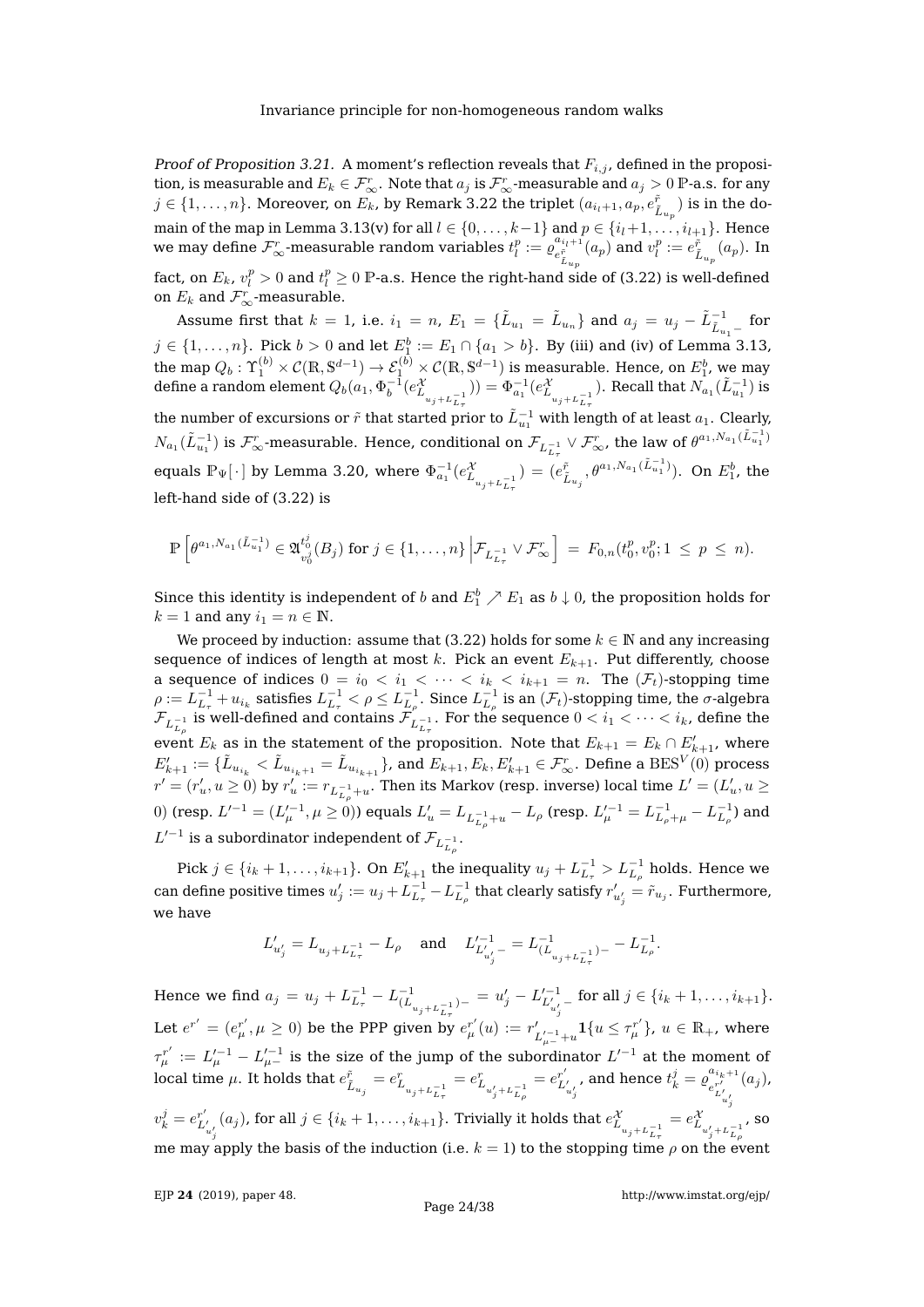$E_{k+1}'$  as follows:

$$
\mathbb{P}\left[e_{L_{u'_{j}+L_{L_{\rho}}^{-1}}^{-1}}^{\chi}(a_{j})\in B_{j}, \quad j\in\{i_{k}+1,\ldots,i_{k+1}\}\Big| \mathcal{F}_{L_{L_{\rho}}^{-1}}\vee \mathcal{F}_{\infty}^{r}\right]
$$
  

$$
=F_{i_{k},i_{k+1}}\left(\varrho_{e_{L_{u'_{j}}'}^{a_{i_{k}+1}}}(a_{j}),e_{L_{u'_{j}}'}^{r'}(a_{j});i_{k}+1\leq j\leq i_{k+1}\right).
$$

Hence  $\mathbb{P}[e_{L_{u_j+L_{L_{\tau}}^{-1}}}^{\chi}(a_j) \in B_j, j \in \{i_k+1,\ldots,i_{k+1}\}|\mathcal{F}_{L_{L_{\rho}}^{-1}} \vee \mathcal{F}_{\infty}^r] = F_{i_k,i_{k+1}}(t_k^j, v_k^j; i_k+1 \leq$  $j\leq i_{k+1})$  on  $E'_{k+1}.$  Define the event  $D_k:=\cap_{j=1}^{i_k}\{e_{L_{u_j+L_{L_\tau}}^{-1}}^{\chi}(a_j)\in B_j\}\cap E_k\in \mathcal{F}_{L_{L_\rho}^{-1}}.$  On the event  $E_{k+1}$ ,

$$
\mathbb{E}\left[\mathbf{1}\{D_{k}\}\mathbb{P}\left[e_{L_{u_{j}+L_{L_{\tau}}^{-1}}^{-1}}^{X}(a_{j})\in B_{j}, \quad j\in\{i_{k}+1,\ldots,i_{k+1}\}\Big|\mathcal{F}_{L_{L_{\rho}}^{-1}}\vee\mathcal{F}_{\infty}^{r}\right]\Big|\mathcal{F}_{L_{L_{\tau}}^{-1}}\vee\mathcal{F}_{\infty}^{r}\right]
$$
\n
$$
=\mathbb{P}\left[D_{k}\left|\mathcal{F}_{L_{L_{\tau}}^{-1}}\vee\mathcal{F}_{\infty}^{r}\right]\mathbb{F}_{i_{k},i_{k+1}}(t_{k}^{j},v_{k}^{j};i_{k}+1\leq j\leq i_{k+1}),\right.
$$

which equals the left-hand side in [\(3.22\)](#page-23-2). The proposition follows by the induction hypothesis.  $\Box$ 

<span id="page-25-0"></span>**Corollary 3.23.** Let X be a solution of SDE [\(3.1\)](#page-9-4) started at 0 and adapted to  $(\mathcal{F}_t, t \geq 0)$ .

- (a) Let  $\tau$  be a finite  $(\mathcal{F}_t)$ -stopping time. Then the process  $\tilde{\mathcal{X}}=(\tilde{\mathcal{X}}_t,t\geq 0)$ , defined by  $\tilde{\mathcal{X}}_t := \mathcal{X}_{L_{L_\tau}^{-1} + t'}$  is independent of  $\mathcal{F}_{L_{L_\tau}^{-1}}$  and has the same law as  $\mathcal{X}.$
- (b) Let Y be a solution of SDE [\(3.1\)](#page-9-4) started at 0. Then the laws on  $C_d$  of X and Y coincide.

Proof. (a) If we prove that for any  $0 < u_1 < u_2 < \cdots < u_n$  and measurable sets  $B_1,\ldots,B_n\subseteq \mathbb{R}^d$ , the equality  $\mathbb{P}[\tilde{\mathcal{X}}_{u_1}\in B_1,\ldots,\tilde{\mathcal{X}}_{u_n}\in B_n | \mathcal{F}_{L_{L_{\tau}}^{-1}}]=\mathbb{P}[\mathcal{X}_{u_1}\in B_1,\ldots,\mathcal{X}_{u_n}\in B_n | \mathcal{F}_{L_{L_{\tau}}^{-1}}]$  $B_n$ ] holds P-a.s., part (a) follows by a diagonalization argument (cf. first paragraph in the proof of Lemma [3.20\)](#page-21-1), since  $\tilde{\mathcal{X}}_0=\mathcal{X}_0$  and all the trajectories of  $\tilde{\mathcal{X}}$  are continuous. Recall that  $L_{L_{L_{\tau}}^{-1}+u}=L_{\tau}+\tilde{L}_{u}.$  Hence, for all  $u\geq0$ ,  $\tilde{\mathcal{X}}_{u}\,=\,e_{L_{\tau}+\tilde{L}_{u}}^{\mathcal{X}}(u-\tilde{L}_{\tilde{L}_{u}-}^{-1})$  and in particular (take  $\tau \equiv 0$ )  $\mathcal{X}_u = e_{L_u}^{\mathcal{X}}(u - L_{L_u}^{-1})$ . Note that the set  $E_k$  in Prop. [3.21](#page-23-0) is determined by  $k \in \{1, \ldots, n\}$  and the indices  $i_1 < \ldots < i_{k-1}$  (with  $i_0 = 0$  and  $i_k = n$ ) and should be denoted by  $E_k^{i_1,...,i_{k-1}}$ . Furthermore,  $E_k^{i_1,...,i_{k-1}}\cap E_{k'}^{i'_1,...,i'_{k'-1}}\neq\emptyset$  if and only if  $k = k', i_1 = i'_1, \ldots, i_{k-1} = i'_{k'-1}$ , in which case the two sets clearly coincide. Put differently, this finite family of sets is pairwise disjoint. Since the union of  $E_k^{i_1,...,i_{k-1}}$ equals the entire probability space, we can define a path functional

$$
F(\tilde{\mathcal{X}}) := \sum_{k,i_1 < \dots < i_{k-1}} \mathbf{1} \{ E_k^{i_1, \dots, i_{k-1}} \} \prod_{l=0}^{k-1} F_{i_l, i_{l+1}} \left( \varrho_{e_{\tilde{L}_{u_p}}^{\tilde{r}}}^{a_{i_l+1}}(a_p), e_{\tilde{L}_{u_p}}^{\tilde{r}}(a_p); i_l + 1 \le p \le i_{l+1} \right).
$$

Note that F is defined P-a.s. on  $\Omega$  and is measurable. Furthermore, F is a function only of the radial component  $\tilde{r}=\|\tilde{\mathcal{X}}\|$  of  $\tilde{\mathcal{X}}$ . By Prop. [3.21,](#page-23-0) we get  $\mathbb{P}[\tilde{\mathcal{X}}_{u_1}\in B_1,\ldots,\tilde{\mathcal{X}}_{u_n}\in$  $B_n|\mathcal{F}_{L_{L_n}^{-1}}\vee \mathcal{F}_{\infty}^r]=F(\tilde{\mathcal{X}}).$  An identical argument applied to  $\mathcal X$  (with  $\tau\equiv 0$ ) yields  $\mathbb P[\mathcal X_{u_1}\in \mathcal X_{u_2}]$  $B_1, \ldots, \mathcal{X}_{u_n} \in B_n | \mathcal{F}_0 \vee \mathcal{F}_{\infty}^r ] = F(\mathcal{X})$ . By the strong Markov property of r, the process  $\tilde{r}$ , and therefore  $F(\tilde{\mathcal{X}})$ , is independent of  $\mathcal{F}_{L_{L_{\tau}}^{-1}}$ . Hence  $\mathbb{P}[\tilde{\mathcal{X}}_{u_1} \in B_1, \ldots, \tilde{\mathcal{X}}_{u_n} \in B_n | \mathcal{F}_{L_{L_{\tau}}^{-1}}] =$  $\mathbb{E}[F(\tilde{\mathcal{X}})]$  a.s. Since the laws of r and  $\tilde{r}$  coincide, we have  $\mathbb{E}[F(\tilde{\mathcal{X}})] = \mathbb{E}[F(\mathcal{X})] = \mathbb{P}[\mathcal{X}_{u_1} \in$  $B_1, \ldots, X_{u_n} \in B_n$ . This concludes the proof of (a).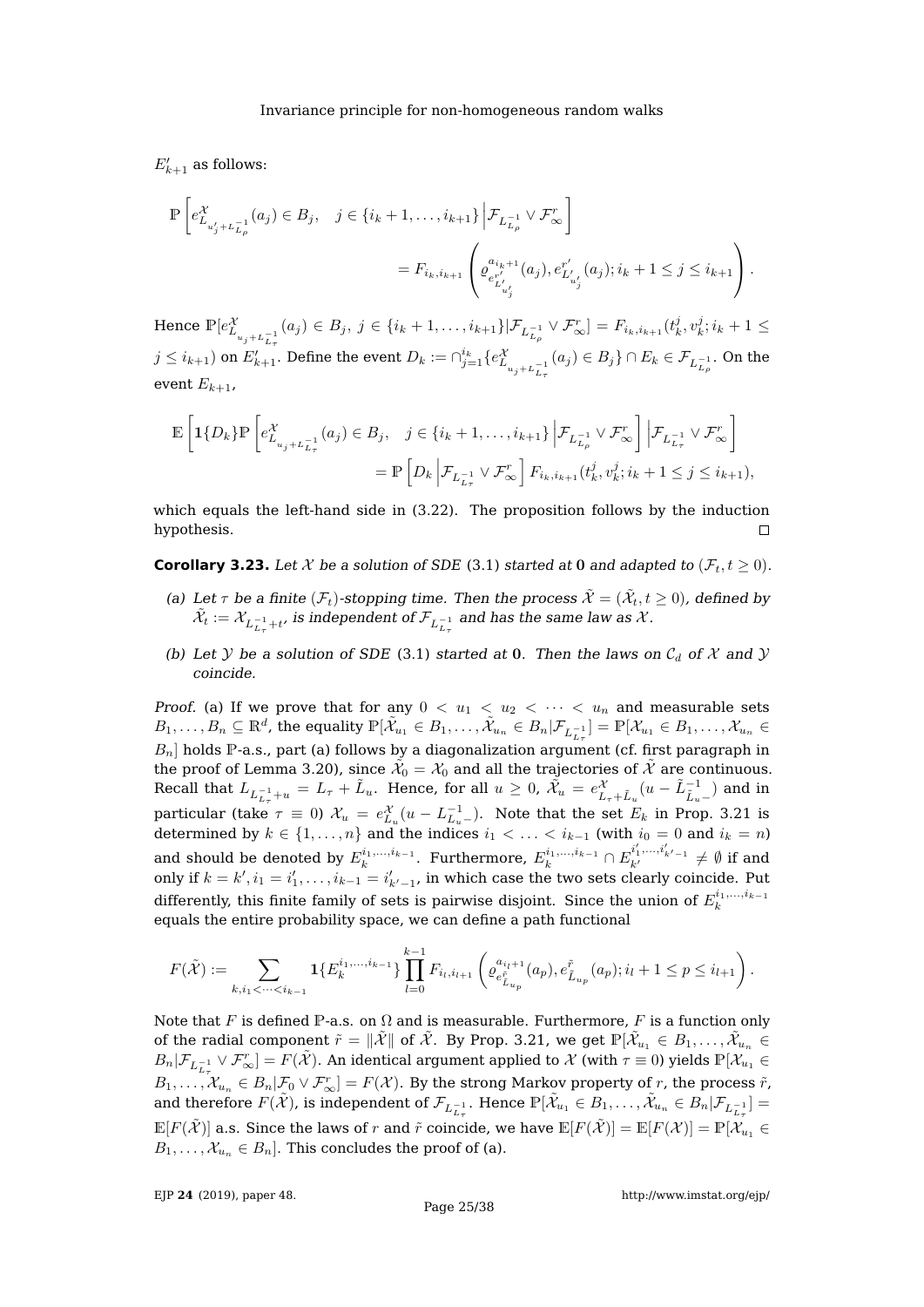(b) As before it is sufficient to show  $\mathbb{P}[\mathcal{X}_{u_1} \in B_1, \ldots, \mathcal{X}_{u_n} \in B_n] = \mathbb{P}'[\mathcal{Y}_{u_1} \in B_1, \ldots, \mathcal{Y}_{u_n} \in B_n]$  $B_n]$  for any  $0 < u_1 < u_2 < \cdots < u_n$  and measurable sets  $B_1, \ldots, B_n \subseteq \mathbb{R}^d$ , where  $\mathbb{P}'[\cdot]$ is the probability measure on the space where  $\mathcal Y$  is defined. Prop. [3.21](#page-23-0) implies this statement, using the same argument as in part (a) as the processes  $\|\mathcal{X}\|$  and  $\|\mathcal{Y}\|$  have the same law.  $\Box$ 

<span id="page-26-0"></span>**Corollary 3.24.** Let  $\mathcal X$  be a solution of SDE [\(3.1\)](#page-9-4) started at 0. The point process  $e^{\mathcal X}$  on  $\mathcal{E}_d^+\cup\{\delta_d\}$ , defined in [\(3.20\)](#page-20-1), is a PPP with excursion measure characterized in Prop. [3.16.](#page-19-1)

Proof. Let X be adapted to  $(\mathcal{F}_t, t \geq 0)$ . Pick  $\lambda \in \mathbb{R}_+$  and recall that  $L_{\lambda}^{-1}$  is an  $(\mathcal{F}_t)$ . stopping time. Define  $\tilde{\mathcal{X}}=(\tilde{\mathcal{X}}_t,t\geq 0)$  by  $\tilde{\mathcal{X}}_t:=\mathcal{X}_{L_{\lambda}^{-1}+t}.$ 

**Claim 1.** The process  $\tilde{\mathcal{X}}$  is independent of  $\mathcal{F}_{L_{\lambda}^{-1}}$  and its law is equal to that of  $\mathcal{X}.$ 

Proof of Claim 1. Define an  $(\mathcal{F}_t)$ -stopping time  $\tau := \inf\{t \geq 0 : L_t \geq \lambda\}$ . Since the local time L is continuous and  $\lim_{t\uparrow\infty}L_t=\infty$  a.s., it holds that  $\mathbb{P}[L_{\tau}=\lambda]=\mathbb{P}[\tau<\infty]=1$ . In particular,  $L_{\lambda}^{-1} = L_{L_{\tau}}^{-1}$  and, by Corollary [3.23\(](#page-25-0)a), the claim follows.

Define the filtration  $(\mathcal{G}_\lambda,\lambda\geq 0)$  by  $\mathcal{G}_\lambda:=\mathcal{F}_{L_{\lambda}^{-1}}.$  Pick  $a>0$  and a measurable set  $\mathfrak{A} \in \mathcal{E}_d^{(a)}$ .

**Claim 2.** The counting process  $N^{\mathfrak{A}} = (N^{\mathfrak{A}}_{\lambda}, \lambda \geq 0)$ , where  $N^{\mathfrak{A}}_{\lambda}$  equals the cardinality of the set  $\{s \in (0, \lambda] : e_s^{\mathcal{X}} \in \mathfrak{A}\}\)$ , is a  $(\mathcal{G}_\lambda)$ -Poisson process with intensity  $\mu_r \otimes \mathbb{P}_{\Psi}[\Phi_a^{-1}(\mathfrak{A})]$ .

Before proving the claim, note that it implies that  $e^\mathcal{X}$  is a PPP with excursion measure  $\nu$  from Prop. [3.16.](#page-19-1) Indeed, for disjoint sets  $\mathfrak{A}_1,\ldots, \mathfrak{A}_n$  in  $\mathcal{E}_d^{(a)}$  $d_d^{(u)}$ , the respective counting processes  $N^{\mathfrak{A}_1}, \ldots, N^{\mathfrak{A}_n}$  are, by Claim 2,  $(\mathcal{G}_\lambda)$ -Poisson processes that cannot jump simultaneously. Hence they must be independent. For any collection of disjoint sets  $\mathfrak{A}_1\times (s_1,t_1],\ldots , \mathfrak{A}_n\times (s_n,t_n]$  in  $\mathcal{E}_d^+\times \mathbb{R}_+$  satisfying  $0<\nu(\mathfrak{A}_j)<\infty$  for all  $j\in\{1,\ldots ,n\},$ by Prop. [3.16](#page-19-1) there exists  $a>0$  such that all the sets are contained in  $\mathcal{E}_d^{(a)}\times\mathbb{R}_+$ . Furthermore, the numbers of points of  $e^\mathcal{X}$  in each of the sets is given by  $n$  independent Poisson rvs  $N_{t_j}^{\mathfrak{A}_j} - N_{s_j}^{\mathfrak{A}_j}$  with intensities  $(t_j - s_j) \nu(\mathfrak{A}_j).$ 

Proof of Claim 2. It is clear from the definition of  $N^{\mathfrak{A}}$  that it is adapted to  $(\mathcal{G}_{\lambda}, \lambda \geq 0)$ . Pick  $\lambda,\mu\in\mathbb R_+$ . It is sufficient to prove that  $N_{\mu+\lambda}^{\frak A}-N_{\lambda}^{\frak A}$  is independent of  $\mathcal G_\lambda$  and has the same law as  $N_\mu^\mathfrak{A}.$  The number of excursions of  $\mathcal X$  in  $\mathfrak A$  completed during the time interval  $(L_\lambda^{-1},L_{\lambda+\mu}^{-1}]$  is by construction equal to the number  $\tilde N_\mu^\mathfrak{A}$  of excursions in  $\mathfrak A$  of  $\tilde{\mathcal X}$ from Claim 1, completed in the time interval  $(0,\tilde{L}_{\mu}^{-1}].$  Recall that  $\tilde{L}_{\mu}^{-1}=L_{\lambda+\mu}^{-1}-L_{\lambda}^{-1}$  is the inverse local time at the origin of  $\tilde{r}=\|\tilde{\mathcal{X}}\|$ , and hence of  $\tilde{\mathcal{X}}$ . Since, by Claim 1,  $\tilde{\mathcal{X}}$ is independent of  $\mathcal{G}_\lambda$ , so is  $\tilde N_\mu^\mathfrak{A}=N_\mu^\mathfrak{A}-N_\lambda^\mathfrak{A}.$  Since, by Claim 1, the laws of  $\mathcal X$  and  $\tilde{\mathcal X}$ coincide, so do the laws of  $N_\mu^\mathfrak{A}$  and  $\tilde N_\mu^\mathfrak{A}$ . This concludes the proof of Claim 2.  $\Box$ 

Proof of Theorem [1.1](#page-2-1) in the recurrent case. As mentioned in [§3.1,](#page-9-1) weak existence for SDE [\(3.1\)](#page-9-4) follows from [\[18,](#page-38-11) §2.6, Thm 1]. When  $x_0 = 0$ , Corollary [3.23](#page-25-0) shows uniqueness in law of solutions to [\(3.1\)](#page-9-4), and, as mentioned in [§3.1,](#page-9-1) the strong Markov property then follows by [\[26,](#page-38-12) Thm 6.2.2]. The case  $x_0 \neq 0$  is essentially the same, but one must deal separately with the initial partial excursion; since the case  $x_0 = 0$  is the one we need for Theorem [1.2,](#page-3-1) we omit the details of the (minor) adjustments required for other case.  $\Box$ 

### <span id="page-26-1"></span>**4 Invariance principle**

## <span id="page-26-2"></span>**4.1 Invariance principle with discontinuous coefficients**

Recall that  $\mathcal{D}_d\,=\,\mathcal{D}(\mathbb{R}_+;\mathbb{R}^d)$  is a space of functions  $x\,:\,\mathbb{R}_+\,\to\,\mathbb{R}^d$  that are rightcontinuous and have left limits (i.e.  $x(t) = \lim_{s \downarrow t} x(s)$  for any  $t \in \mathbb{R}_+$ ,  $x(t-) := \lim_{s \uparrow t} x(s)$ exists in  $\mathbb{R}^d$  for any  $t > 0$  and, by convention,  $x(0-) := x(0)$ ). We endow  $\mathcal{D}_d$  with the Skorokhod metric (see e.g. [\[8,](#page-37-2) §3.5]). By [\[8,](#page-37-2) Prop 3.5.3, p. 119], the induced topology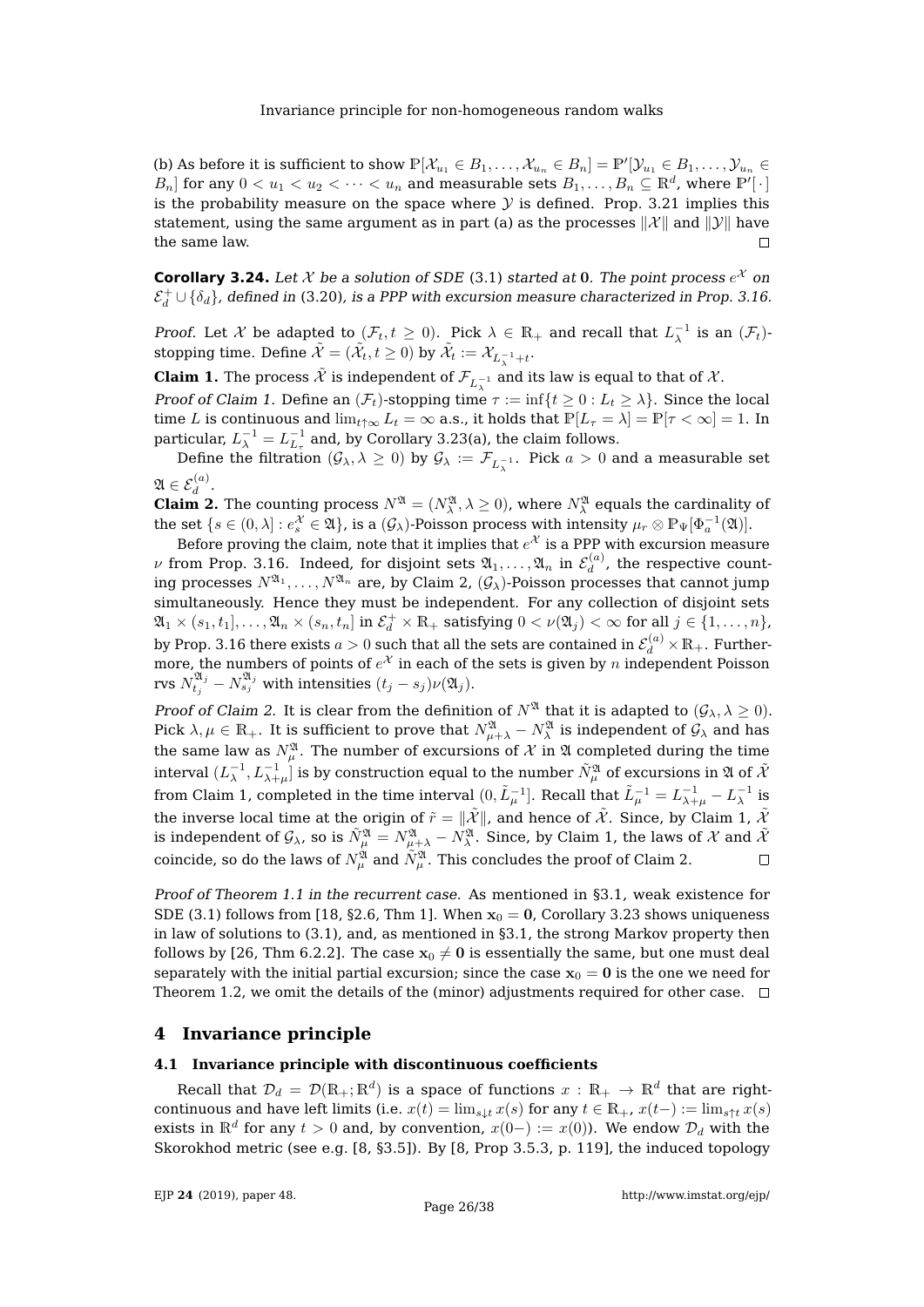on the continuous functions  $\mathcal{C}_d = \mathcal{C}(\mathbb{R}_+;\mathbb{R}^d)$  coincides with the compact-open topology. Theorem [4.1](#page-27-0) may be viewed as an extension of [\[8,](#page-37-2) Thm 7.4.1, p. 354] to a setting with discontinuous coefficients. It is key in establishing Theorem [1.2.](#page-3-1)

<span id="page-27-0"></span>**Theorem 4.1.** Let  $a = (a_{ij}) : \mathbb{R}^d \to \mathbb{R}^d \otimes \mathbb{R}^d$  be a bounded function that is continuous on  $\mathbb{R}^d \setminus \{0\}$ , with image contained in the set of symmetric, non-negative definite matrices in  $\mathbb{R}^d\otimes\mathbb{R}^d$  . Suppose that the  $\mathcal{C}_d$  martingale problem for  $(G,v)$  is well-posed, where  $Gf:=$  $\frac{1}{2}\sum a_{ij}\partial_i\partial_jf$  (for a smooth  $f:\mathbb{R}^d\to\mathbb{R}$  with compact support) and  $v$  is a distribution  $\tilde{\mathbb{R}}^d$ . For  $n \in \mathbb{N}$ , let  $Z_n$  be a process with sample paths in  $\mathcal{D}_d$  and let  $A_n \ = \ (A_n^{ij})$ be a symmetric  $\mathbb{R}^d\otimes\mathbb{R}^d$ -valued process started at zero, such that  $A_n^{ij}$  has sample paths in  $\mathcal{D}_1$  and  $A_n(t) - A_n(s)$  is non-negative definite for all  $t > s \geq 0$ . Set  $\mathcal{F}_t^n :=$  $\sigma(Z_n(s),A_n(s),s\leq t).$  Suppose that  $Z^i_n$  and  $Z^i_nZ^j_n-A^{ij}_n$  are  $\mathcal{F}^n_t$ -adapted local martingales for each  $i, j \in \{1, ..., d\}$ . Let  $\tau_n^r := \inf\{t \geq 0 : ||Z_n(t)|| \geq r \text{ or } ||Z_n(t-)|| \geq r\}$  (with convention inf  $\emptyset := \infty$ ) and suppose that for every  $r > 0$ ,  $T > 0$ , and  $i, j \in \{1, ..., d\}$ ,

$$
\lim_{n \to \infty} \mathbb{E} \left[ \sup_{0 \le t \le T \wedge \tau_n^r} \|Z_n(t) - Z_n(t-)\|^2 \right] = 0; \tag{4.1}
$$

<span id="page-27-3"></span><span id="page-27-2"></span>
$$
\lim_{n \to \infty} \mathbb{E} \left[ \sup_{0 \le t \le T \wedge \tau_n^r} \left| A_n^{ij}(t) - A_n^{ij}(t-) \right| \right] = 0; \tag{4.2}
$$

and, as  $n \to \infty$ ,

<span id="page-27-1"></span>
$$
\sup_{0 \le t \le T \wedge \tau_n^r} \left| A_n^{ij}(t) - \int_0^t a_{ij}(Z_n(s)) \mathrm{d}s \right| \stackrel{\text{P}}{\longrightarrow} 0,\tag{4.3}
$$

where  $\stackrel{\text{P}}{\longrightarrow}$  denotes convergence in probability and  $s \wedge t := \min\{s, t\}$  for  $s, t \in [0, \infty]$ . Assume  $\sup_{n\in \mathbb{N}}\mathbb{E}\, \|Z_n(0)\|^2<\infty.$  Suppose that  $Z_n(0)$  and  $\|Z_n\|$  converge weakly to a probability law  $v$  on  $\mathbb{R}^d$  and the law of a Bessel process of dimension greater than one, respectively. Then  $Z_n$  converges weakly to the solution of the martingale problem for  $(G, v).$ 

The underlying idea for the proof of Theorem [4.1](#page-27-0) is standard: show that every subsequence of  $(Z_n)_{n\in\mathbb{N}}$  has a further subsequence converging weakly to the law given by the solution of the martingale problem  $(G, v)$  (cf. proof of [\[8,](#page-37-2) Thm 7.4.1, p. 354]). Since a in Theorem [4.1](#page-27-0) is bounded,  $a_i := \sup_{x \in \mathbb{R}^d} a_{ii}(x)$  is finite for each  $i \in \{1, \ldots, d\}$ . Since  $A_n^{ii}(t) \geq A_n^{ii}(t-)$  for all  $t \geq 0$  and  $i \in \{1, \ldots, d\}$ ,

$$
\eta_n := \inf \left\{ t \ge 0 : \max_{1 \le i \le d} \{ A_n^{ii}(t) - a_i t \} \ge 1 \right\}
$$

is an  $(\mathcal{F}_t^n)$ -stopping time. Since  $\eta_n \geq \inf\{t \geq 0 : \max_{1 \leq i \leq d} |A_n^{ii}(t) - \int_0^t a_{ii}(Z_n(s)) \mathrm{d}s| \geq 1\}$ and [\(4.3\)](#page-27-1) holds for any  $T, r > 0$ , we have that

<span id="page-27-6"></span>
$$
\eta_n \xrightarrow{\mathcal{P}} \infty \qquad \text{as } n \to \infty. \tag{4.4}
$$

Define for given  $r > 0$ ,  $n \in \mathbb{N}$  and  $i, j \in \{1, ..., d\}$  the processes  $\tilde{Z}^r_n$  and  $\tilde{A}^{ij}_n$  by

<span id="page-27-5"></span>
$$
\tilde{Z}_n^r(t) := Z_n(t \wedge \eta_n \wedge \tau_n^r) \quad \text{and} \quad \tilde{A}_n^{ij}(t) := A_n^{ij}(t \wedge \eta_n \wedge \tau_n^r), \tag{4.5}
$$

respectively ( $\tilde{A}_n^{ij}$  depends on  $r$  but this is suppressed from the notation as it is clear from the context). Observe that for any  $T > 0$  and  $(\mathcal{F}_t^n)$ -stopping time  $\tau$  less than  $T$ , the modulus of any component of  $\tilde Z_n^r(\tau)-\tilde Z_n^r(0)$  is bounded above by an integrable random variable:

<span id="page-27-4"></span>
$$
\|\tilde{Z}_n^r(\tau) - \tilde{Z}_n^r(0)\| \le 2r + \sup_{0 \le t \le T \wedge \tau_n^r} \|Z_n(t) - Z_n(t-)\| \,. \tag{4.6}
$$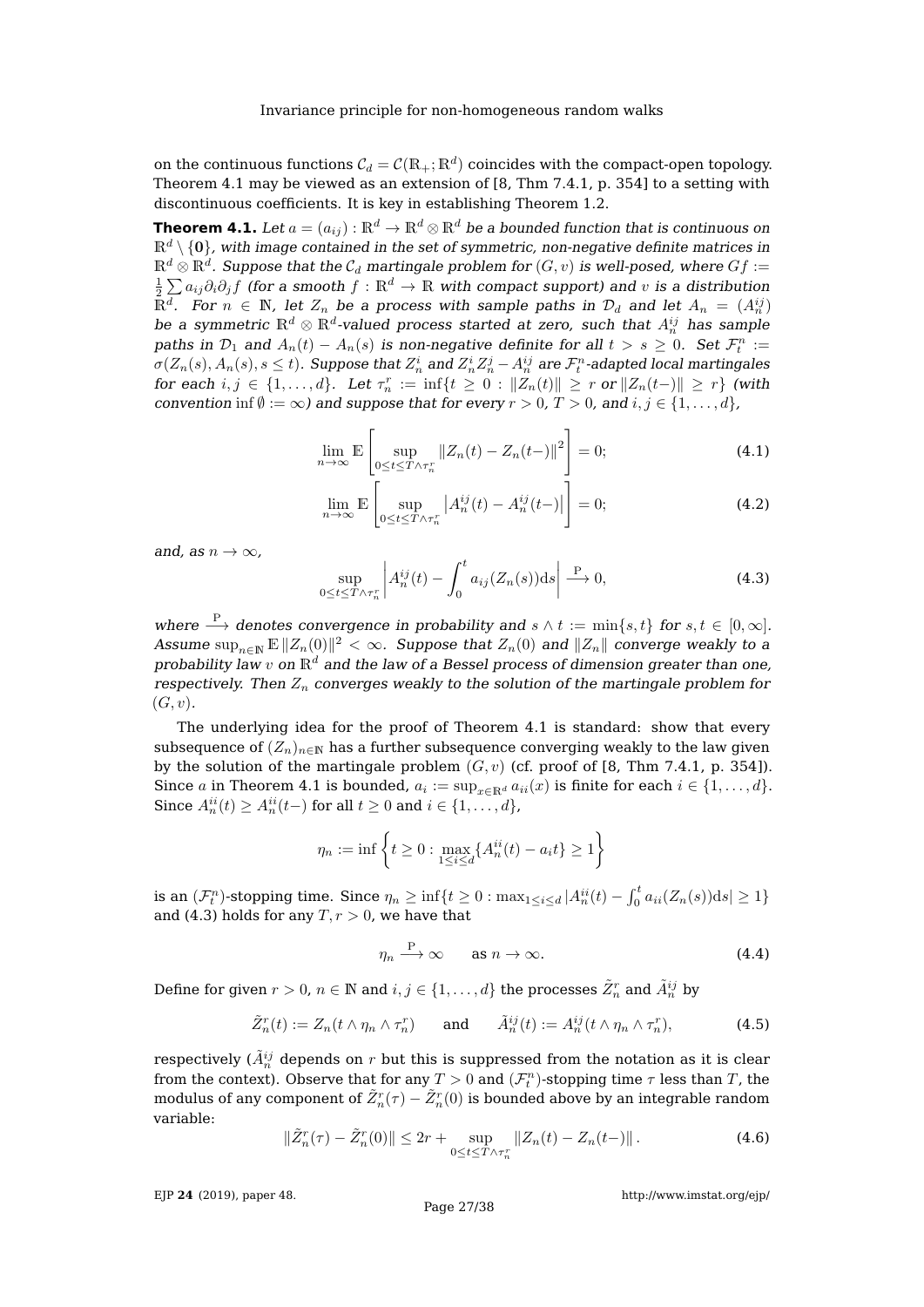Since  $\tilde{Z}_n^r(0) = Z_n(0)$  is integrable by assumption, the local martingale  $\tilde{Z}_n^r$  is of class (DL) and therefore a martingale [\[24,](#page-38-9) Prop. IV.1.7]. An analogous argument, relying on [\(4.1\)](#page-27-2)–[\(4.2\)](#page-27-3), the inequality  $|\tilde{Z}^{r,i}_n\tilde{Z}^{r,j}_n|\leq (\tilde{Z}^{r,i}_n)^2+(\tilde{Z}^{r,j}_n)^2$  and the square integrability of  $||Z_n(0)||$ , shows that  $\tilde{Z}_n^{r,i}\tilde{Z}_n^{r,j} - \tilde{A}_n^{ij}$  is also a martingale. Furthermore, since  $A_n^{ii}(0) = 0$  for all indices  $i \in \{1, ..., d\}$ , for any  $t \ge 0$  we have

<span id="page-28-1"></span>
$$
\tilde{A}_n^{ii}(t) \le a_i t + 1 + \sup_{0 \le s \le t \wedge \tau_n^r} \left( A_n^{ii}(s) - A_n^{ii}(s-) \right). \tag{4.7}
$$

<span id="page-28-2"></span>**Lemma 4.2.** For each  $r > 0$ , the sequence of the laws of processes  $(\tilde{Z}^r_n)_{n \in \mathbb{N}}$  on  $\mathcal{D}_d$ is relatively compact in the metric space of all probability measures on  $\mathcal{D}_d$  with the Prokhorov metric.[3](#page-28-0)

Proof. We prove the lemma by establishing the sufficient condition for the relative compactness of the sequence  $(\tilde{Z}_n^r)_{n\in\mathbb{N}}$  given in [\[8,](#page-37-2) Thm 3.8.6, pp. 137–138]. Fix an arbitrary  $T>0$  and let  $B_K$  denote a closed ball of radius  $K>2r+1$  in  $\mathbb{R}^d.$  Note that the bound in [\(4.6\)](#page-27-4) and the Markov inequality imply

$$
\mathbb{P}\left[\tilde{Z}_n^r(t) \in B_K \text{ for all } t \in [0, T]\right] \ge \mathbb{P}\left[2r + \|Z_n(0)\| + \sup_{0 \le t \le T \wedge \tau_n^r} \|Z_n(t) - Z_n(t-)\| \le K\right]
$$

$$
\ge 1 - \frac{C_0}{(K - 2r)^2} \qquad \text{for all } n \in \mathbb{N},
$$

where  $C_0>0$  depends on the quantities  $\sup_{n\in\mathbb N}\mathbb E\left[\sup_{0\leq t\leq T\wedge\tau_n^r}\|Z_n(t)-Z_n(t-)\|^2\right]$  and  $\sup_{n\in \mathbb{N}}\mathbb{E}\, \|Z_n(0)\|^2$ , which are finite by assumption. As  $K$  is independent of  $n$  and can be arbitrarily large, the compact containment condition [\[8,](#page-37-2) Eq (7.9), p. 129] holds for  $(\tilde Z_n^r)_{n\in \mathbb N}.$  Hence condition (a) of [\[8,](#page-37-2) Thm 3.7.2], also assumed in [8, Thm 3.8.6, pp. 137–138], holds.

Since  $\tilde{Z}^{r,i}_n$  and  $(\tilde{Z}^{r,i}_n)^2 - \tilde{A}^{ii}_n$  are martingales for all  $i \in \{1,\ldots,d\}$ , it holds that

$$
\mathbb{E}\left[\left\|\tilde{Z}_n^r(t+h) - \tilde{Z}_n^r(t)\right\|^2 \Big|\mathcal{F}_t^n\right] = \mathbb{E}\left[\sum_{i=1}^d \left(\tilde{A}_n^{ii}(t+h) - \tilde{A}_n^{ii}(t)\right) \Big|\mathcal{F}_t^n\right]
$$

for any  $t, h \geq 0$ . With this in mind, define

$$
\gamma_n(\delta) := \sup_{0 \le t \le T \wedge \tau_n^r} \sum_{i=1}^d \left( \tilde{A}_n^{ii}(t+\delta) - \tilde{A}_n^{ii}(t) \right)
$$

for any  $\delta > 0$ . In order to compare  $\gamma_n(\delta)$  with the corresponding quantity for the limiting process, let

$$
\Gamma_n(\delta) := \gamma_n(\delta) - \sup_{t \in [0, T \wedge \tau_n^r]} \sum_{i=1}^d \int_t^{t+\delta} a_{ii}(\tilde{Z}_n^r(s)) \mathrm{d} s.
$$

Now we have from [\(4.3\)](#page-27-1) that

$$
\sup_{0 \le t \le T \wedge \tau_n^r} \left| \tilde{A}_n^{ii}(t+\delta) - \int_0^{t+\delta} a_{ii}(\tilde{Z}_n^r(s)) \, ds \right| \text{ and } \sup_{0 \le t \le T \wedge \tau_n^r} \left| \tilde{A}_n^{ii}(t) - \int_0^t a_{ii}(\tilde{Z}_n^r(s)) \, ds \right|
$$

<span id="page-28-0"></span> $3$ See [\[8,](#page-37-2) §3.1, p. 96] for the definition and properties of the Prokhorov metric on the set of probability measures defined on a Borel  $\sigma$ -algebra on a metric space. In this context we use the Skorokhod metric d on  $\mathcal{D}_d$ , cf. [\[8,](#page-37-2) §3.5, p. 116]. The induced topology is the one of weak convergence of probability measures [8, Thm 3.3.1, p. 108].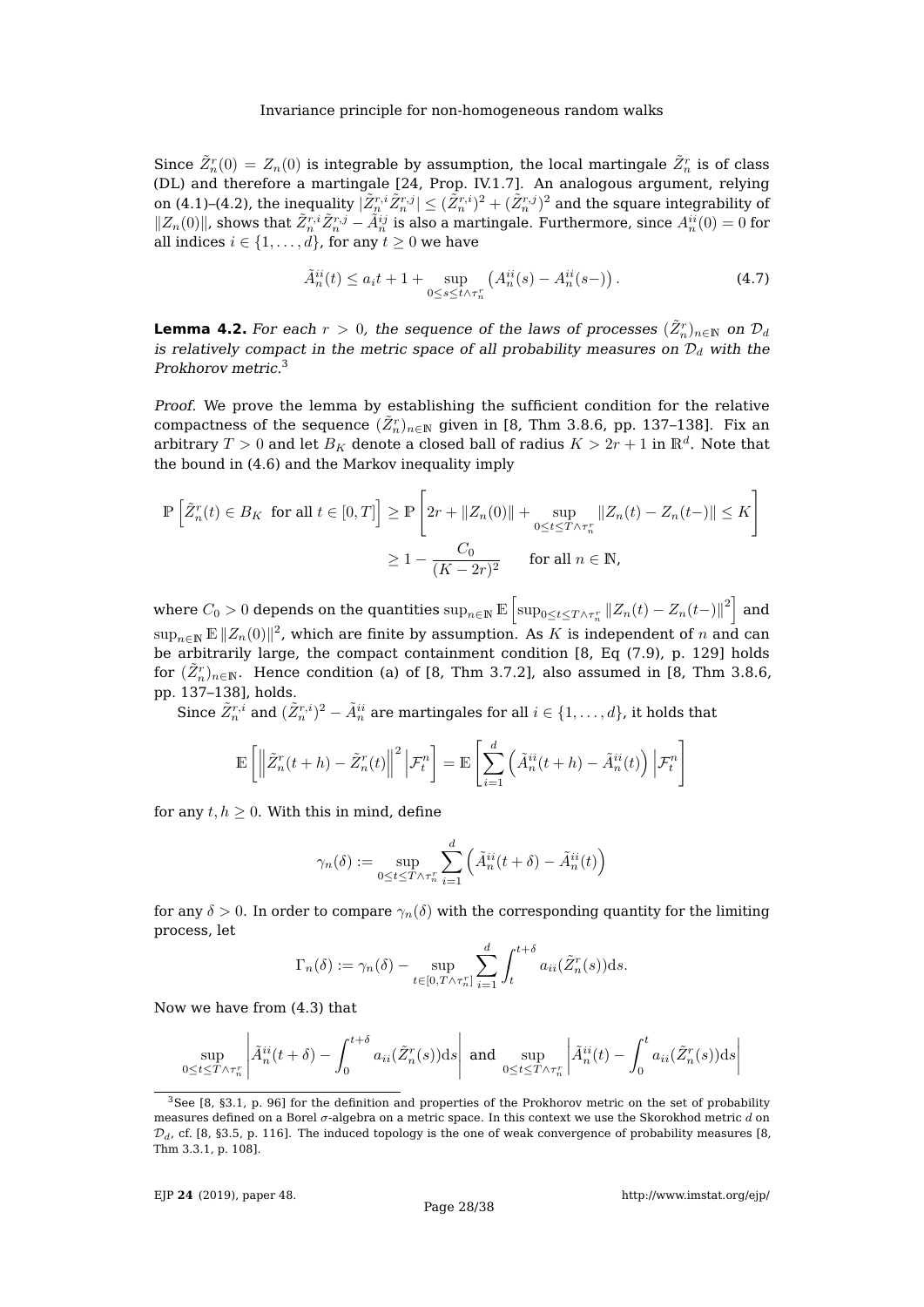both tend to zero in probability, implying that  $\Gamma_n(\delta)$  also tends to zero in probability:

<span id="page-29-1"></span>
$$
|\Gamma_n(\delta)| \le \sup_{t \in [0, T \wedge \tau_n^r]} \sum_{i=1}^d \left| \tilde{A}_n^{ii}(t+\delta) - \tilde{A}_n^{ii}(t) - \int_t^{t+\delta} a_{ii}(\tilde{Z}_n^r(s)) \mathrm{d}s \right| \xrightarrow{\mathrm{P}} 0. \tag{4.8}
$$

Since the upper bound in  $(4.7)$  is non-decreasing in t, we get

$$
|\Gamma_n(\delta)| \leq \sum_{i=1}^d \left(3a_i(T+\delta)+2+2\sup_{s\in[0,(T+\delta)\wedge\tau_n^r]} \left(A_n^{ii}(s)-A_n^{ii}(s-)\right)\right).
$$

By [\(4.2\)](#page-27-3) the right-hand side of this inequality converges in  $L^1$  as  $n\to\infty.$  Thus the sequence  $(\Gamma_n(\delta))_{n\in\mathbb{N}}$  must be uniformly integrable and hence by [\(4.8\)](#page-29-1) converges to zero in  $L^1.$  By adding and subtracting the relevant term we find

$$
\limsup_{n \to \infty} \mathbb{E} \gamma_n(\delta) \le \limsup_{n \to \infty} \mathbb{E} |\Gamma_n(\delta)| + \limsup_{n \to \infty} \mathbb{E} \sup_{t \in [0, T \wedge \tau_n^r]} \sum_{i=1}^d \int_t^{t+\delta} a_{ii}(\tilde{Z}_n^r(s)) ds \le \delta \sum_{i=1}^d a_i.
$$

Hence it clearly holds that  $\lim_{\delta\to 0} \limsup_{n\to\infty} \mathbb{E} \gamma_n(\delta) = 0$  and the relative compactness of  $\tilde{Z}_n^r$  now follows from [\[8,](#page-37-2) Thm 3.8.6, p. 137–138] (see also [8, Rem 8.7(b), p. 138]).

For any path  $x \in \mathcal{D}_d$ , we define the time  $\tau^r(x)$  of its first contact with the complement of the open ball of radius  $r$  in  $\mathbb{R}^d$  (centred at the origin) by

<span id="page-29-0"></span>
$$
\tau^r(x) := \inf\{t \ge 0 \, : \, \|x(t)\| \ge r \quad \text{or} \quad \|x(t-)\| \ge r\},\tag{4.9}
$$

where inf  $\emptyset = \infty$ . If it is clear from the context which path x we are considering, to simplify the notation we sometimes write  $\tau^r$  for  $\tau^r(x)$ . Note that if x is continuous, then  $\tau^r(x) = \inf\{t \geq 0 : ||x(t)|| \geq r\}$ . The following lemma is important in the proof of Theorem [4.1.](#page-27-0)

<span id="page-29-2"></span>**Lemma 4.3.** Let P be a probability measure on  $\mathcal{D}_d$ . Then the complement in  $\mathbb{R}_+$  of the set  $\{r \in \mathbb{R}_+ : \mathbb{P}[\lim_{s \to r} \tau^s = \tau^r] = 1\}$  is at most countable, with  $\tau^r$  defined in [\(4.9\)](#page-29-0).

To prove Lemma [4.3](#page-29-2) we first need to establish properties of the function  $r\mapsto \tau^r.$ 

<span id="page-29-3"></span>**Lemma 4.4.** Fix  $x \in \mathcal{D}_d$ . The function  $r \mapsto \tau^r(x)$ , mapping  $\mathbb{R}_+$  into  $[0, \infty]$ , is nondecreasing, has right limits and is left continuous. Put differently, for any  $r \in \mathbb{R}_+$ the limit  $\lim_{s \downarrow r} \tau^s =: \tau^{r+}$  exists in  $[0, \infty]$  and, for  $r > 0$ , it holds that  $\lim_{s \uparrow r} \tau^s = \tau^r$ . Furthermore, for any  $r \in \mathbb{R}_+$  the following hold:

- (i) if  $\tau^r = \infty$  then  $\lim_{s \to r} \tau^s = \tau^r$ ;
- (ii) if  $\tau^r < \infty$  then for any  $\varepsilon > 0$  there are at most finitely many  $s \in [0, r]$  such that  $\tau^{s+} > \tau^s + \varepsilon.$

**Remark 4.5.** The topology on  $[0, \infty]$  is that of the one-point compactification of  $\mathbb{R}_+$ . If  $\tau^r(x)=\infty$ , then the function  $s\mapsto \tau^s(x)$  defined on  $[0,r]$  may have an infinite number of jumps greater than any given positive constant. If  $\tau^r(x) < \infty$ , then the inequality  $\tau^{r+}(x) > \tau^{r}(x)$  may hold invalidating the limit in Lemma [4.4\(](#page-29-3)i).

Proof of Lemma [4.4.](#page-29-3) Observe that  $\tau^r(x) = \inf\{t \geq 0 : \sup_{0 \leq s \leq t} ||x(s)|| \geq r\}$  is the gener-alized inverse [\[7\]](#page-37-13) of the non-decreasing right-continuous function  $t \mapsto \sup_{0 \le s \le t} ||x(s)||$ . Thus [\[7,](#page-37-13) Prop 2.3]  $r \mapsto \tau^r(x)$  is non-decreasing, has right limits and is left-continuous.

It follows from the left continuity and monotonicity that  $\tau^r = \infty$  implies the limit in (i). Assume  $\tau^r < \infty$  and pick  $\varepsilon > 0$ . The intervals in the family  $\{[\tau^s, \tau^{s+}) : s \in [0, r]\}$  are disjoint and contained in the bounded interval  $[0, \tau^r]$ . Hence there can only be finitely many  $s \in [0, r]$  satisfying the condition in (ii).  $\Box$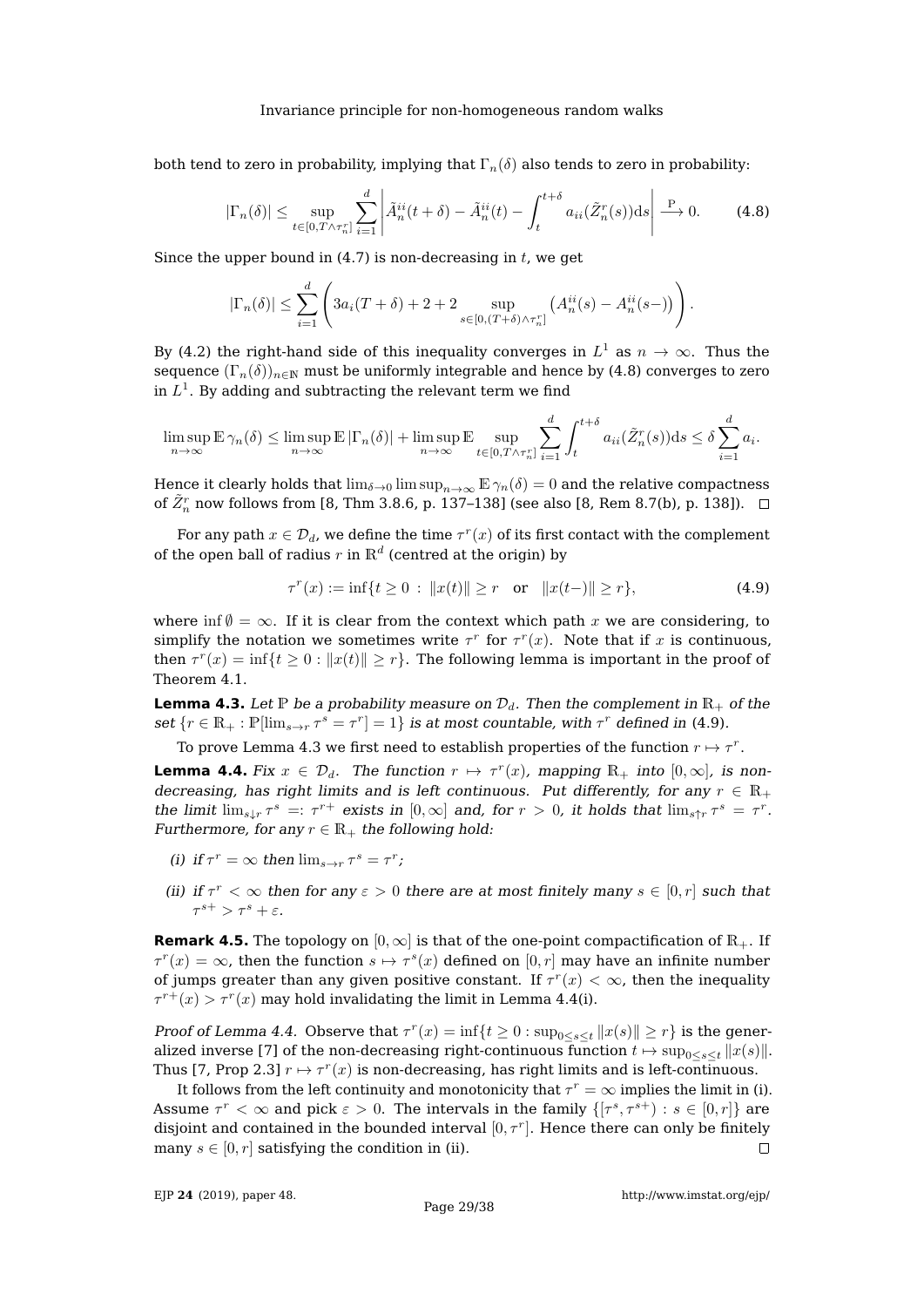Proof of Lemma [4.3.](#page-29-2) Let  $A_{\varepsilon,\delta}^r:=\{s\in[0,r]: \mathbb{P}[\tau^{s+}> \tau^s+\varepsilon]\geq \delta\}$  for arbitrary  $\varepsilon,\delta>0$ ,  $r \in \mathbb{R}_+$ .

**Claim.**  $A_{\varepsilon,\delta}^r$  is at most countable.

Note first that the claim implies the lemma. By Lemma [4.4,](#page-29-3) the following equivalence holds for any  $r \in \mathbb{R}_+$ :  $\lim_{s \to r} \tau^s = \tau^r \iff \tau^{r+} = \tau^r$ . Hence it suffices to show the set

$$
\{r\in\mathbb{R}_+: \mathbb{P}[\tau^{r+}> \tau^r]>0\}=\cup_{n=1}^\infty\cup_{k=1}^\infty\cup_{i=1}^\infty A^{s_n}_{\varepsilon_k,\delta_i}
$$

is at most countable, which clearly holds by the claim, where  $(\varepsilon_k)_{k\in\mathbb{N}}$ ,  $(\delta_i)_{i\in\mathbb{N}}$  and  $(s_n)_{n\in\mathbb{N}}$ are monotone sequences satisfying  $\varepsilon_k \downarrow 0$ ,  $\delta_i \downarrow 0$  and  $s_n \uparrow \infty$ .

Proof of Claim. Assume that  $A_{\varepsilon,\delta}^r$  is uncountable and let I be the set of its isolated points (i.e.  $x \in I$  if and only if  $x \in A_{\varepsilon,\delta}^r$  and there exists a neighbourhood U of x in  $\mathbb{R}_+$  such that  $\{x\} = U \cap A_{\varepsilon,\delta}^r$ ). Then I is at most countable. To see this, note that for each  $x \in I$  there exists a rational number  $q_x \leq x$ , such that  $[q_x, x] \cap A_{\varepsilon,\delta}^r = \emptyset$  (for  $x \in I \cap \mathbb{Q}$  we may take  $q_x := x$ ). For any distinct points  $x, y \in I$ , it clearly holds  $q_x \neq q_y$ . Hence the cardinality of I is at most that of Q and the uncountable set  $A^r_{\varepsilon,\delta} \setminus I$  has no isolated points.

Consider  $r_1 := \sup\{y \in A_{\varepsilon,\delta}^r \setminus I\} \leq r$ . There exists a strictly increasing sequence  $(p_i^1)_{i\in \mathbb N}$  in  $A^r_{\varepsilon, \delta} \setminus I$  with limit  $p_i^1\uparrow r_1.$  It is also clear that any  $x\in \{\tau^{p_i^1+}>\tau^{p_i^1}+\varepsilon\}\subset \mathcal{D}_d$ satisfies  $\tau^{p^1_i}(x)<\infty.$  Hence the event  $B^{r_1}:=\{\tau^{p^1_i+}>\tau^{p^1_i}+\varepsilon\}$  i.o. satisfies:  $\mathbb{P}[B^{r_1}]\geq \delta$ and, for each path  $x \in B^{r_1}$ , the function  $s \mapsto \tau^s(x)$  has infinitely many jumps of size at least  $\varepsilon$  on the interval  $[0, r_1]$ . Furthermore, since these jumps occur along a subsequence of  $(p_i^1)_{i\in\mathbb{N}}$ , Lemma [4.4](#page-29-3) implies for any  $x\in B^{r_1}$  that  $\tau^s(x)<\infty$  for all  $s\in[0,r_1)$  and  $\tau^{r_1}(x) = \infty.$ 

Since  $(A_{\varepsilon,\delta}^r \setminus I) \subseteq [0,r_1]$ , it holds that  $(A_{\varepsilon,\delta}^r \setminus I) \subseteq A_{\varepsilon,\delta}^{r_1}$  making  $A_{\varepsilon,\delta}^{r_1}$  uncountable. Furthermore, since  $A_{\varepsilon,\delta}^{r_1}\setminus \{r_1\}=\cup_{s, there exists  $r'< r_1$  such that  $A_{\varepsilon,\delta}^{r'}$  is uncountable.$ We can now repeat the construction above, with  $A^r_{\varepsilon,\delta}$  substituted by  $A^{r'}_{\varepsilon,\delta}$ , to define the event  $B^{r_2}$  (for some  $r_2\in (0,r']$ ) with properties analogous to those of  $B^{r_1}.$  In particular  $\mathbb{P}[B^{r_2}] \ge \delta$  and, since each  $x \in B^{r_2}$  satisfies  $\tau^{r_2}(x) = \infty$ , it must hold  $B^{r_1} \cap B^{r_2} = \emptyset$ . As before, there exists  $r'' < r_2$  such that  $A^{r''}_{\varepsilon,\delta}$  is uncountable. By the same construction there exists  $r_3 \in (0, r'']$  and an event  $B^{r_3}$  satisfying  $\mathbb{P}[B^{r_3}] \ge \delta$  and  $B^{r_3} \cap (B^{r_1} \cup B^{r_2}) = \emptyset$ , since  $x \in B^{r_3}$  satisfies  $\tau^{r_3}(x) = \infty$  while for any  $x \in B^{r_1} \cup B^{r_2}$  we have  $\tau^{r_3}(x) < \infty$ . We can thus inductively construct a sequence of pairwise disjoint events  $(B^{r_n})_{n\in\mathbb{N}}$  in  $\mathcal{D}_d$ each of which has probability at least  $\delta > 0$ . This contradicts the fact that the total mass of  $P$  is equal to one.  $\Box$ 

**Remark 4.6.** The proof of the claim, contained in the proof of Lemma [4.3,](#page-29-2) shows that  $A^r_{\varepsilon,\delta}$  is in fact locally finite.

In order to apply Lemma [4.3](#page-29-2) in the proof of Theorem [4.1,](#page-27-0) we need another fact about the metric space  $(\mathcal{D}_d, d)$ , where the metric  $d : \mathcal{D}_d \times \mathcal{D}_d \to \mathbb{R}_+$  that induces the Skorokhod topology is defined in [\[8,](#page-37-2) Eq. (5.2), p. 117] (see also [\[8,](#page-37-2) §3.5]).

<span id="page-30-0"></span>**Lemma 4.7.** Pick  $r > 0$ . Assume that  $x \in \mathcal{D}_d$  satisfies  $\lim_{s \to r} \tau^s(x) = \tau^r(x)$  (see [\(4.9\)](#page-29-0) for definition of  $\tau^r(x)$ ). Then the function  $\mathcal{D}_d \to [0,\infty]$ , given by  $y \mapsto \tau^r(y)$ , is continuous at x. If in addition it holds that either  $||x(\tau^r(x)-)|| < r$  or  $||x(\tau^r(x))|| \leq r$ , then the map  $\mathcal{D}_d \to \mathcal{D}_d$ , given by  $y \mapsto y(\cdot \wedge \tau^r(y))$ , is continuous at  $x$ .

- **Remark 4.8.** (a) The lemma implies that if  $x \in C_d$  satisfies  $\lim_{s \to r} \tau^s(x) = \tau^r(x)$ , the map  $\mathcal{D}_d \to \mathcal{D}_d \times [0,\infty]$ , given by  $y \mapsto (y(\cdot \wedge \tau^r(y)), \tau^r(y))$ , is continuous at  $x$ .
- (b) It is easy to construct  $x \in \mathcal{C}_d$ , such that both  $y \mapsto \tau^r(y)$  and  $y \mapsto y(\cdot \wedge \tau^r(y))$  are discontinuous at x. The key feature of such a function x is that  $\tau^{r+}(x) > \tau^{r}(x)$  (see Lemma [4.4](#page-29-3) for the definition of  $\tau^{r+}(x)$ ).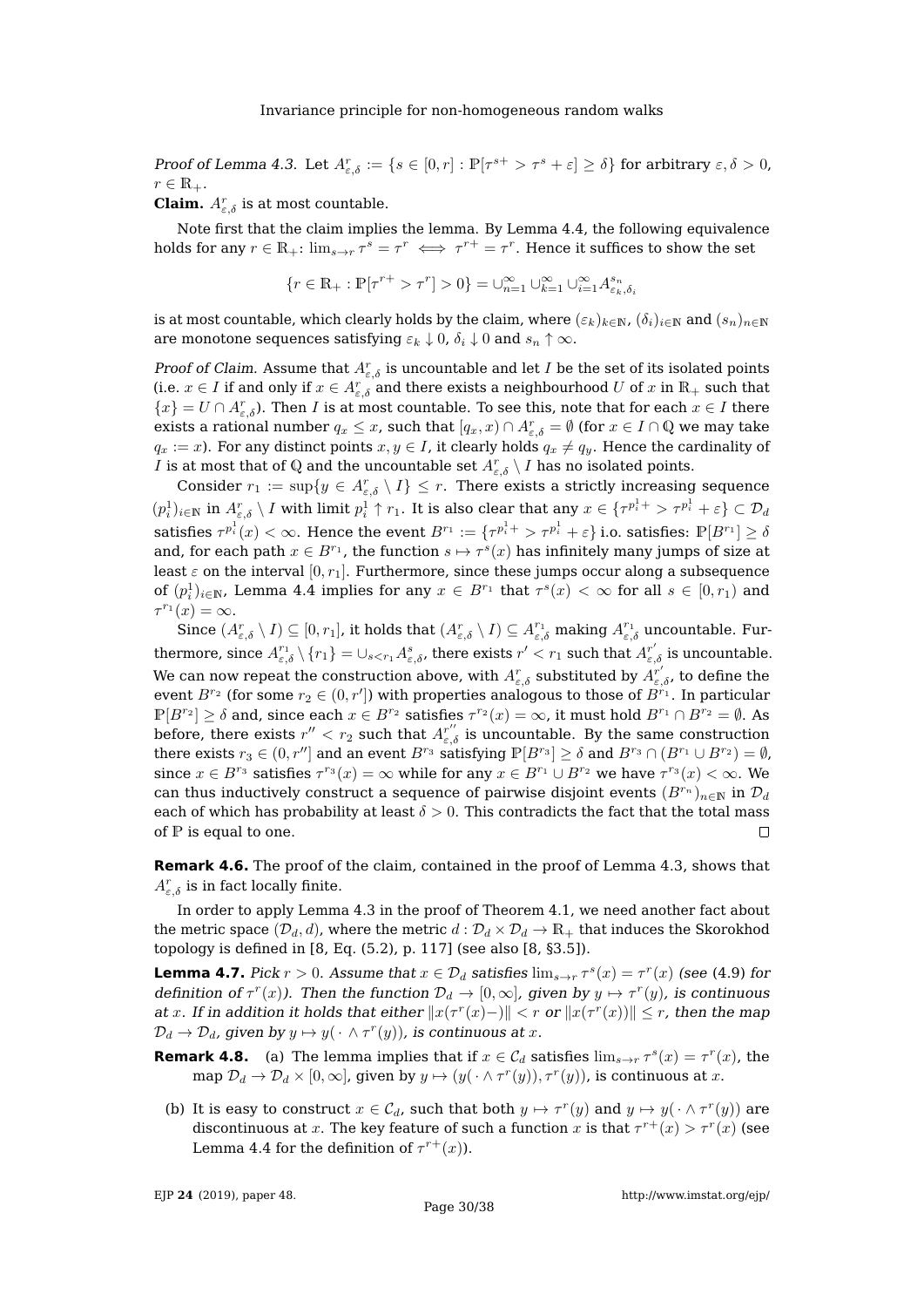(c) If  $x \in \mathcal{D}_d \setminus \mathcal{C}_d$ , then the additional assumption in the lemma is necessary for the continuity of  $y \mapsto y(\cdot \wedge \tau^r(y))$  to hold at x. To see this, for any  $r > 0$  and  $\varepsilon \in [0, 1)$ , consider  $x_{\varepsilon}(t) := (t + \varepsilon) \mathbf{1}(0 \le t < r) + (r + 1)\mathbf{1}(r \le t < \infty)$ . Then  $x_0$  clearly satisfies the first assumption in the lemma but not the second one. Note that for any  $\varepsilon \in (0,1)$  we have  $d(x_0, x_\varepsilon) \leq \varepsilon$  and  $|x_0(t \wedge \tau^r(x_0)) - x_\varepsilon(t \wedge \tau^r(x_\varepsilon))| \geq \mathbf{1}(r \leq t < \infty)$ .

Proof of Lemma [4.7.](#page-30-0) Let  $x \in \mathcal{D}_d$  satisfy  $\lim_{s \to r} \tau^s(x) = \tau^r(x)$ . We first prove that for any sequence  $(x_n)_{n\in\mathbb{N}}$  in  $\mathcal{D}_d$ , such that  $d(x_n, x) \to 0$ , it holds that  $\tau^r(x_n) \to \tau^r(x)$ . Note that  $d(x_n, x) \to 0$  and the definition of d in [\[8,](#page-37-2) Eq. (5.2), p. 117] imply that there exists a sequence  $(\lambda_n)_{n\in\mathbb{N}}$  of strictly increasing, Lipschitz continuous, surjective functions  $\lambda_n:\mathbb{R}_+\to\mathbb{R}_+$  satisfying

<span id="page-31-0"></span>
$$
\sup\{\|x_n(\lambda_n(t)) - x(t)\|, |\lambda_n(t) - t| : t \in [0, T]\} \to 0 \quad \text{for any } T > 0.
$$
 (4.10)

If  $\tau^r(x) = \infty$ , then for any  $T > 0$   $\exists \delta > 0$  such that  $\sup_{t \in [0,T]} \{ ||x(t)||, ||x(t-)|| \} < r - \delta$ . By [\(4.10\)](#page-31-0), for all sufficiently large  $n \in \mathbb{N}$  we have  $\sup_{s \in [0, \lambda_n(T)]} {\|x_n(s)\|} < r - \delta/2$ , implying  $\tau^r(x_n)\geq T-1.$  Since  $T$  was arbitrary, it holds that  $\tau^r(x_n)\rightarrow\infty.$ 

Assume now that  $\tau^r(x) < \infty$  and that  $(\tau^r(x_n))_{n \in \mathbb{N}}$  does not converge to  $\tau^r(x)$ . By passing to a subsequence (again denoted by  $(x_n)_{n\in\mathbb{N}}$ ), we may assume that  $\exists \varepsilon > 0$  such that  $|\tau^r(x_n) - \tau^r(x)| > \varepsilon$  for all  $n \in \mathbb{N}$ . Pick  $T > \tau^r(x) + \varepsilon$  and note that without loss of generality we may assume (for all  $n \in \mathbb{N}$ ) that either  $\tau^r(x_n) > \tau^r(x) + \varepsilon$  or  $\tau^r(x_n) <$  $τ<sup>r</sup>(x) - ε$ . Consider first the former case. By Lemma [4.4,](#page-29-3) our assumption is equivalent to  $\tau^{r+}(x) = \tau^r(x)$ . Hence  $\exists \delta > 0$  and an interval  $[t_0, s_0]$  contained in  $(\tau^r(x), \tau^r(x) + \varepsilon)$ , such that  $\inf_{t\in[t_0,s_0]}\|x(t)\| > r + \delta$ . As  $[t_0,s_0] \subset [0,T]$ , by [\(4.10\)](#page-31-0) there exists  $n \in \mathbb{N}$  and  $t \in (t_0, s_0)$  such that  $\lambda_n(t) < s_0$  and  $||x_n(\lambda_n(t))|| \geq ||x(t)|| - ||x(t) - x_n(\lambda_n(t))|| > r + \delta/2$ , contradicting  $\tau^r(x_n) > \tau^r(x) + \varepsilon > \lambda_n(t)$ .

Consider now the case  $\tau^r(x_n) < \tau^r(x) - \varepsilon$  for all  $n \in \mathbb{N}$ . Then for a sequence  $\delta_n \downarrow 0$ we have  $\sup_{s\in[0,\tau^r(x)-\varepsilon)}||x_n(s)|| > r - \delta_n$ . Hence there exists a sequence  $(t_n)_{n\in\mathbb{N}}$  in  $(0, \tau^r(x) - \varepsilon)$  such that  $||x_n(t_n)|| \to r$ . By [\(4.10\)](#page-31-0) it holds that  $\lambda_n^{-1}(t_n) < \tau^r(x) - \varepsilon/2$  for all sufficiently large (and thus wlog all)  $n \in \mathbb{N}$ . Furthermore, the triangle inequality and [\(4.10\)](#page-31-0) imply  $\|x(\lambda_n^{-1}(t_n))\| - r \| \leq \|x(\lambda_n^{-1}(t_n)) - x_n(t_n)\| + \|x_n(t_n)\| - r \| \to 0$ , since  $\lambda_n^{-1}(t_n), t_n \in [0,T]$  for all  $n \in \mathbb{N}$ . By passing to a convergent subsequence, there exists  $\alpha \leq \tau^r(x) - \varepsilon/2$  such that either  $\lambda_n^{-1}(t_n) \, \uparrow \, \alpha$  or  $\lambda_n^{-1}(t_n) \, \downarrow \, \alpha$ . Hence we either get  $||x(\alpha-)|| = r$  or  $||x(\alpha)|| = r$ , contradicting the fact that  $\alpha < \tau^r(x)$ . This implies the continuity of the map  $y \mapsto \tau^r(y)$  at x.

Consider the map  $y \mapsto y(\cdot \wedge \tau^r(y))$  in the case  $\tau^r(x) = \infty$ . Then  $x(\cdot \wedge \tau^r(x)) = x$ and, as we have already established,  $\tau^r(x_n) \to \infty$ . By the definition of the metric d (see [\[8,](#page-37-2) Eq. (5.2), p. 117]), we have  $d(x_n(\cdot \wedge \tau^r(x_n)), x(\cdot \wedge \tau^r(x))) \leq d(x_n, x) + d(x_n, x_n(\cdot \wedge$  $\tau^{r}(x_{n}))) \leq d(x_{n}, x) + e^{-\tau^{r}(x_{n})} \to 0.$ 

In the case  $\tau^r(x)<\infty$ , we have already seen that  $\tau^r(x_n)\rightarrow \tau^r(x)$ . By definition [\[8,](#page-37-2) Eq. (5.2), p. 117], for any  $y \in \mathcal{D}_d$ ,  $t \in \mathbb{R}_+$  and a sequence  $(t_n)_{n \in \mathbb{N}}$  converging to t we have

$$
d(y(\cdot \wedge t_n), y(\cdot \wedge t)) \le ||y(t) - y(t_n)|| + |t - t_n| \sup_{s \in [0, t+1]} ||y(s)||
$$

for all large  $n \in \mathbb{N}$ . Recall that y is bounded on compact intervals. Hence if either  $t_n \downarrow t$ or  $t_n\to t$  and  $y$  is continuous at  $t$ , then  $d(y(\,\cdot\wedge t_n),y(\,\cdot\wedge t))\to 0.^4$  $d(y(\,\cdot\wedge t_n),y(\,\cdot\wedge t))\to 0.^4$  Therefore the estimate

$$
d(x_n(\cdot \wedge \tau^r(x_n)), x(\cdot \wedge \tau^r(x))) \leq d(x_n(\cdot \wedge \tau^r(x_n)), x(\cdot \wedge \tau^r(x_n)))
$$
  
+ 
$$
d(x(\cdot \wedge \tau^r(x_n)), x(\cdot \wedge \tau^r(x)))
$$
  

$$
\leq d(x_n, x) + d(x(\cdot \wedge \tau^r(x_n)), x(\cdot \wedge \tau^r(x)))
$$

<span id="page-31-1"></span><sup>&</sup>lt;sup>4</sup>Note that if  $t_n \uparrow t$ ,  $d(y(\cdot \wedge t_n), y(\cdot \wedge t))$  may be bounded from below by a positive constant  $\forall n \in \mathbb{N}$ .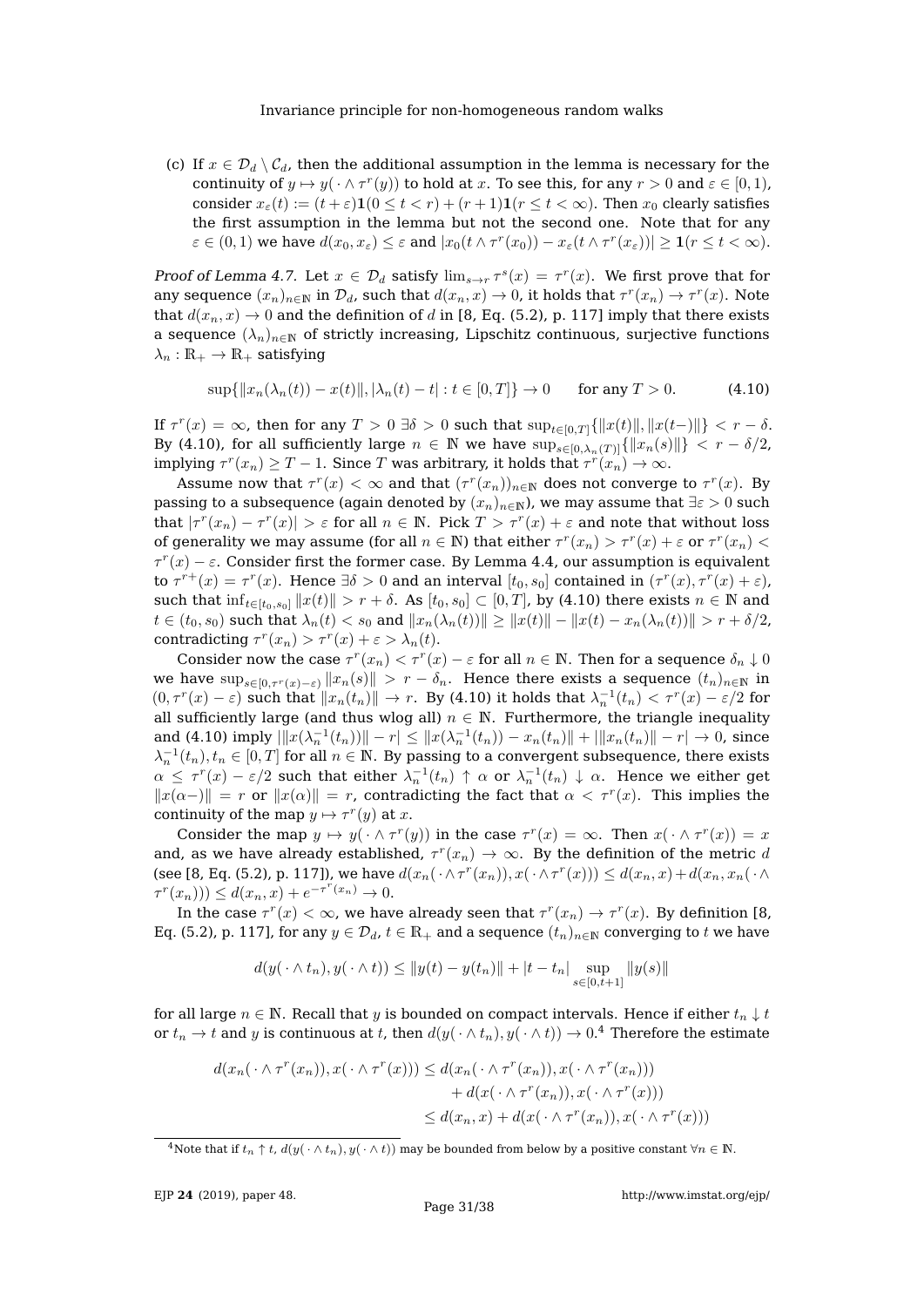implies the lemma, except when  $\tau^r(x_n) \uparrow \tau^r(x)$  and  $x(\tau^r(x) - ) \neq x(\tau^r(x))$ .

Assuming  $\tau^r(x_n) \uparrow \tau^r(x) < \infty$  and  $x(\tau^r(x) -) \neq x(\tau^r(x))$ , by  $\lim_{s \to r} \tau^s(x) = \tau^r(x)$  it holds that  $x(\tau^r(x)-) < x(\tau^r(x))$ . Furthermore, since by assumption it either holds that  $x(\tau^r(x)-) < r$  or  $x(\tau^r(x)) \leq r$ , we must have  $x(\tau^r(x)-) < r$ . Hence there exists  $\delta > 0$ such that  $\sup_{t\in[0,\tau^r(x))}||x(t)|| < r - \delta$ . Therefore by [\(4.10\)](#page-31-0)  $\exists N \in \mathbb{N}$  such that for all  $n \geq N$ and  $t\in [0,\tau^r(x))$  we have  $\|x_n(\lambda_n(t))\|\leq \|x(t)\|+\|x_n(\lambda_n(t))-x(t)\| < r-\delta/2.$  Thus we obtain  $\lambda_n(\tau^r(x)) \leq \tau^r(x_n)$  for all  $n \geq N$ . As  $\lambda_n$  is increasing, for every  $t \in [0, \tau^r(x)]$  it holds that  $||x_n(\lambda_n(t) \wedge \tau^r(x_n)) - x(t \wedge \tau^r(x))|| = ||x_n(\lambda_n(t)) - x(t)||$ . Furthermore, since  $\tau^r(x_n) \in [\lambda_n(\tau^r(x)), \tau^r(x)]$ , for all  $t \in (\tau^r(x), \lambda_n^{-1}(\tau^r(x_n))]$  we have

$$
||x_n(\lambda_n(t) \wedge \tau^r(x_n)) - x(t \wedge \tau^r(x))|| = ||x_n(\lambda_n(t)) - x(\tau^r(x))||
$$
  

$$
\le ||x(t) - x(\tau^r(x))|| + ||x_n(\lambda_n(t)) - x(t)||.
$$

Hence, for any  $T > \tau^r(x)$ , it holds that

$$
\sup_{t \in [0,T]} \|x_n(\lambda_n(t) \wedge \tau^r(x_n)) - x(t \wedge \tau^r(x))\|
$$
\n
$$
= \sup_{t \in [0,\tau^r(x)]} \|x_n(\lambda_n(t)) - x(t)\| + \sup_{t \in (\tau^r(x), T \wedge \lambda_n^{-1}(\tau^r(x_n)))} \|x_n(\lambda_n(t)) - x(\tau^r(x))\|
$$
\n
$$
\leq \sup_{t \in [0,T]} \|x_n(\lambda_n(t)) - x(t)\| + \sup_{t \in (\tau^r(x), \lambda_n^{-1}(\tau^r(x)))} \|x(t) - x(\tau^r(x))\|,
$$

where the inequality uses the assumption  $\tau^r(x_n) \leq \tau^r(x).$  The first summand in the bound tends to zero by [\(4.10\)](#page-31-0) and the second by the right continuity of  $x$  and  $\lambda_n^{-1}(\tau^r(x)) \to \tau^r(x)$ . Hence  $d(x_n(\cdot \wedge \tau^r(x_n)), x(\cdot \wedge \tau^r(x))) \rightarrow 0$  by [\[8,](#page-37-2) Prop. 3.5.3, p. 119] and the lemma follows.  $\Box$ 

The next task in the proof of Theorem [4.1](#page-27-0) is to construct a limiting process.

<span id="page-32-1"></span>**Lemma 4.9.** Fix  $r_0 > 0$ . There exists a process  $Z^{r_0}$  with paths a.s. in  $C_d$ , such that for all but countably many  $r \in (0, r_0)$  it holds that

<span id="page-32-0"></span>
$$
(Z_{n_k}(\cdot \wedge \tau_{n_k}^r), \tau_{n_k}^r) \Rightarrow (Z^{r_0}(\cdot \wedge \tau^r), \tau^r), \tag{4.11}
$$

where  $\tau_n^r = \tau^r(Z_n)$  is given in Theorem [4.1,](#page-27-0)  $\tau^r = \tau^r(Z^{r_0})$  is defined in [\(4.9\)](#page-29-0) and  $\Rightarrow$ denotes the weak convergence of probability measures on  $\mathcal{D}_d \times [0,\infty]$ . Furthermore, the law of  $\|Z^{r_0}(\cdot \wedge \tau^r)\|$  equals that of a Bessel process (of dimension greater than one) stopped at level r. In particular it holds that  $(Z^{r_0}(\cdot \wedge \tau^r), \tau^r) \in \mathcal{D}_d \times \mathbb{R}_+$  a.s.

*Proof.* Lemma [4.2](#page-28-2) implies the existence of a convergent subsequence  $(\tilde{Z}^{r_0}_{n_k})_{k\in\mathbb{N}}$  of the sequence  $(\tilde Z_n^{r_0})_{n\in \mathbb N}$  defined in [\(4.5\)](#page-27-5). Denote its limit by  $Z^{r_0}.$  By [\(4.4\)](#page-27-6) and the definition of the metric  $d: \mathcal{D}_d \times \mathcal{D}_d \to \mathbb{R}_+$  in [\[8,](#page-37-2) Eq. (5.2), p. 117], which induces the Skorokhod topology, it holds that

$$
d(\tilde{Z}_{n_k}^{r_0},Z_{n_k}(\,\cdot\wedge\tau_{n_k}^{r_0}))\leq e^{-\eta_{n_k}}\stackrel{\mathbf{P}}{\longrightarrow} 0\qquad\text{as }k\to\infty.
$$

It hence follows that the sequence  $(Z_{n_k}(\cdot \wedge \tau_{n_k}^{r_0}))_{k \in \mathbb{N}}$  also converges weakly to  $Z^{r_0}$ . Furthermore, by [\[8,](#page-37-2) Thm 3.10.2, p. 148] and assumption [\(4.1\)](#page-27-2), the process  $Z^{r_0}$  is continuous, i.e. the support of its law is contained in  $C_d$ .

Pick  $r \in (0, r_0)$ . It follows from Lemmas [4.3](#page-29-2) and [4.7](#page-30-0) and the mapping theorem (see [\[4,](#page-37-8) p. 20]) that the joint convergence in [\(4.11\)](#page-32-0) holds for all but countably many  $r < r_0$ . Furthermore, from [\(4.11\)](#page-32-0) we have that  $\|Z_{n_k}(\,\cdot\wedge \tau_{n_k}^r)\| \Rightarrow \|Z^{r_0}(\,\cdot\wedge \tau^r)\|$  for all but countably many  $r < r_0.$  By assumption in Theorem [4.1,](#page-27-0) the weak limit of  $\|Z_{n_k}\|$  is a Bessel process. Hence, again by Lemmas [4.3](#page-29-2) and [4.7,](#page-30-0) the fact that a Bessel process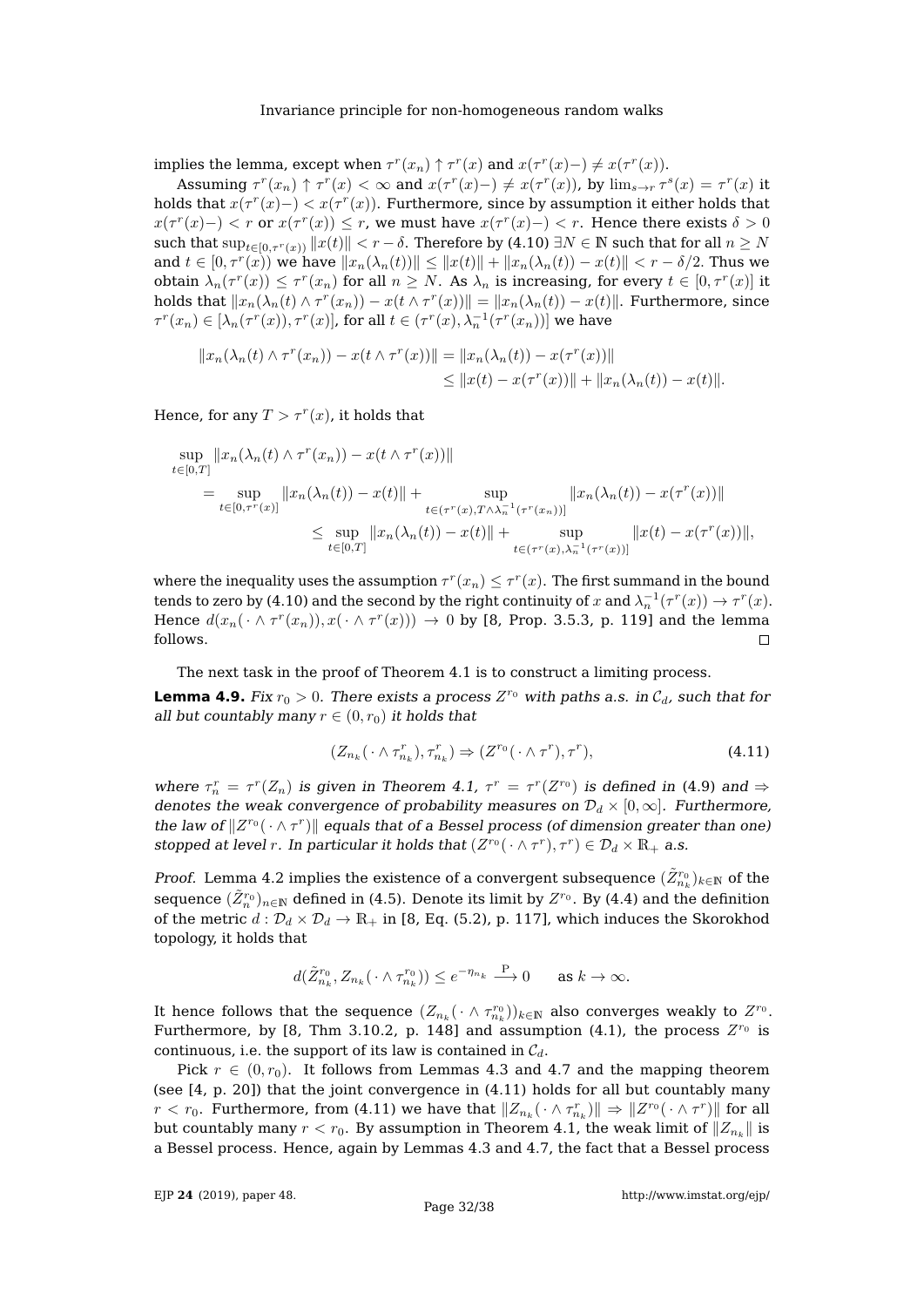has continuous trajectories and the mapping theorem [\[4,](#page-37-8) p. 20], the law of  $\|Z^{r_0}(\,\cdot\wedge \tau^r)\|$ equals that of a Bessel process stopped at level r for all but countably many  $r < r_0$ . The final statement in the lemma is equivalent to saying that a Bessel process of dimension greater than one reaches every positive level with probability one. This is immediate in the transient case. In the recurrent case it follows from the fact that the height of excursions away from zero is not bounded.  $\Box$ 

Define the function  $F_{i,j}:\mathcal{D}_d\times\mathbb{R}_+\to\mathbb{R}$  by the formula  $F_{i,j}(y,T):=\int_0^Ta_{ij}(y(s))\mathrm{d}s$  for any  $i, j \in \{1, \ldots, d\}$ , where  $a_{ij}$  is a coefficient in the generator  $G$  in Theorem [4.1.](#page-27-0)

<span id="page-33-0"></span>**Lemma 4.10.** Fix  $r_0 > 0$ . Then for all but countably many  $r \in (0, r_0)$ , the sequence of processes  $F_{i,j}(Z_{n_k},\,\cdot\wedge \tau^r_{n_k})=(F_{i,j}(Z_{n_k},t\wedge \tau^r_{n_k});t\geq 0)$  converges weakly to the process  $F_{i,j}(Z^{r_0},\cdot \wedge \tau^r)=(F_{i,j}(Z^{r_0},t\wedge \tau^r);t\geq 0)$  as  $k\rightarrow \infty$  for any  $i,j\in \{1,\ldots, d\}$ ,

**Remark 4.11.** In the proof of [\[8,](#page-37-2) Thm 7.4.1, p. 355], the statement of the lemma is used implicitly and follows directly from the continuity assumption on  $a_{ij}$  in [\[8,](#page-37-2) Thm 7.4.1, p. 355] (which implies that  $F_{i,j}$  is itself continuous at any continuous path) and the analogue of the the weak limit in [\(4.11\)](#page-32-0). In our case the coefficient  $a_{ij}$  is discontinuous at the origin and the process  $\|Z^{r_0}\|$  may visit zero infinitely many times. Hence we must rely on the more detailed information about the limit law  $\|Z^{r_0}(\,\cdot\wedge \tau^r)\|.$  In particular, we use the fact that the Bessel process of dimension greater than one is a continuous semimartingale and apply the occupation times formula to quantify the amount of time it spends around zero.

Proof of Lemma [4.10.](#page-33-0) Let  $\varepsilon > 0$  and take smooth functions  $\phi_1^{\varepsilon}, \phi_2^{\varepsilon} : \mathbb{R}_+ \to [0,1]$  satisfying  $\phi_1^{\varepsilon}(u) = 1$  for all  $u \geq \varepsilon$ ,  $\phi_1^{\varepsilon}(u) = 0$  for all  $u \leq \varepsilon/2$  and  $\phi_1^{\varepsilon}(u) + \phi_2^{\varepsilon}(u) = 1$  for all  $u \in \mathbb{R}_+$ . Let

$$
F_{i,j}^{k,\varepsilon}(x,T) := \int_0^T a_{ij}(x(s))\phi_k^{\varepsilon}(\|x(s)\|)ds, \quad \text{where } k \in \{1,2\}.
$$

Then since  $a_{ij}$  is continuous on  $\mathbb{R}^d\backslash\{\mathbf{0}\}$  and  $\phi_1^\varepsilon$  is continuous and vanishes in a neighbourhood of 0, we have that  $F_{i,j}^{1,\varepsilon}:\mathcal{D}_d\times \mathbb{R}_+\to \mathbb{R}$  is continuous at any point  $(x,T)\in \mathcal{C}_d\times \mathbb{R}_+.$ Hence [\(4.11\)](#page-32-0) in Lemma [4.9](#page-32-1) implies the convergence  $F_{i,j}^{1,\varepsilon}(Z_{n_k},\,\cdot\wedge\tau_{n_k}^r)\Rightarrow F_{i,j}^{1,\varepsilon}(Z^{r_0},\,\cdot\wedge\tau^r)$ for all but countably many  $r < r_0$ .

Consider now  $F_{i,j}^{2,\varepsilon}:\mathcal{D}_d\times\mathbb{R}_+\to\mathbb{R}.$  Since  $a_{ij}$  is globally bounded, there exists a constant  $C > 0$  such that

<span id="page-33-1"></span>
$$
|F_{i,j}^{2,\varepsilon}(x,T)| \le C \int_0^T \phi_2^{\varepsilon}(\|x(s)\|) \mathrm{d}s \qquad \forall (x,T) \in \mathcal{D}_d \times \mathbb{R}_+.
$$
 (4.12)

By Lemma [4.9,](#page-32-1) we may assume that  $\|Z^{r_0}(\cdot \wedge \tau^r)\|$  is a Bessel process (of dimension greater than one) stopped at level r. The random field  $(L_t(a))_{t,a\in\mathbb{R}_+}$  of Bessel local times exists by [\[24,](#page-38-9) Thm VI.1.7] since the process is a continuous semimartingale with the local martingale component equal to Brownian motion. Furthermore, it is well known that  $(L_t(a))_{t,a\in\mathbb{R}_+}$  has a bi-continuous modification, i.e. the map  $(t,a)\mapsto L_t(a)$  is a.s. continuous on  $\mathbb{R}^2_+$ . Then, by the occupation times formula [\[24,](#page-38-9) p. 224] and [\(4.12\)](#page-33-1) we get

<span id="page-33-2"></span>
$$
\sup_{t \in \mathbb{R}_+} |F_{i,j}^{2,\varepsilon}(Z^{r_0}, t \wedge \tau^r)| \le C \int_0^{\tau^r} \phi_2^{\varepsilon}(\|Z^{r_0}(s)\|) ds = C \int_0^{\varepsilon} \phi_2^{\varepsilon}(a) L_{\tau^r}(a) da,\tag{4.13}
$$

since the quadratic variation of  $\|Z^{r_0}(\,\cdot\wedge\tau^r)\|$  is dominated by that of the Brownian motion and the support of  $\phi_2^{\varepsilon}$  is contained in  $[0, \varepsilon]$ . Since  $(x, t) \mapsto \int_0^t \phi_2^{\varepsilon}(\|x(s)\|) ds$  is continuous on  $\mathcal{D}_d \times \mathbb{R}_+$ , Lemma [4.9](#page-32-1) and the mapping theorem [\[4,](#page-37-8) p. 20] imply

<span id="page-33-3"></span>
$$
\sup_{t \in \mathbb{R}_+} |F_{i,j}^{2,\varepsilon}(Z_{n_k}, t \wedge \tau_{n_k}^r)| \le C \int_0^{\tau_{n_k}^r} \phi_2^{\varepsilon}(\|Z_{n_k}(s)\|) ds \Rightarrow C \int_0^{\tau^r} \phi_2^{\varepsilon}(\|Z^{r_0}(s)\|) ds. \tag{4.14}
$$

EJP **24** [\(2019\), paper 48.](https://doi.org/10.1214/19-EJP302)

<http://www.imstat.org/ejp/>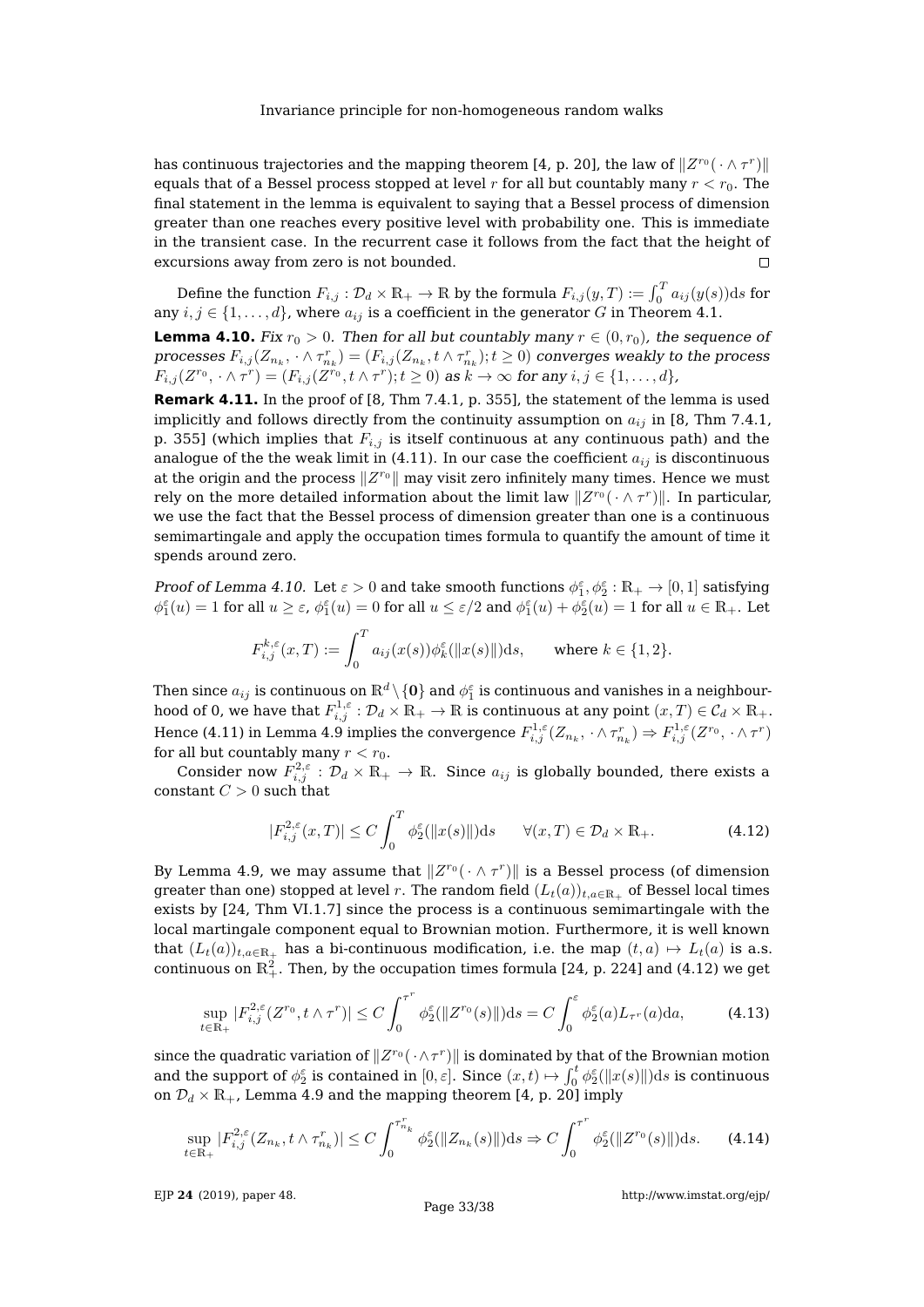If the convergence in the lemma fails, there exists a bounded uniformly continuous map  $h: \mathcal{C}_1 \to \mathbb{R}$  (with the uniform topology on  $\mathcal{C}_1$ ) and  $\varepsilon_0$  such that

<span id="page-34-3"></span>
$$
|\mathbb{E} h \circ F_{i,j}(Z^{r_0}, \cdot \wedge \tau^r) - \mathbb{E} h \circ F_{i,j}(Z_{n_k}, \cdot \wedge \tau_{n_k}^r)| > \varepsilon_0 \qquad \forall k \in \mathbb{N},\tag{4.15}
$$

where we have passed to a subsequence without changing the notation. Then there exists  $\delta > 0$  such that if  $x, y \in C_1$  satisfy  $\sup_{t \in \mathbb{R}_+} |x(t) - y(t)| < \delta$ , then  $|h(x) - h(y)| < \varepsilon_0/6$ . Fix a monotone sequence  $\varepsilon_n \downarrow 0$  and note that we may assume that  $\delta/C$  is not an atom of  $\int_0^{\varepsilon_n} \phi_2^{\varepsilon_n}(a) L_{\tau^n}(a) da$  for any  $n \in \mathbb{N}$ , where C is the constant in [\(4.13\)](#page-33-2) and [\(4.14\)](#page-33-3). Note that by the inequality in [\(4.14\)](#page-33-3) and the fact that  $F_{i,j} = F_{i,j}^{1,\varepsilon} + F_{i,j}^{2,\varepsilon}$  we have

$$
|\mathbb{E}\, h\circ F_{i,j}(Z_{n_k},\cdot\wedge\tau_{n_k}^r)-\mathbb{E}\, h\circ F_{i,j}^{1,\varepsilon}(Z_{n_k},\cdot\wedge\tau_{n_k}^r)|\leq\varepsilon_0/6+C_h\mathbb{P}\left[\int_0^{\tau_{n_k}^r}\phi_2^\varepsilon(\|Z_{n_k}(s)\|)\mathrm{d} s>\delta/C\right]
$$

any  $\varepsilon > 0$  and some constant  $C_h > 0$ . By the dominated convergence theorem there exists  $\varepsilon_n$  such that

<span id="page-34-0"></span>
$$
\mathbb{P}\left[\int_0^{\varepsilon_n} \phi_2^{\varepsilon_n}(a) L_{\tau^r}(a) da > \delta/C\right] < \frac{\varepsilon_0}{12C_h}.\tag{4.16}
$$

By Lemma [4.9](#page-32-1) and since  $\delta/C$  is not an atom of  $\int_0^{\varepsilon_n} \phi_2^{\varepsilon_n}(a) L_{\tau^r}(a) da$ , there exists  $k_0 \in \mathbb{N}$ such that for all  $k \geq k_0$  we have

$$
\mathbb{P}\left[\int_0^{\tau_{n_k}^r} \phi_2^{\varepsilon_n}(\|Z_{n_k}(s)\|)ds > \delta/C\right] < \mathbb{P}\left[\int_0^{\varepsilon_n} \phi_2^{\varepsilon_n}(a) L_{\tau^r}(a)da > \delta/C\right] + \frac{\varepsilon_0}{12C_h} < \frac{\varepsilon_0}{6C_h}.
$$

Hence it holds that

<span id="page-34-1"></span>
$$
|\mathbb{E}\,h\circ F_{i,j}(Z_{n_k},\cdot\wedge\tau_{n_k}^r)-\mathbb{E}\,h\circ F_{i,j}^{1,\varepsilon_n}(Z_{n_k},\cdot\wedge\tau_{n_k}^r)|<\varepsilon_0/3\qquad\forall k\geq k_0.\tag{4.17}
$$

Since we already know  $F_{i,j}^{1,\varepsilon}(Z_{n_k},\,\cdot\wedge \tau_{n_k}^r)\Rightarrow F_{i,j}^{1,\varepsilon}(Z^{r_0},\,\cdot\wedge \tau^r)$ , there exists  $k_1\geq k_0$ , such that

<span id="page-34-2"></span>
$$
|\mathbb{E}\,h\circ F_{i,j}^{1,\varepsilon_n}(Z_{n_k},\cdot\wedge\tau_{n_k}^r)-\mathbb{E}\,h\circ F_{i,j}^{1,\varepsilon_n}(Z^{r_0},\cdot\wedge\tau^r)|<\varepsilon_0/3\qquad\forall k\geq k_1.\tag{4.18}
$$

Similarly, by [\(4.13\)](#page-33-2) and [\(4.16\)](#page-34-0), we get

$$
|\mathbb{E} h \circ F_{i,j}(Z^{r_0}, \cdot \wedge \tau^r) - \mathbb{E} h \circ F_{i,j}^{1,\varepsilon_n}(Z^{r_0}, \cdot \wedge \tau^r)| < \frac{\varepsilon_0}{6} + C_h \mathbb{P}\bigg[\int_0^{\varepsilon_n} \phi_2^{\varepsilon_n}(a) L_{\tau^r}(a) \mathrm{d}a > \delta/C\bigg] \\
&< \frac{\varepsilon_0}{3}.
$$

This inequality, coupled with [\(4.17\)](#page-34-1), [\(4.18\)](#page-34-2) and the triangle inequality, contradicts the statement in [\(4.15\)](#page-34-3), which proves the lemma.  $\Box$ 

Lemma [4.10](#page-33-0) is key in proving that the processes in [\(4.19\)](#page-34-4) are true martingales, which will in turn imply that the limit  $Z^{r_0}$  is a solution of the stopped martingale problem. We establish the martingale property in the next lemma.

<span id="page-34-5"></span>**Lemma 4.12.** Fix  $r_0 > 0$  and pick  $r \in (0, r_0)$ . Then the components of the process  $Z^{r_0}(\cdot \wedge \tau^r)$  are martingales. Moreover, for any  $i, j \in \{1, \ldots, d\}$ , the following process is a martingale:

<span id="page-34-4"></span>
$$
Z^{r_0,i}(\cdot \wedge \tau^r)Z^{r_0,j}(\cdot \wedge \tau^r) - \int_0^{\cdot \wedge \tau^r} a_{ij}(Z^{r_0}(s)) \mathrm{d} s \tag{4.19}
$$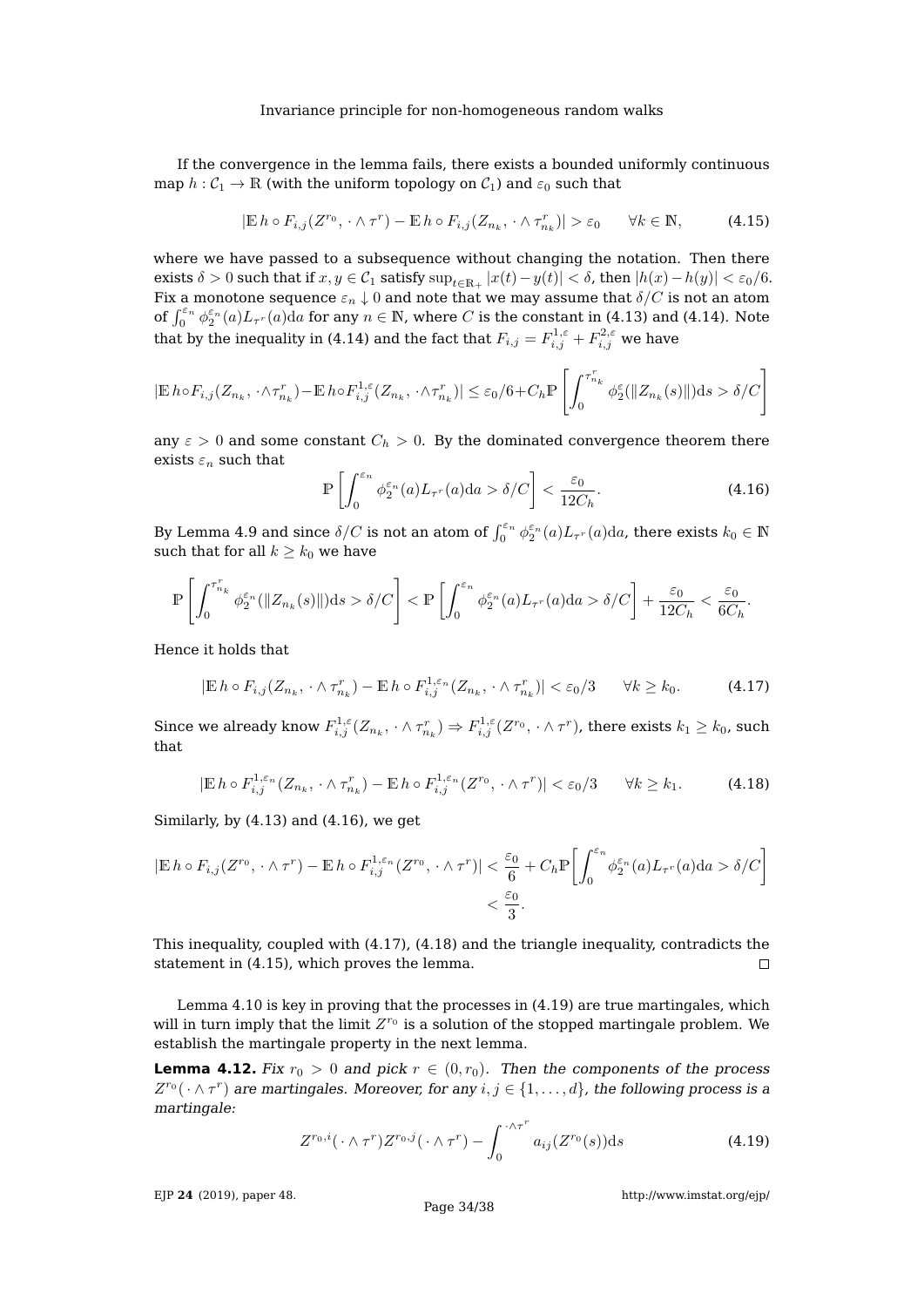*Proof.* Recall that the sequence  $(\tilde{Z}_n^{r_0})_{n \in \mathbb{N}}$ , defined in [\(4.5\)](#page-27-5), is relatively compact by Lemma [4.2.](#page-28-2) Furthermore, the process  $Z^{r_0}$  was defined as a weak limit of a convergent subsequence  $(\tilde Z_{n_k}^{r_0})_{k\in\mathbb N}.$  For any  $i,j\in\{1,\ldots,d\}$  the processes  $\tilde Z_{n_k}^{r_0,i}$  and  $\tilde A_{n_k}^{ij}$  (see [\(4.5\)](#page-27-5) for definition) give rise to martingales  $\tilde Z_{n_k}^{r_0,i}\tilde Z_{n_k}^{r_0,j}-\tilde A_{n_k}^{ij}$  (see the argument following the display in [\(4.6\)](#page-27-4)). Hence, for any index  $i \in \{1, \ldots, d\}$  and  $k \in \mathbb{N}$ , we have that

$$
\mathbb{E}[(\tilde{Z}_{n_k}^{r_0,i}(t))^2] = \mathbb{E}[Z_{n_k}^i(0)^2] + \mathbb{E}\left[\tilde{A}_{n_k}^{ii}(t)\right] \qquad \text{for all } t \ge 0.
$$

Thus by [\(4.2\)](#page-27-3), [\(4.7\)](#page-28-1) and the assumption on the square integrability of  $Z_{n_k}(0)$  in Theo-rem [4.1,](#page-27-0) we have that  $\sup_{k\in\mathbb N}\mathbb E[\|\tilde Z^{r_0}_{n_k}(t)\|^2]<\infty$  and hence the family  $(\|\tilde Z^{r_0}_{n_k}(t)\|)_{k\in\mathbb N}$  is uniformly integrable for every  $t \geq 0$ .

To prove that the components of  $Z^{r_0}$  are martingales with respect to the natural filtration  $(\sigma(Z_u^{r_0} : u \in [0, s]), s \in \mathbb{R}_+)$ , note first that each  $\sigma$ -algebra  $\sigma(Z_u^{r_0} : u \in [0, s])$  is generated by the  $\pi$ -system of events of the form  $\{Z^{r_0}(s_1) \in A_1, \ldots, Z^{r_0}(s_p) \in A_p\}$  for any  $p \in \mathbb{N}$  and  $s_1, \ldots, s_p \in [0, s]$ , where  $A_1, \ldots, A_p$  are rectangular boxes in  $\mathbb{R}^d$ . Hence it is sufficient to show that for any  $0 \leq s_1 < \ldots s_p \leq s < t$  and a non-negative, bounded, continuous  $f : \mathbb{R}^d \otimes \mathbb{R}^p \to \mathbb{R}$  it holds that

<span id="page-35-0"></span>
$$
\mathbb{E}[(Z^{r_0,i}(t) - Z^{r_0,i}(s)) f(Z^{r_0}(s_1), \dots, Z^{r_0}(s_p))] = 0.
$$
\n(4.20)

By the Skorokhod representation theorem [\[8,](#page-37-2) Thm 3.1.8, p. 102] we may assume that the zero mean random variables  $\left(\tilde Z_{n_k}^{r_0,i}(t)-\tilde Z_{n_k}^{r_0,i}(s)\right)f(\tilde Z_{n_k}^{r_0}(s_1),\ldots,\tilde Z_{n_k}^{r_0}(s_p))$  converge almost surely as  $k \to \infty$  to the random variable in [\(4.20\)](#page-35-0). Furthermore, since f is bounded, this sequence is uniformly integrable by the argument in the first paragraph of this proof. This implies the convergence in  $L^1$  and hence the identity in [\(4.20\)](#page-35-0). Since  $Z^{r_0}$  is a martingale, so is  $Z^{r_0}(\cdot \wedge \tau^r)$  for any  $r \in (0,r_0)$ .

Consider now the process in [\(4.19\)](#page-34-4). We start by establishing the following fact. **Claim.** For any  $i, j \in \{1, ..., d\}$  and all but countably many  $r \in (0, r_0)$  it holds that

$$
\tilde{Z}_{n_k}^{r_0,i}(\cdot \wedge \tau_{n_k}^r) \tilde{Z}_{n_k}^{r_0,j}(\cdot \wedge \tau_{n_k}^r) - \tilde{A}_{n_k}^{ij}(\cdot \wedge \tau_{n_k}^r) \Rightarrow Z^{r_0,i}(\cdot \wedge \tau^r) Z^{r_0,j}(\cdot \wedge \tau^r) - \int_0^{\cdot \wedge \tau^r} a_{ij}(Z^{r_0}(s)) \mathrm{d}s,
$$

where the stopping times  $\tau_n^r = \tau^r(Z_n)$  and  $\tau^r = \tau^r(Z^{r_0})$  are as in Lemma [4.9.](#page-32-1)

Proof of Claim. By definition it holds that  $\tilde{Z}_{n_k}^{r_0} \Rightarrow Z^{r_0}$ . Hence, as in the proof of Lemma [4.9,](#page-32-1) since  $Z^{r_0}$  has continuous trajectories it follows from Lemmas [4.3](#page-29-2) and [4.7](#page-30-0) and the mapping theorem [\[4,](#page-37-8) p. 20] that  $\tilde Z_{n_k}^{r_0}(\,\cdot \wedge \tau_{n_k}^r) \Rightarrow Z^{r_0}(\,\cdot \wedge \tau^r).$  Thus it holds that  $\tilde{Z}^{r_0,i}_{n_k}(\cdot \wedge \tau_{n_k}^r) \tilde{Z}^{r_0,j}_{n_k}(\cdot \wedge \tau_{n_k}^r) \Rightarrow Z^{r_0,i}(\cdot \wedge \tau^r) Z^{r_0,j}(\cdot \wedge \tau^r).$ 

To prove the claim it therefore suffices to show that  $\tilde{A}^{ij}_{n_k}(\,\cdot \wedge \tau^r_{n_k}) \Rightarrow \int_0^{\cdot \wedge \tau^r}$  $\int_0^{\cdot \wedge \tau^*} a_{ij}(Z^{r_0}(s)) \mathrm{d} s.$ With this in mind, we note that

<span id="page-35-1"></span>
$$
\tilde{A}_{n_k}^{ij}(\cdot \wedge \tau_{n_k}^r) = U_k + V_k + F_{i,j}(Z_{n_k}, \cdot \wedge \tau_{n_k}^r),
$$
\n(4.21)

where  $U_k:=\tilde{A}_{n_k}^{ij}(\,\cdot\wedge\tau_{n_k}^r)-A_{n_k}^{ij}(\,\cdot\wedge\tau_{n_k}^r)\stackrel{\rm P}{\longrightarrow}0$  by [\(4.4\)](#page-27-6)–[\(4.5\)](#page-27-5) and  $V_k:=A_{n_k}^{ij}(\,\cdot\wedge\tau_{n_k}^r) F_{i,j}(Z_{n_k},\, \cdot \, \wedge \, \tau^n_{n_k}) \stackrel{\mathrm{P}}{\longrightarrow} 0$  by the assumption in [\(4.3\)](#page-27-1). The representation of  $\tilde{A}^{ij}_{n_k}(\, \cdot \wedge \tau^n_{n_k})$ in [\(4.21\)](#page-35-1), [\[8,](#page-37-2) Cor. 3.3.3, p. 110] and Lemma [4.10](#page-33-0) imply

$$
\tilde{A}_{n_k}^{ij}(\cdot \wedge \tau_{n_k}^r) \Rightarrow \int_0^{\cdot \wedge \tau^r} a_{ij}(Z^{r_0}(s)) \mathrm{d} s,\tag{4.22}
$$

and the claim follows.

Since  $\tilde Z_{n_k}^{r_0,i}\tilde Z_{n_k}^{r_0,j}-\tilde A_{n_k}^{ij}$  is a martingale by the argument following [\(4.6\)](#page-27-4), the stopped process  $M_k:=\tilde{Z}_{n_k}^{r_0,i}(\,\cdot \wedge \tau_{n_k}^r)\tilde{Z}_{n_k}^{r_0,j}(\,\cdot \wedge \tau_{n_k}^r)-\tilde{A}_{n_k}^{ij}(\,\cdot \wedge \tau_{n_k}^r)$  is also a martingale for every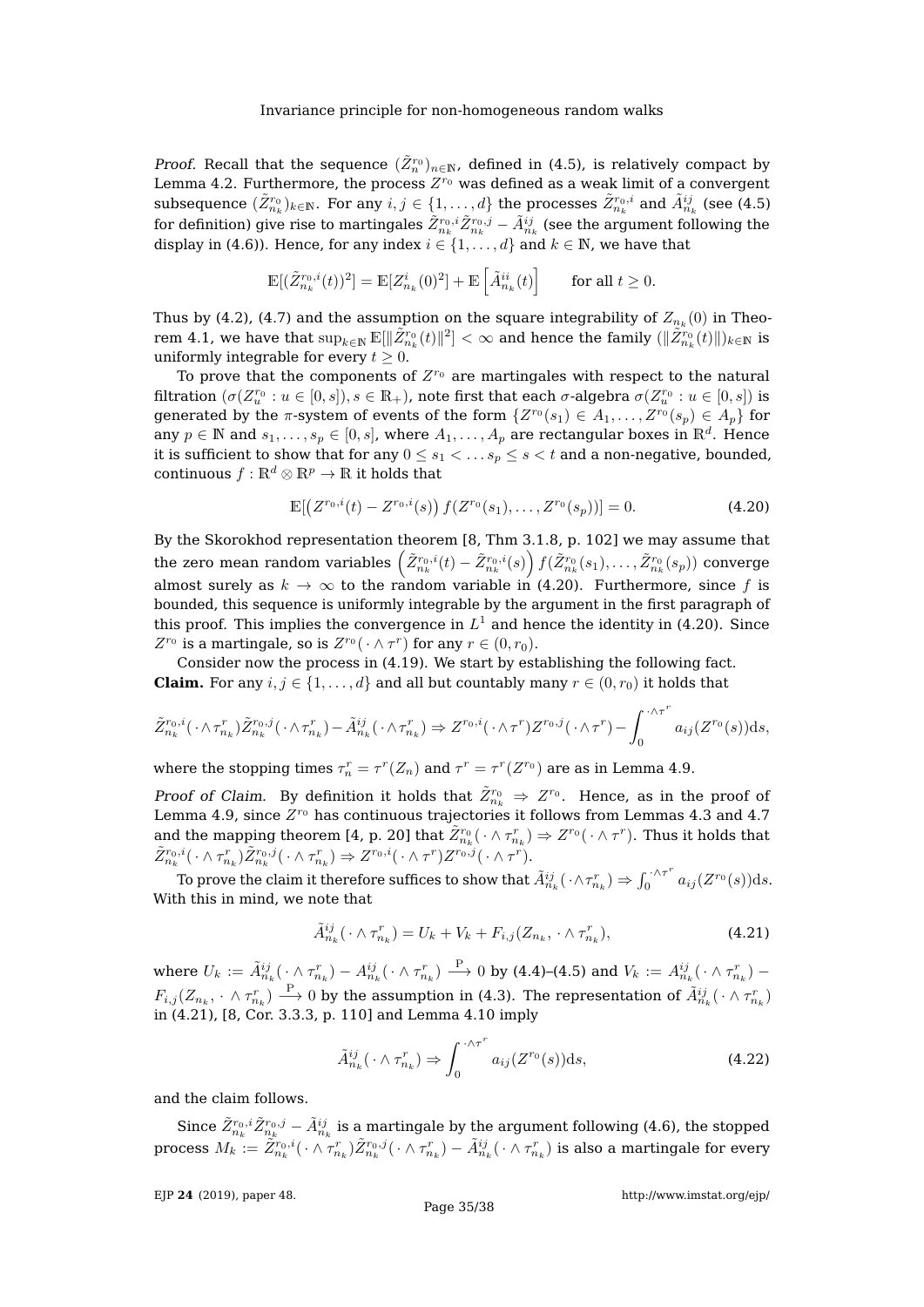$k \in \mathbb{N}$ . Hence the process in [\(4.19\)](#page-34-4) will be a martingale by the analogous argument to the one that established the martingale property of  $Z^{r_0,i}$  above, if we prove that for any  $t \geq 0$  the family of random variables  $\{M_k(t) : k \in \mathbb{N}\}\$ is uniformly integrable. With this in mind, note that  $2|\tilde{A}_{n_k}^{ij}|\leq \tilde{A}_{n_k}^{ii}+\tilde{A}_{n_k}^{jj}$  since the matrix  $\tilde{A}_{n_k}$  is non-negative definite. The elementary inequality  $2|\tilde{Z}^{r_0,i}_{n_k}\tilde{Z}^{r_0,j}_{n_k}| \leq (\tilde{Z}^{r_0,i}_{n_k})^2+(\tilde{Z}^{r_0,j}_{n_k})^2$  implies

$$
|M_k(t)| \leq \tilde{Z}_{n_k}^{r_0,i}(t \wedge \tau_{n_k}^r)^2 + \tilde{Z}_{n_k}^{r_0,j}(t \wedge \tau_{n_k}^r)^2 + \tilde{A}_{n_k}^{ii}(t \wedge \tau_{n_k}^r) + \tilde{A}_{n_k}^{jj}(t \wedge \tau_{n_k}^r).
$$

Since the sequence  $(\tilde{A}_{n_k}^{ii}(t\wedge\tau_{n_k}^r)+\tilde{A}_{n_k}^{jj}(t\wedge\tau_{n_k}^r))_{k\in\mathbb{N}}$  is bounded in  $L^1$  by [\(4.2\)](#page-27-3) and [\(4.7\)](#page-28-1),  $\{M_k(t): k \in \mathbb{N}\}\$  will be uniformly integrable if  $\{\tilde{Z}_{n_k}^{r_0,i}(t\wedge \tau_{n_k}^r)^2: k \in \mathbb{N}\}\$  is uniformly integrable for all  $i \in \{1, ..., d\}$ . Note that by [\(4.6\)](#page-27-4), for any  $r \in (0, r_0)$ , we have that

$$
\tilde{Z}_{n_k}^{r_0,i}(t \wedge \tau_{n_k}^r)^2 \leq 3 \left( \sup_{n \in \mathbb{N}} \|Z_n(0)\|^2 + 4r_0^2 + \sup_{0 \leq s \leq t \wedge \tau_{n_k}^r} \|Z_{n_k}(s) - Z_{n_k}(s-)\|^2 \right).
$$

The right-hand side converges in  $L^1$  by [\(4.1\)](#page-27-2). Hence  $\{\tilde{Z}_{n_k}^{r_0,i}(t\wedge\tau_{n_k}^r)^2:k\in\mathbb N\}$  is uniformly integrable and the lemma follows for all but countably many  $r \in (0, r_0)$ . Note however that there exist  $r_n \uparrow r_0$  such that the martingale properties in the lemma hold for all  $r_n$ . Since a stopped martingale is a martingale, the lemma follows for all  $r \in (0, r_0)$ .  $\Box$ 

Proof of Theorem [4.1.](#page-27-0) By Lemma [4.12](#page-34-5) and Itô's formula for continuous semimartingales, the process  $Z^{r_0}$  constructed in the proof of Lemma [4.9](#page-32-1) solves the stopped martingale problem (see [\[8,](#page-37-2) p. 216] for the precise definition)  $(G, v, \{x \in \mathbb{R}^d : \|x\| < r\})$  for any  $r \in (0, r_0)$ . Since the martingale problem  $(G, v)$  is well-posed, by [\[8,](#page-37-2) Thm 4.6.1, p. 216] there exists a unique solution to the stopped martingale problem. Furthermore, if Z is a solution of the martingale problem  $(G, v)$  on  $\mathcal{D}_d$ , then  $Z(\cdot \wedge \tau^r(Z))$  must be a solution to the stopped martingale problem by the optional sampling theorem (cf. [\[8,](#page-37-2) pp. 216–217]), where  $\tau^r(Z)$  is defined in [\(4.9\)](#page-29-0). In particular (since  $r_0 > 0$  is arbitrary) for all but countably many  $r>0$ , any subsequence of  $Z_n(\,\cdot \wedge \tau_n^r)$ , where  $\tau_n^r$  is defined in Lemma [4.9,](#page-32-1) has by Lemma [4.9](#page-32-1) a further subsequence that converges weakly to the law of the process  $Z(\cdot \wedge \tau^r(Z))$ . It hence follows that the entire sequence must be convergent,  $Z_n(\cdot \wedge \tau_n^r) \Rightarrow Z(\cdot \wedge \tau^r(Z))$ , for all but at most countably many  $r > 0$ .

In order to prove that this implies  $Z_n \Rightarrow Z$ , note that  $\tau^r(Z) \to \infty$  a.s. as  $r \to \infty$ , since the paths of Z are in  $\mathcal{D}_d$  (in fact in  $\mathcal{C}_d$ ), and it holds that

$$
d(Z, Z(\cdot \wedge \tau^r(Z)) \le e^{-\tau^r(Z)} \to 0 \quad \text{a.s. as } r \to \infty,
$$

where  $d : \mathcal{D}_d \times \mathcal{D}_d \to \mathbb{R}_+$ , defined in [\[8,](#page-37-2) Eq. (5.2), p. 117], is the Skorokhod metric. Pick any uniformly continuous and bounded map  $h : \mathcal{D}_d \to \mathbb{R}$ . This class of maps is convergence determining [\[8,](#page-37-2) Prop. 3.4.4, p. 112]. Pick  $\varepsilon > 0$  and let  $\delta \in (0,1)$  satisfy: if  $d(x, y) < \delta$  then  $|h(x) - h(y)| < \varepsilon/6$ . Let  $C_h > 0$  satisfy  $\sup_{x \in \mathcal{D}_d} |h(x)| < C_h$ . By Lemmas [4.3](#page-29-2) and [4.7](#page-30-0) and the mapping theorem (see [\[4,](#page-37-8) p. 20]), there exists  $r > 0$  such that  $\tau_n^r \Rightarrow \tau^r(Z)$  and  $\mathbb{P}[\tau^r(Z) \leq \log(1/\delta)] < \varepsilon/(12 C_h)$ . Without loss of generality we may assume that  $\log(1/\delta)$  is not an atom of  $\tau^r(Z)$ . Hence we may choose  $N_0\in\mathbb{N}$  such that for all  $n \geq N_0$  we have  $\mathbb{P}[\tau_n^r \leq \log(1/\delta)] < \varepsilon/(6C_h)$  and  $|\mathbb{E}_n h(Z_n(\cdot \wedge \tau_n^r)) - \mathbb{E}_n h(Z(\cdot \wedge \tau^r(Z)))| <$  $\varepsilon/6$ . This implies the inequalities

$$
|\operatorname{\mathbb{E}} h(Z_n) - \operatorname{\mathbb{E}} h(Z)| \le |\operatorname{\mathbb{E}} h(Z_n) - \operatorname{\mathbb{E}} h(Z_n(\cdot \wedge \tau_n^r))| + |\operatorname{\mathbb{E}} h(Z_n(\cdot \wedge \tau_n^r)) - \operatorname{\mathbb{E}} h(Z(\cdot \wedge \tau^r(Z)))|
$$
  
+  $|\operatorname{\mathbb{E}} h(Z(\cdot \wedge \tau^r(Z))) - \operatorname{\mathbb{E}} h(Z)|$   

$$
\le \operatorname{\mathbb{P}}[\tau_n^r > \log(1/\delta)] \frac{\varepsilon}{6} + \frac{\varepsilon}{3} + \operatorname{\mathbb{P}}[\tau^r(Z) > \log(1/\delta)] \frac{\varepsilon}{6} + \frac{\varepsilon}{6} + \frac{\varepsilon}{6} \le \varepsilon,
$$

which completes the proof.

EJP **24** [\(2019\), paper 48.](https://doi.org/10.1214/19-EJP302)

Page 36[/38](#page-38-0)

<http://www.imstat.org/ejp/>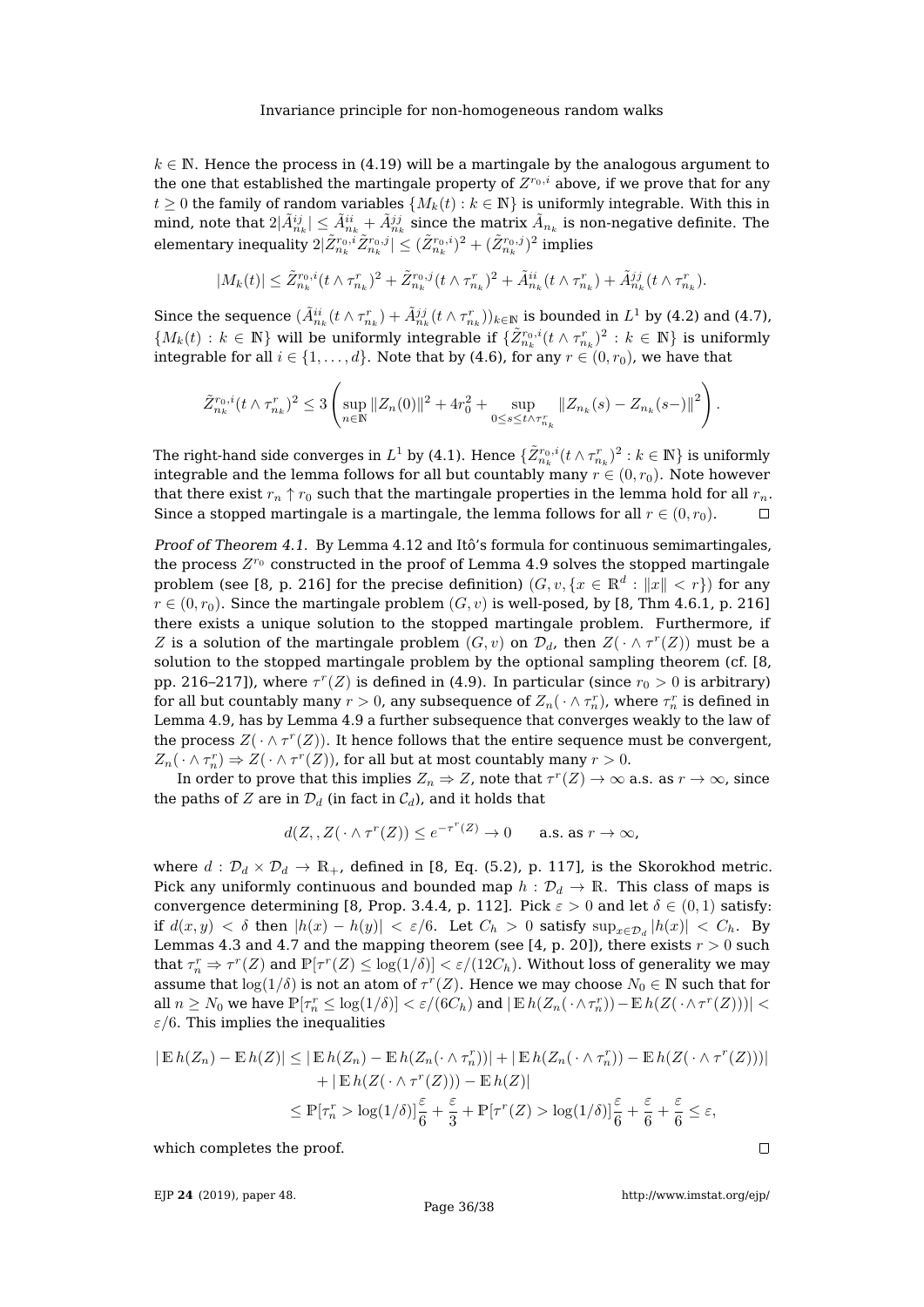### **4.2 Proof of Theorem [1.2](#page-3-1)**

Recall the definition of the scaled process  $\widetilde{X}_n = (\widetilde{X}_n(t), t \ge 0)$  in [\(1.2\)](#page-3-2) in terms of the chain  $X = (X_m, m \in \mathbb{Z}_+)$ ,  $\widetilde{X}_n(t) = n^{-1/2} X_{\lfloor nt \rfloor}$  for  $t \in \mathbb{R}_+$ . Theorem [1.2](#page-3-1) will follow from Theorem [4.1](#page-27-0) and the main result of [\[10\]](#page-37-3):

<span id="page-37-14"></span>**Lemma 4.13.** Suppose that [\(A0\)](#page-7-0)–[\(A4\)](#page-8-3) hold. Without loss of generality assume that  $U = 1$ . Then  $\|\bar{X}_n\|$  converges weakly to the V-dimensional Bessel process started at 0.

Proof of Theorem [1.2.](#page-3-1) Define  $A_n(t) = \frac{1}{n} \sum_{m=0}^{\lfloor nt \rfloor - 1} M(X_m)$  , where  $M(\mathbf{x})$  is the covariance matrix of the increment at  $x \in X$  and, as usual, an empty sum is 0. Define  $Z_n := \tilde{X}_n$  and note that  $Z_n^iZ_n^j-\dot{A}_n^{ij}$  is a local martingale for all  $i,j\in\{1,\ldots,d\}.$  By Lemma [4.13](#page-37-14) we have  $\|Z_n\|\Rightarrow \text{BES}^V(0)$  as  $n\to\infty.$  Let  $a(\mathbf{x}):=\sigma^2(\hat{\mathbf{x}})$  be a non-negative definite matrixvalued function on  $\mathbb{R}^d$ , where  $\sigma^2$  satisfies [\(A3\)](#page-8-2)–[\(A6\)](#page-8-4). Let the generator  $G$  be defined as in Theorem [4.1](#page-27-0) for this coefficient a. Then the  $C_d$  martingale problem for  $(G, \delta_0)$  is well-posed by Theorem [1.1,](#page-2-1) where  $\delta_0$  denotes the delta measure on  $\mathbb{R}^d$  concentrated at the origin. In order to apply Theorem [4.1,](#page-27-0) it remains to establish the assumptions [\(4.1\)](#page-27-2), [\(4.2\)](#page-27-3) and [\(4.3\)](#page-27-1) for  $Z_n$  and  $A_n$ . Condition [\(4.1\)](#page-27-2) follows from [\[10,](#page-37-3) Lem 2]. Since by assumption  $|M_{ij}(y)| \le \sup_{\mathbf{x} \in \mathbb{X}:||x|| > r} ||M(\mathbf{x})|| < \infty$  for a sufficiently large  $r > 0$  and any  $\mathbf{y}\in\mathbb{X}$  with  $\|\mathbf{y}\|\geq r$ , condition [\(4.2\)](#page-27-3) follows from  $\lim_{n\to\infty}\frac{1}{n}\mathbb{E}\max_{0\leq m\leq \lfloor nT\rfloor}|M_{ij}(X_m)|=0.$ Finally [\(4.3\)](#page-27-1) is verified by [\[10,](#page-37-3) Lem 5] for the coordinate functional  $\phi : \mathbb{R}^d \otimes \mathbb{R}^d \to \mathbb{R}$ ,  $\phi(B) = B_{ij}$ . Thus Theorem [4.1](#page-27-0) yields Theorem [1.2.](#page-3-1)  $\Box$ 

## **References**

- <span id="page-37-6"></span>[1] Alili, L., Chaumont, L., Graczyk, P. and  $\overline{Z}$ ak, T.: Inversion, duality and Doob  $h$ -transforms for self-similar Markov processes. Electron. J. Probab. **22** (2017), paper no. 20, 18 pp. [MR-3622890](http://www.ams.org/mathscinet-getitem?mr=3622890)
- <span id="page-37-7"></span>[2] Barlow, M., Pitman, J. and Yor, M.: On Walsh's Brownian motions. Séminaire de Probabilités, XXIII, pp. 275–293, Lecture Notes in Math. **1372**, Springer-Verlag, Berlin, 1989. [MR-1022917](http://www.ams.org/mathscinet-getitem?mr=1022917)
- <span id="page-37-12"></span>[3] Bertoin, J.: Lévy Processes. Cambridge University Press, Cambridge, 1996. [MR-1406564](http://www.ams.org/mathscinet-getitem?mr=1406564)
- <span id="page-37-8"></span>[4] Billingsley, P.: Convergence of Probability Measures. 2nd ed., John Wiley & Sons, Inc., New York, 1999. [MR-1700749](http://www.ams.org/mathscinet-getitem?mr=1700749)
- <span id="page-37-11"></span>[5] Cherny, A.S.: Convergence of some integrals associated with Bessel processes. Theory Probab. Appl. **45** (2001) 195–209. Translated from Teor. Veroyatnost. i Primenen **45** (2000) 251–267 (Russian). [MR-1967756](http://www.ams.org/mathscinet-getitem?mr=1967756)
- <span id="page-37-10"></span>[6] Dugundji, J.: Topology. Allyn and Becon, Inc., Boston, 1966. [MR-0193606](http://www.ams.org/mathscinet-getitem?mr=0193606)
- <span id="page-37-13"></span>[7] Embrechts, P. and Hofert, M.: A note on generalized inverses. Math. Meth. Oper. Res. **77** (2013) 423–432. [MR-3072795](http://www.ams.org/mathscinet-getitem?mr=3072795)
- <span id="page-37-2"></span>[8] Ethier, S.N. and Kurtz, T.G.: Markov Processes. Characterization and Convergence. John Wiley & Sons, Inc., New York, 1986. [MR-0838085](http://www.ams.org/mathscinet-getitem?mr=0838085)
- <span id="page-37-0"></span>[9] Georgiou, N., Menshikov, M.V., Mijatović, A. and Wade, A.R.: Anomalous recurrence properties of many-dimensional zero-drift random walks. Adv. in Appl. Probab. **48A** (2016) 99–118. [MR-3539299](http://www.ams.org/mathscinet-getitem?mr=3539299)
- <span id="page-37-3"></span>[10] Georgiou, N., Mijatovic, A. and Wade, A.R.: A radial invariance principle for non-homogeneous ´ random walks. Electron. Commun. Probab. **23** (2018) paper no. 56, 11 pp. [MR-3863912](http://www.ams.org/mathscinet-getitem?mr=3863912)
- <span id="page-37-1"></span>[11] Hsu, E.P.: Stochastic Analysis on Manifolds. American Mathematical Society, Providence, 2002. [MR-1882015](http://www.ams.org/mathscinet-getitem?mr=1882015)
- <span id="page-37-4"></span>[12] Ikeda, N. and Watanabe, S.: Stochastic Differential Equations and Diffusion Processes. 2nd ed., North-Holland Publishing Company, Amsterdam, 1989. [MR-0637061](http://www.ams.org/mathscinet-getitem?mr=0637061)
- <span id="page-37-5"></span>[13] Itô, K. and McKean Jr., H.P.: Diffusion Processes and Their Sample Paths. 2nd corr. printing, Springer-Verlag, Berlin, 1974. [MR-0345224](http://www.ams.org/mathscinet-getitem?mr=0345224)
- <span id="page-37-9"></span>[14] Jost, J.: Riemannian Geometry and Geometric Analysis. 4th ed., Springer-Verlag, Berlin, 2005. [MR-2165400](http://www.ams.org/mathscinet-getitem?mr=2165400)